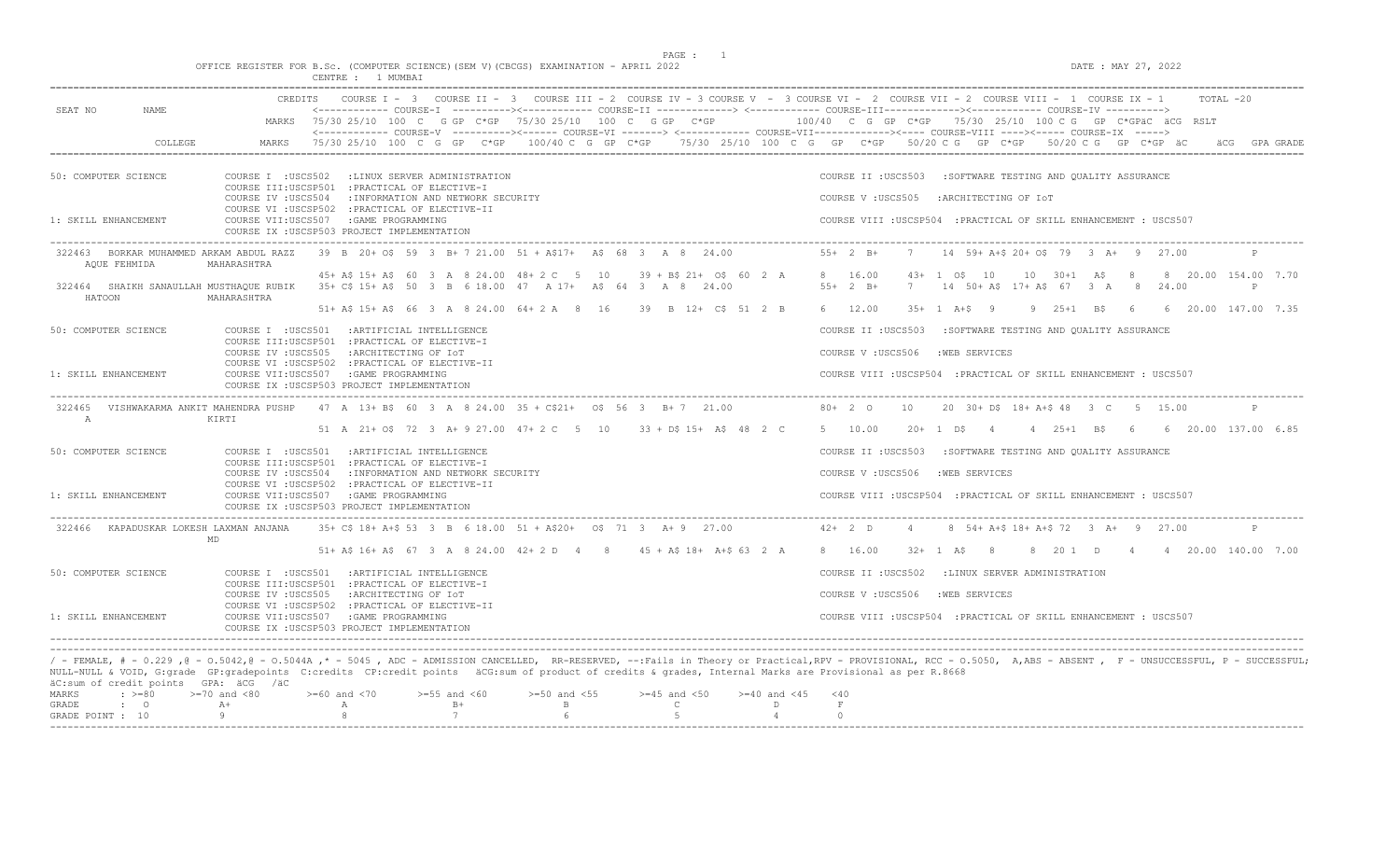$DATA: MAX 27, 2022$ 

|  |  |  |                    |  | OFFICE REGISTER FOR B.Sc. (COMPUTER SCIENCE)(SEM V)(CBCGS) EXAMINATION - APRIL 2022 |  |  |
|--|--|--|--------------------|--|-------------------------------------------------------------------------------------|--|--|
|  |  |  | CENTRE : 3 ANDHERI |  |                                                                                     |  |  |

| SEAT NO<br>NAME.                                                         | CREDITS                                                                                                              |                                                                                                                                                          | COURSE I - 3 COURSE II - 3 COURSE III - 2 COURSE IV - 3 COURSE V - 3 COURSE VI - 2 COURSE VII - 2 COURSE VIII - 1 COURSE IX - 1<br>TOTAL -20<br><------------ COURSE-T ----------><----------- COURSE-TT -------------> <------------ COURSE-TTT------------><----------- COURSE-TV ----------> |            |
|--------------------------------------------------------------------------|----------------------------------------------------------------------------------------------------------------------|----------------------------------------------------------------------------------------------------------------------------------------------------------|-------------------------------------------------------------------------------------------------------------------------------------------------------------------------------------------------------------------------------------------------------------------------------------------------|------------|
| MARKS                                                                    |                                                                                                                      | 75/30 25/10 100 C G GP C*GP 75/30 25/10 100 C G GP C*GP                                                                                                  | 100/40    C    G    GP    C*GP      75/30    25/10    100    C    G    C*GPäC    äCG    RSLT                                                                                                                                                                                                    |            |
| COLLEGE<br>MARKS                                                         |                                                                                                                      |                                                                                                                                                          | <------------- COURSE-V ----------><----- COURSE-VI -------> <------------ COURSE-VII-----------><---- COURSE-VIII ----><----- COURSE-VI<br>$75/30$ 25/10 100 C G GP C*GP $100/40$ C G GP C*GP $75/30$ 25/10 100 C G GP C*GP 50/20 C G GP C*GP 50/20 C G GP C*GP äC                             | GPA GRADE  |
| 50: COMPUTER SCIENCE<br>COURSE I : USCS501                               | : ARTIFICIAL INTELLIGENCE<br>COURSE III:USCSP501 : PRACTICAL OF ELECTIVE-I                                           |                                                                                                                                                          | COURSE II : USCS502<br>:LINUX SERVER ADMINISTRATION                                                                                                                                                                                                                                             |            |
| COURSE IV : USCS505                                                      | :ARCHITECTING OF IOT                                                                                                 |                                                                                                                                                          | :WEB SERVICES<br>COURSE V: USCS506                                                                                                                                                                                                                                                              |            |
| COURSE VII:USCS507<br>1: SKILL ENHANCEMENT                               | COURSE VI : USCSP502 : PRACTICAL OF ELECTIVE-II<br>: GAME PROGRAMMING<br>COURSE IX : USCSP503 PROJECT IMPLEMENTATION |                                                                                                                                                          | COURSE VIII : USCSP504 : PRACTICAL OF SKILL ENHANCEMENT : USCS507                                                                                                                                                                                                                               |            |
| ACHARYA SHREYAS GOPAL LATA<br>322467<br>LUMV - ANDHERI                   |                                                                                                                      | 30 D 15+ A\$ 45 3 C 5 15.00 36 + C\$13+ B\$ 49 3 C 5 15.00                                                                                               | $72+2$ A+<br>9<br>18 32+ D\$ 10+ D\$ 42 3 D 4 12.00                                                                                                                                                                                                                                             |            |
|                                                                          |                                                                                                                      | 45+ A\$ 16+ A\$ 61 3 A 8 24.00 56+ 2 B+ 7 14 41 + B+\$12+ C\$ 53 2 B                                                                                     | 6 12.00<br>$35+1$ A+S 9<br>$9$ 25+1 B\$<br>6<br>6 20.00 125.00 6.25<br>27.00                                                                                                                                                                                                                    | P          |
| 322468<br>GUPTA DINESH RAJESH SARITA<br>LUMV - ANDHERI                   |                                                                                                                      | 45+ A\$ 16+ A\$ 61 3 A 8 24.00 48 + A\$16+ A\$ 64 3 A 8 24.00                                                                                            | $50+2$ B<br>$12$ 53+ A+\$ 18+ A+\$ 71 3 A+ 9<br>6                                                                                                                                                                                                                                               |            |
| 322469<br>MISHRA SWAPNESH BRIJESH SUMAN<br>LUMV - ANDHERI                | 50+ A\$ 17+ A\$ 67 3 A 8 24.00 65+ 2 A 8 16                                                                          | 59 + A+\$14+ B+\$ 73 2 A+<br>41+ B+\$13+ B\$ 54 3 B 6 18.00 41 B+10+ D\$ 51 3 B 6 18.00                                                                  | 9 18.00<br>1 BS<br>6 20 1 D<br>4 20.00 155.00 7.75<br>$2.5+$<br>$\overline{4}$<br>$40+2$ D<br>8 50 A 18 + A + \$ 68 3 A<br>$_{\rm 8}$<br>24.00<br>$\overline{4}$                                                                                                                                | P          |
|                                                                          | 42+ B+\$14+ B+\$ 56 3 B+ 7 21.00 52+ 2 B 6 12                                                                        | 45 A 10+ D\$ 55 2 B+                                                                                                                                     | 4 20.00 123.00 6.15<br>7 14.00<br>$20+1$ DS<br>4 $22+1$ DS<br>$\overline{4}$<br>$\overline{4}$                                                                                                                                                                                                  |            |
| 322470 RAJPUROHIT SHAKTISINGH PUKHRAJ K<br>AMALA<br>LUMV - ANDHERI       |                                                                                                                      | 42E B+ 19+ A+\$ 61 3 A 8 24.00 35 E C 20+ 0\$ 55 3 B+ 7 21.00                                                                                            | 40E 2 D<br>8 44E B+ 18+ A+\$ 62 3 A 8<br>$\overline{4}$<br>24.00                                                                                                                                                                                                                                | $_{\rm F}$ |
| 322471 THAKUR DEEPAKKUMAR RAMSHANKAR BA<br>SANTI DEVI<br>LUMV - ANDHERI  |                                                                                                                      | 50E A 18+ A+\$ 68 3 A 8 24.00 41E 2 D 4 8 39 E B 14+ B+\$ 53 2 B<br>59+ A+\$22+ O\$ 81 3 0 10 30.00 66 + O\$21+ 0\$ 87 3 0 10 30.00                      | 6 12.00<br>4 A -- -- -- -- 19.00 125.00 --<br>$20 + 1$ D\$<br>$\overline{4}$<br>$57+2 B+$<br>14 62+ 0\$ 20+ 0\$ 82 3 0 10<br>7<br>30.00                                                                                                                                                         |            |
|                                                                          | 57+ A+\$23+ O\$ 80 3 0 10 30.00 89+ 2 0 10 20                                                                        | $68 + 0$ \$ 20+ 0\$ 88 2 0                                                                                                                               | 10 20.00<br>$30 + 1$ AS<br>30 1 A<br>8 20.00 190.00 9.50<br>- 8<br>8<br>- 8                                                                                                                                                                                                                     |            |
| 50: COMPUTER SCIENCE                                                     | COURSE I : USCS502 : LINUX SERVER ADMINISTRATION                                                                     |                                                                                                                                                          | COURSE II : USCS503<br>:SOFTWARE TESTING AND OUALITY ASSURANCE                                                                                                                                                                                                                                  |            |
| COURSE IV : USCS504                                                      | COURSE III:USCSP501 : PRACTICAL OF ELECTIVE-I<br>: INFORMATION AND NETWORK SECURITY                                  |                                                                                                                                                          | COURSE V: USCS506<br>: WEB SERVICES                                                                                                                                                                                                                                                             |            |
| 1: SKILL ENHANCEMENT<br>COURSE VII:USCS507                               | COURSE VI : USCSP502 : PRACTICAL OF ELECTIVE-II<br>: GAME PROGRAMMING<br>COURSE IX : USCSP503 PROJECT IMPLEMENTATION |                                                                                                                                                          | COURSE VIII : USCSP504 : PRACTICAL OF SKILL ENHANCEMENT : USCS507                                                                                                                                                                                                                               |            |
| 322472<br>GUPTA AKASH DILIP SHUSHMA<br>GPM SC - ANDHER                   |                                                                                                                      | 30+ D\$ 19+ A+\$ 49 3 C 5 15.00 35 C 19+ A+\$ 54 3 B 6 18.00                                                                                             | $62+2 A$<br>8<br>16 47+ A\$ 24+ 0\$ 71 3 A+ 9 27.00                                                                                                                                                                                                                                             |            |
|                                                                          | 35+ C\$ 20+ O\$ 55 3 B+ 7 21.00 91+ 2 0 10                                                                           | 20<br>$39 + B\frac{20+}{9}$ 0\$ 59 2 B+                                                                                                                  | 7 14.00<br>$8 \t25+1 \tB5$<br>6 20.00 145.00 7.25<br>$34+$<br>1 AS<br>8<br>- 6                                                                                                                                                                                                                  |            |
| 322473<br>REDDY SAITHARUN ANAND RAJAMANI<br>GPM SC - ANDHER              |                                                                                                                      | 30+ D\$ 21+ O\$ 51 3 B 6 18.00 35 + C\$18+ A+\$ 53 3 B 6 18.00                                                                                           | 66+ 2 A<br>16 69 0 17+ A\$ 86 3 0 10<br>8<br>30.00                                                                                                                                                                                                                                              | P          |
|                                                                          | 50 + A\$ 20 + O\$ 70 3 A + 9 27.00 40 + 2 D 4 8                                                                      | $33 + D5$ 21+ 0\$ 54 2 B                                                                                                                                 | 6 12.00<br>$20+$<br>1 DS<br>$4$ $20+1$ $D5$<br>4 20.00 137.00 6.85<br>$\overline{4}$<br>$\overline{4}$                                                                                                                                                                                          |            |
| VARMA SHIVAM RAMSAGAR BEENA<br>322474<br>RATNAM - BHANDU                 |                                                                                                                      | 38+ B\$ 17+ A\$ 55 3 B+ 7 21.00 47 + A\$23+ 0\$ 70 3 A+ 9 27.00                                                                                          | $50+2$ B<br>6<br>12 65+ 0\$ 21+ 0\$ 86 3 0 10<br>30.00                                                                                                                                                                                                                                          | P          |
|                                                                          | 51+ A\$ 21+ O\$ 72 3 A+ 9 27.00 56 2 B+ 7 14                                                                         | $35 + C$ \$ 18+ A+\$ 53 2 B                                                                                                                              | 6 12.00<br>31 1 A<br>8 31 1 A<br>8 20.00 159.00 7.95<br>8 <sup>8</sup><br>-8                                                                                                                                                                                                                    |            |
| äC:sum of credit points GPA: äCG /äC                                     |                                                                                                                      | NULL-NULL & VOID, G:grade GP:gradepoints C:credits CP:credit points äCG:sum of product of credits & grades, Internal Marks are Provisional as per R.8668 | / - FEMALE, # - 0.229 ,0 - 0.5042,0 - 0.5044A ,* - 5045 , ADC - ADMISSION CANCELLED, RR-RESERVED, --:Fails in Theory or Practical,RPV - PROVISIONAL, RCC - 0.5050, A,ABS - ABSENT , F - UNSUCCESSFUL, P - SUCCESSFUL;                                                                           |            |
| $: \ \ \>=80$<br>$>=70$ and $<80$<br>MARKS<br>GRADE<br>$\cdot$ 0<br>$A+$ | $>= 60$ and $< 70$<br>$>=55$ and $<60$<br>$B+$<br>Α                                                                  | $>=50$ and $<55$<br>$>=45$ and $<50$<br>$>= 40$ and $< 45$<br>$\mathsf{C}$<br>$\mathbf{B}$<br>D                                                          | < 40<br>F                                                                                                                                                                                                                                                                                       |            |
| Q<br>GRADE POINT : 10                                                    | 7                                                                                                                    | 6<br>$5^{\circ}$<br>4                                                                                                                                    | $\circ$                                                                                                                                                                                                                                                                                         |            |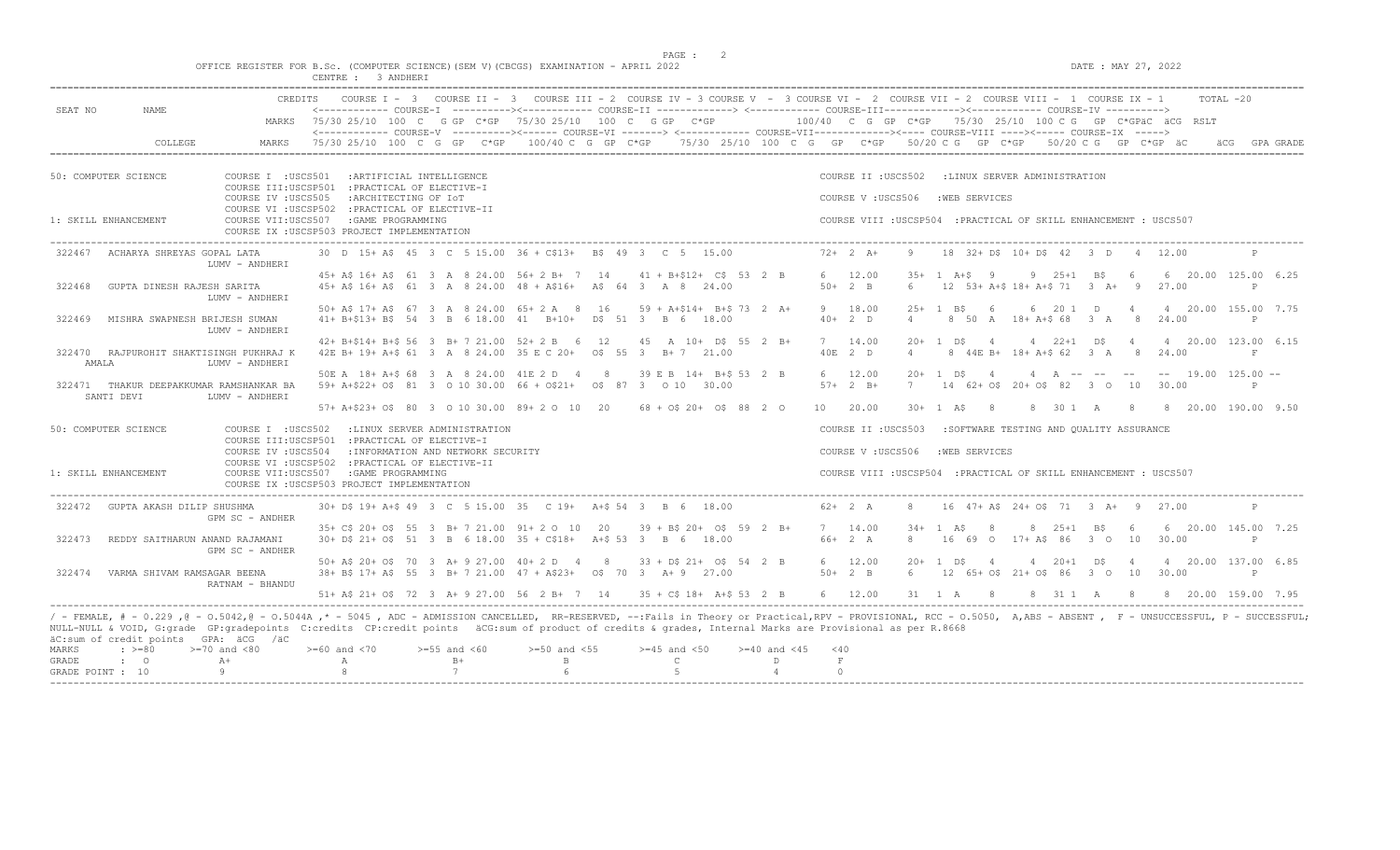$DATA: MAX 27, 2022$ 

|  |  |          |  |             |  | OFFICE REGISTER FOR B.Sc. (COMPUTER SCIENCE)(SEM V)(CBCGS) EXAMINATION - APRIL 2022 |  |  |
|--|--|----------|--|-------------|--|-------------------------------------------------------------------------------------|--|--|
|  |  | CENTRE : |  | 4 GHATKOPAR |  |                                                                                     |  |  |

| CREDITS<br>SEAT NO<br><b>NAME</b>                                                                                 |                                                                                                                                         |                                                                                                                                                                                                                                                                                             | COURSE I - 3 COURSE II - 3 COURSE III - 2 COURSE IV - 3 COURSE V - 3 COURSE VI - 2 COURSE VII - 2 COURSE VIII - 1 COURSE IX - 1<br>TOTAL -20                                                                                                         |
|-------------------------------------------------------------------------------------------------------------------|-----------------------------------------------------------------------------------------------------------------------------------------|---------------------------------------------------------------------------------------------------------------------------------------------------------------------------------------------------------------------------------------------------------------------------------------------|------------------------------------------------------------------------------------------------------------------------------------------------------------------------------------------------------------------------------------------------------|
|                                                                                                                   |                                                                                                                                         | MARKS 75/30 25/10 100 C G GP C*GP 75/30 25/10 100 C G GP C*GP                                                                                                                                                                                                                               | $100/40$ C G GP C*GP $75/30$ 25/10 100 C G GP C*GPäC äCG RSLT<br><------------- COURSE-V ----------><----- COURSE-VI -------> <------------ COURSE-VII------------><----- COURSE-VIII ----><----- COURSE-IX ----->                                   |
| COLLEGE<br>MARKS                                                                                                  |                                                                                                                                         |                                                                                                                                                                                                                                                                                             | 75/30 25/10 100 C G GP C*GP 100/40 C G GP C*GP 75/30 25/10 100 C G GP C*GP 50/20 C G GP C*GP 50/20 C G GP C*GP äC<br>GPA GRADE                                                                                                                       |
| 50: COMPUTER SCIENCE<br>COURSE I : USCS502                                                                        | :LINUX SERVER ADMINISTRATION                                                                                                            |                                                                                                                                                                                                                                                                                             | COURSE II : USCS503<br>:SOFTWARE TESTING AND OUALITY ASSURANCE                                                                                                                                                                                       |
| COURSE IV : USCS504                                                                                               | COURSE III:USCSP501 : PRACTICAL OF ELECTIVE-I<br>: INFORMATION AND NETWORK SECURITY<br>COURSE VI : USCSP502 : PRACTICAL OF ELECTIVE-II  |                                                                                                                                                                                                                                                                                             | COURSE V: USCS506<br>:WEB SERVICES                                                                                                                                                                                                                   |
| 1: SKILL ENHANCEMENT                                                                                              | COURSE VII:USCS507 :GAME PROGRAMMING<br>COURSE IX : USCSP503 PROJECT IMPLEMENTATION                                                     |                                                                                                                                                                                                                                                                                             | COURSE VIII : USCSP504 : PRACTICAL OF SKILL ENHANCEMENT : USCS507                                                                                                                                                                                    |
| 322475 VARMA SHUBHAM RAMSAGAR BEENA                                                                               | 38+ B\$ 12+ C\$ 50 3 B 6 18.00 57 + A+\$                                                                                                | 13+ B\$ 70 3 A+ 9 27.00                                                                                                                                                                                                                                                                     | $50+2$ B<br>12 60+ 0\$ 11+ D\$ 71 3 A+ 9 27.00<br>P                                                                                                                                                                                                  |
| RATNAM - BHANDU                                                                                                   |                                                                                                                                         | 51+ A\$ 18+ A+\$ 69 3 A 8 24.00 57 2 B+ 7 14 38 + B\$ 16+ A\$ 54 2 B                                                                                                                                                                                                                        | 6 12.00<br>29<br>$1$ B+ 7<br>7 31 1 A 8 8 20.00 149.00 7.45                                                                                                                                                                                          |
| 50: COMPUTER SCIENCE                                                                                              | COURSE I : USCS501 : ARTIFICIAL INTELLIGENCE                                                                                            |                                                                                                                                                                                                                                                                                             | COURSE II : USCS503<br>:SOFTWARE TESTING AND QUALITY ASSURANCE                                                                                                                                                                                       |
| COURSE IV : USCS504                                                                                               | COURSE III:USCSP501 : PRACTICAL OF ELECTIVE-I<br>: INFORMATION AND NETWORK SECURITY                                                     |                                                                                                                                                                                                                                                                                             | COURSE V: USCS506<br>:WEB SERVICES                                                                                                                                                                                                                   |
| 1: SKILL ENHANCEMENT                                                                                              | COURSE VI : USCSP502 : PRACTICAL OF ELECTIVE-II<br>COURSE VII:USCS507 : GAME PROGRAMMING<br>COURSE IX : USCSP503 PROJECT IMPLEMENTATION |                                                                                                                                                                                                                                                                                             | COURSE VIII : USCSP504 : PRACTICAL OF SKILL ENHANCEMENT : USCS507                                                                                                                                                                                    |
| 322476 BHAVESH MANGESH SALAVKAR MAYURI                                                                            | 53+ A+\$24+ O\$ 77 3 A+ 9 27.00 53 + A+\$                                                                                               |                                                                                                                                                                                                                                                                                             |                                                                                                                                                                                                                                                      |
| VIVEKANAND EDU.                                                                                                   |                                                                                                                                         | $25+$ 0\$ 78 3 A + 9 27.00                                                                                                                                                                                                                                                                  | 45 2 C<br>10 48 + A\$ 25 + 0\$ 73 3 A + 9 27.00<br>-5<br>P                                                                                                                                                                                           |
| BHAVKE SIDDHESH RAJESH HEMA<br>322477                                                                             |                                                                                                                                         | 53+ A+\$19+ A+\$ 72 3 A+ 9 27.00 40 2 D 4 8 38 + B\$ 25+ 0\$ 63 2 A<br>$57+$ A+\$24+ O\$ 81 3 O 10 30.00 51 + A\$21+ O\$ 72 3 A+ 9 27.00                                                                                                                                                    | 8 20.00 154.00 7.70<br>8 16.00<br>$20+$<br>4 30 1 A<br>1 DS<br>$\overline{4}$<br>- 8<br>$53+2$ B<br>12 68 0 25+ 0\$ 93 3 0 10<br>30.00<br>P                                                                                                          |
| VIVEKANAND EDU.                                                                                                   |                                                                                                                                         |                                                                                                                                                                                                                                                                                             |                                                                                                                                                                                                                                                      |
|                                                                                                                   |                                                                                                                                         | 51+ A\$ 17+ A\$ 68 3 A 8 24.00 40+ 2 D 4 8 47 A 25+ 0\$ 72 2 A+                                                                                                                                                                                                                             | 9 18.00<br>8 20.00 163.00 8.15<br>$25+$<br>1 B\$<br>6<br>6 30 1 A<br>- 8                                                                                                                                                                             |
| KAGDI MUSTAFA ALIASGAR ARVA<br>322478<br>S.K.SOMAIYA - V                                                          |                                                                                                                                         | 60+ 0\$ 19+ A+\$ 79 3 A+ 9 27.00 66 + 0\$21+ 0\$ 87 3 0 10 30.00                                                                                                                                                                                                                            | $67 + 2 A$<br>16 65+ 0\$ 18 A+ 83 3 0 10<br>30.00<br>8<br>P                                                                                                                                                                                          |
|                                                                                                                   | 57+ A+\$12 C 69 3 A 8 24.00 69+ 2 A 8 16                                                                                                | $50 + AS 22 + OS 72 2 A+$                                                                                                                                                                                                                                                                   | 9 18.00<br>$39+ 1 A+S 9$<br>$9 \t 47+1 \t 05 \t 10$<br>10 20.00 180.00 9.00                                                                                                                                                                          |
| 322479 / MENON DIVYA RAMESH RADHA<br>S.K.SOMAIYA - V                                                              |                                                                                                                                         | 59+ A+\$25+ O\$ 84 3 0 10 30.00 60 + O\$21+ 0\$ 81 3 0 10 30.00                                                                                                                                                                                                                             | $79+2 A+$<br>18 57+ A+\$ 24+ 0\$ 81 3 0 10<br>30.00<br>9<br>P                                                                                                                                                                                        |
|                                                                                                                   | 60+ 0\$ 21+ 0\$ 81 3 0 10 30.00 96+ 2 0 10 20                                                                                           | $63 + 05$ 19+ A+\$ 82 2 0                                                                                                                                                                                                                                                                   | 10 20.00<br>10<br>10 40 1 0<br>10<br>10 20.00 198.00 9.90<br>$40+$<br>1 O.S                                                                                                                                                                          |
| 322480<br>POOJARI HARSHIT JAYA VANITA<br>S.K.SOMAIYA - V                                                          |                                                                                                                                         | 65+ 0\$ 15 A 80 3 0 10 30.00 65 + 0\$19 A+ 84 3 0 10 30.00                                                                                                                                                                                                                                  | $52+2$ B<br>12 68+ 0\$ 18 A+ 86 3 0 10<br>30.00<br>6<br>P                                                                                                                                                                                            |
|                                                                                                                   | 63+ 0\$ 13 B 76 3 A+ 9 27.00 74+ 2 A+ 9 18                                                                                              | 59 + A+\$15 A 74 2 A+                                                                                                                                                                                                                                                                       | 9 18.00<br>$41 + 1$ $05$<br>10<br>10 30 1 A<br>8 20.00 183.00 9.15<br>- 8                                                                                                                                                                            |
| 322481<br>PORBUNDERWALA TAHER JUZER MARIYA<br>S.K.SOMAIYA - V                                                     |                                                                                                                                         | 57+ A+\$19+ A+\$ 76 3 A+ 9 27.00 63 + 0\$20+ 0\$ 83 3 0 10 30.00                                                                                                                                                                                                                            | $67 + 2 A$<br>8<br>16 68+ 0\$ 16 A 84 3 0 10<br>30.00<br>P                                                                                                                                                                                           |
|                                                                                                                   | 62+ 0\$ 12 C 74 3 A+ 9 27.00 61+ 2 A 8 16                                                                                               | $53 + A + $21 + O$$ 74 2 A+                                                                                                                                                                                                                                                                 | 9 18.00<br>$42+$<br>1 O.S<br>10<br>10 20+1 D\$<br>4 20.00 178.00 8.90<br>$\overline{4}$                                                                                                                                                              |
| 322482<br>SINGH SHIVA KAMLESH SANGITADEVI<br>S.K.SOMAIYA - V                                                      |                                                                                                                                         | 53+ A+\$21+ O\$ 74 3 A+ 9 27.00 69 + O\$19+ A+\$ 88 3 0 10 30.00                                                                                                                                                                                                                            | $61+$ 2 A<br>8<br>16 69+ 0\$ 18+ A+\$ 87 3 0 10<br>30.00<br>P                                                                                                                                                                                        |
|                                                                                                                   | 63+ 0\$ 18+ A+\$ 81 3 0 10 30.00 50+ 2 B 6 12                                                                                           | $62 + 0$ \$ 16 A 78 2 A+ 9 18.00                                                                                                                                                                                                                                                            | $40+1$ $05$ $10$<br>$10 \t 31+1 \t A5 \t 8$<br>8 20.00 181.00 9.05                                                                                                                                                                                   |
| äC:sum of credit points GPA: äCG /äC<br>MARKS<br>$\div$ >=80<br>$>=70$ and $<80$<br>GRADE<br>$\mathbf{C}$<br>$A+$ | $>=60$ and $<70$<br>$>=55$ and $<60$<br>$B+$<br>$\mathbb A$<br>8<br>7                                                                   | NULL-NULL & VOID, G:grade GP:gradepoints C:credits CP:credit points äCG:sum of product of credits & grades, Internal Marks are Provisional as per R.8668<br>$>=50$ and $<55$<br>$>=45$ and $<50$<br>$>= 40$ and $< 45$<br>$\mathbf{B}$<br>$\mathsf{C}$<br>D<br>$5 -$<br>6<br>$\overline{4}$ | / - FEMALE, # - 0.229 ,@ - 0.5042,@ - 0.5044A ,* - 5045 , ADC - ADMISSION CANCELLED, RR-RESERVED, --:Fails in Theory or Practical,RPV - PROVISIONAL, RCC - 0.5050, A,ABS - ABSENT , F - UNSUCCESSFUL, P - SUCCESSFUL;<br>$<$ 40<br>$\,$ F<br>$\circ$ |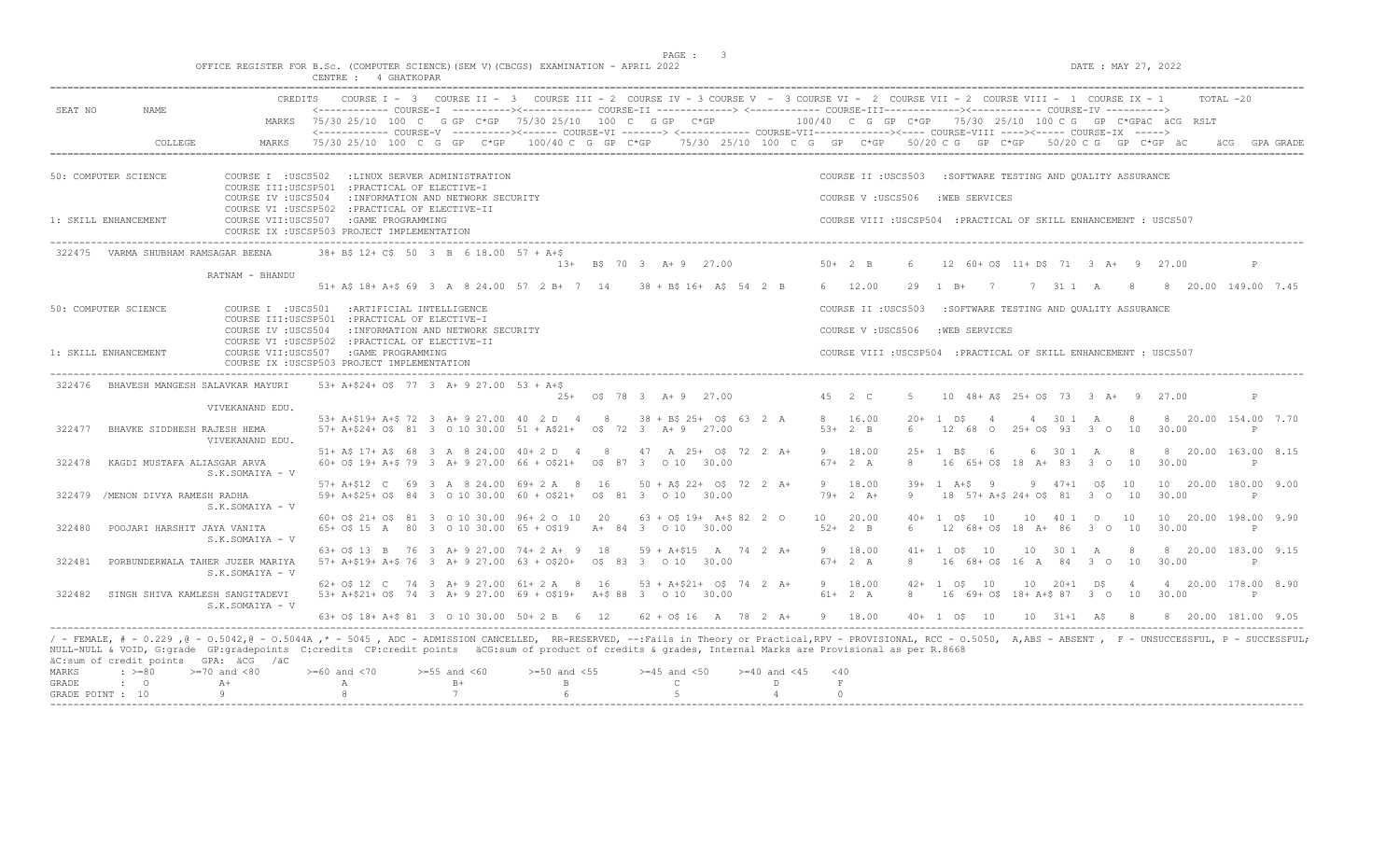$DATAE : MAY 27, 2022$ 

|  |  |          |  |             |  | OFFICE REGISTER FOR B.Sc. (COMPUTER SCIENCE)(SEM V)(CBCGS) EXAMINATION - APRIL 2022 |  |  |
|--|--|----------|--|-------------|--|-------------------------------------------------------------------------------------|--|--|
|  |  | CENTRE : |  | 4 GHATKOPAR |  |                                                                                     |  |  |

GRADE POINT :  $10$  9 8 7 6 5 4 0

| <------------ COURSE-I ----------><----------- COURSE-II --------------> <------------ COURSE-III------------><------------- COURSE-IV ----------><br>MARKS 75/30 25/10 100 C G GP C*GP 75/30 25/10 100 C G GP C*GP<br>100/40 C G GP C*GP 75/30 25/10 100 C G GP C*GPäC äCG RSLT<br><------------- COURSE-V ----------><----- COURSE-VI -------> <----------- COURSE-VII-----------><---- COURSE-VIII ----><----- COURSE-IX -----><br>75/30 25/10 100 C G GP C*GP 100/40 C G GP C*GP 75/30 25/10 100 C G GP C*GP 50/20 C G GP C*GP 50/20 C G GP C*GP äC<br>COLLEGE<br>MARKS<br>äCG<br>GPA GRADE<br>COURSE I : USCS501 : ARTIFICIAL INTELLIGENCE<br>COURSE II : USCS503<br>:SOFTWARE TESTING AND OUALITY ASSURANCE<br>COURSE III:USCSP501 : PRACTICAL OF ELECTIVE-I<br>COURSE IV : USCS504<br>: INFORMATION AND NETWORK SECURITY<br>COURSE V: USCS506<br>: WEB SERVICES<br>COURSE VI : USCSP502 : PRACTICAL OF ELECTIVE-II<br>COURSE VII:USCS507 :GAME PROGRAMMING<br>COURSE VIII : USCSP504 : PRACTICAL OF SKILL ENHANCEMENT : USCS507<br>COURSE IX : USCSP503 PROJECT IMPLEMENTATION<br>44+ B+\$17+ A\$ 61 3 A 8 24.00 65 + 0\$22+ 0\$ 87 3 0 10 30.00<br>16 63+ 0\$ 17 A 80 3 0 10<br>$60+2 A$<br>$\mathcal{R}$<br>30.00<br>322483<br>TASKIN ADAM HUSAIN MARIYA<br>S.K.SOMAIYA - V<br>62+ 0\$ 12 C 74 3 A+ 9 27.00 70+ 2 A+ 9 18<br>-9<br>18.00<br>$9 \t39+1 \tA+5$<br>9 20.00 181.00 9.05<br>$51 + A\frac{2}{7} + O\frac{2}{7} + 73$ 2 A+<br>$.36+$<br>$1 A+S$<br>- 9<br>-9<br>$51+2$ B<br>322484 / UPADHYAY SHRUTI PRABHUDUTT KIRAN<br>62+ 0\$ 21+ 0\$ 83 3 0 10 30.00 71 + 0\$21+ 0\$ 92 3 0 10<br>30.00<br>12 66+ 0\$ 20+ 0\$ 86<br>$3^{\circ}$<br>10<br>30.00<br>6<br>P<br>S.K.SOMAIYA - V<br>66+ 0\$ 17+ A\$ 83 3 0 10 30.00 62+ 2 A 8 16<br>$60 + 0$ \$ 20+ 0\$ 80 2 0<br>10<br>20.00<br>10<br>28 1 B+<br>7 20.00 185.00 9.25<br>$43+$<br>$\overline{1}$<br>O\$<br>10<br>$\overline{7}$<br>322485<br>YADAV AMIT OMPRAKASH KISHMATI DE<br>36 C 16+ A\$ 52 3 B 6 18.00 63 + 0\$21+ 0\$ 84 3 0 10 30.00<br>$61+2 A$<br>16 62+ 0\$ 17+ A\$ 79 3 A+ 9<br>27.00<br>8<br>P<br>VI<br>S.K.SOMAIYA - V<br>9<br>18.00<br>$36+$<br>4 20.00 158.00 7.90<br>54+ A+\$14+ B+\$ 68 3 A 8 24.00 53+ 2 B 6 12<br>$54 + A + $21 + O$$ 75 2 A+<br>$1 A+S 9$<br>$9 \t 20 + 1 \t D5$<br>$\overline{4}$<br>$50+2$ B<br>AWARI TEJAS SAKHARAM SUREKHA<br>47+ A\$ 20+ O\$ 67 3 A 8 24.00 45 + A\$17+ A\$ 62 3 A 8 24.00<br>12 48+ A\$ 18+ A+\$ 66 3 A<br>8<br>322486<br>6<br>24.00<br>P<br>PUNE VIDYARTHI<br>63+ 0\$ 18+ A+\$ 81 3 0 10 30.00 40+ 2 D 4 8<br>$68 + 0$ \$ 19+ A+\$ 87 2 0<br>10<br>20.00<br>20 1 D<br>4 20.00 150.00 7.50<br>$20+$<br>1 DS<br>$\overline{4}$<br>$\overline{4}$<br>$\overline{4}$<br>322487<br>GUPTA SURAJ LADURAM KAMLAWATI<br>$36+ C5$ 17+ AS 53 3 B 6 18.00 41 + B+\$<br>$40+2$ D<br>8 45+ A\$ 11+ D\$ 56 3 B+<br>$11+$<br>D\$ 52 3 B 6<br>18.00<br>$\Delta$<br>7<br>21.00<br>A ABS<br>PUNE VIDYARTHI<br>53+ A+\$19+ A+\$ 72 3 A+ 9 27.00 40+ 2 D 4 8<br>$47 + A\$ 19+ $A+\$ 66 2 A<br>16.00<br>$-- 19.00 120.00 --$<br>8<br>$20+$<br>$\overline{1}$<br>D.S<br>$\overline{4}$<br>$4$ A $- - --$<br>322488<br>KOMTE VIKAS REDDY NIVARTHI REDDY<br>69 O 13+ B\$ 82 3 O 10 30.00 51 A 17+ A\$ 68 3 A 8<br>$68 + 2 A$<br>8<br>16 45+ A\$ 19+ A+\$ 64<br>3 A<br>24.00<br>24.00<br>8<br>SHOBHA REDDY<br>PUNE VIDYARTHI<br>66+ 0\$ 17+ A\$ 83 3 0 10 30.00 45+ 2 C 5 10<br>$71 + 05$ 16+ A\$ 87 2 0<br>10 <sup>1</sup><br>20.00<br>8 20.00 168.00 8.40<br>$25+$<br><sup>1</sup><br>B\$<br>6<br>6<br>34+1 A\$<br>-8<br>MADANE VIKAS GANESH GEETA<br>65 0 16+ A\$ 81 3 0 10 30.00 35 C 12+ C\$ 47 3 C 5 15.00<br>$42+2$ D<br>8 33+ D\$ 10+ D\$ 43 3 D<br>12.00<br>322489<br>$\overline{4}$<br>4<br>P<br>PUNE VIDYARTHI<br>39+ B\$ 11+ D\$ 50 3 B 6 18.00 62+ 2 A 8 16<br>$38 + B$ \$ 17+ A\$ 55 2 B+<br>7<br>14.00<br>$26+$<br>$30+1$ AS<br>8 20.00 127.00 6.35<br>1 B\$<br>- 6<br>6<br>8<br>47+ A\$ 23+ O\$ 70 3 A+ 9 27.00 54 + A+\$<br>322490<br>VISHWAKARMA SAURABH SHAILENDRA S<br>$42+2$ D<br>13+ B\$ 67 3 A 8 24.00<br>8 48+ A\$ 14+ B+\$ 62 3 A<br>8<br>P<br>$\overline{4}$<br>24.00<br>USHMA<br>PUNE VIDYARTHI<br>72+ 0\$ 19+ A+\$ 91 3 0 10 30.00 45+ 2 C 5 10<br>$60 + 0$ \$ 23+ 0\$ 83 2 0<br>10<br>20.00<br>$26+$<br>B\$<br>6<br>20 1<br>D<br>4 20.00 153.00 7.65<br>$\overline{1}$<br>6<br>65<br>322491<br>SHAIKH NAWAJUDDIN ZHEERUDDIN REH<br>56+ A+\$19+ A+\$ 75 3 A+ 9 27.00 51 + A\$19+ A+\$ 70 3 A+ 9 27.00<br>2 A<br>$\mathcal{R}$<br>$1664+05$<br>$19+ A+S 83$<br>$3^{\circ}$<br>10<br>30.00<br>$\mathbb{P}$<br>ANA<br>SHRI RAM COLLEG<br>53+ A+\$17+ A\$ 70 3 A+ 9 27.00 72 2 A+ 9 18<br>16.00<br>10<br>10 38 1 A+<br>9 20.00 180.00 9.00<br>$47 + A\frac{2}{3} 15 + A\frac{2}{3} 62 2 A$<br>8<br>41<br>$1 \Omega$<br>-9<br>18.00<br>322492<br>VISHWAKARMA JAYKUMAR SHIVKUMAR A<br>$40+$ BS 20+ OS 60 3 A 8 24.00 40 + BS12+<br>C\$ 52 3 B 6 18.00<br>$84+20$<br>10<br>20 41+ B+\$ 12+ C\$ 53<br>$3 \quad B$<br>6<br>P<br>NJU<br>SHRI RAM COLLEG<br>34+ C\$ 23+ O\$ 57 3 B+ 7 21.00 90+ 2 O 10 20<br>70 0 20+ 0\$ 90 2 0<br>20.00<br>8 20.00 159.00 7.95<br>10<br>$43+$<br>10\$<br>10<br>10<br>31+1 A\$<br>-8<br>COURSE I : USCS502 : LINUX SERVER ADMINISTRATION<br>COURSE II : USCS503<br>:SOFTWARE TESTING AND QUALITY ASSURANCE<br>COURSE III:USCSP501 : PRACTICAL OF ELECTIVE-I<br>COURSE IV : USCS504<br>: INFORMATION AND NETWORK SECURITY<br>COURSE V: USCS506<br>:WEB SERVICES<br>COURSE VI : USCSP502 : PRACTICAL OF ELECTIVE-II<br>COURSE VII:USCS507<br>: GAME PROGRAMMING<br>COURSE VIII : USCSP504 : PRACTICAL OF SKILL ENHANCEMENT : USCS507<br>COURSE IX : USCSP503 PROJECT IMPLEMENTATION<br>/ - FEMALE, # - 0.229, @ - 0.5042, @ - 0.5044A, * - 5045, ADC - ADMISSION CANCELLED, RR-RESERVED, --:Fails in Theory or Practical,RPV - PROVISIONAL, RCC - 0.5050, A,ABS - ABSENT, F - UNSUCCESSFUL, P - SUCCESSFUL;<br>NULL-NULL & VOID, G:grade GP:gradepoints C:credits CP:credit points äCG:sum of product of credits & grades, Internal Marks are Provisional as per R.8668<br>äC:sum of credit points GPA: äCG /äC<br>$: >=80$<br>$>=70$ and $<80$<br>$>=60$ and $<70$<br>$>=55$ and $<60$<br>$>=50$ and $<55$<br>$>=45$ and $<50$<br>$>= 40$ and $< 45$<br>< 40<br>$\mathbb{C}$<br>GRADE<br>$B+$<br>$\mathbf{B}$<br>F<br>$\mathbf{C}$<br>$A+$<br>A<br>D |                        | <b>CREDITS</b><br>COURSE II - 3 COURSE III - 2 COURSE IV - 3 COURSE V - 3 COURSE VI - 2 COURSE VII - 2 COURSE VIII - 1 COURSE IX - 1<br>COURSE $I - 3$ | TOTAL -20 |
|----------------------------------------------------------------------------------------------------------------------------------------------------------------------------------------------------------------------------------------------------------------------------------------------------------------------------------------------------------------------------------------------------------------------------------------------------------------------------------------------------------------------------------------------------------------------------------------------------------------------------------------------------------------------------------------------------------------------------------------------------------------------------------------------------------------------------------------------------------------------------------------------------------------------------------------------------------------------------------------------------------------------------------------------------------------------------------------------------------------------------------------------------------------------------------------------------------------------------------------------------------------------------------------------------------------------------------------------------------------------------------------------------------------------------------------------------------------------------------------------------------------------------------------------------------------------------------------------------------------------------------------------------------------------------------------------------------------------------------------------------------------------------------------------------------------------------------------------------------------------------------------------------------------------------------------------------------------------------------------------------------------------------------------------------------------------------------------------------------------------------------------------------------------------------------------------------------------------------------------------------------------------------------------------------------------------------------------------------------------------------------------------------------------------------------------------------------------------------------------------------------------------------------------------------------------------------------------------------------------------------------------------------------------------------------------------------------------------------------------------------------------------------------------------------------------------------------------------------------------------------------------------------------------------------------------------------------------------------------------------------------------------------------------------------------------------------------------------------------------------------------------------------------------------------------------------------------------------------------------------------------------------------------------------------------------------------------------------------------------------------------------------------------------------------------------------------------------------------------------------------------------------------------------------------------------------------------------------------------------------------------------------------------------------------------------------------------------------------------------------------------------------------------------------------------------------------------------------------------------------------------------------------------------------------------------------------------------------------------------------------------------------------------------------------------------------------------------------------------------------------------------------------------------------------------------------------------------------------------------------------------------------------------------------------------------------------------------------------------------------------------------------------------------------------------------------------------------------------------------------------------------------------------------------------------------------------------------------------------------------------------------------------------------------------------------------------------------------------------------------------------------------------------------------------------------------------------------------------------------------------------------------------------------------------------------------------------------------------------------------------------------------------------------------------------------------------------------------------------------------------------------------------------------------------------------------------------------------------------------------------------------------------------------------------------------------------------------------------------------------------------------------------------------------------------------------------------------------------------------------------------------------------------------------------------------------------------------------------------------------------------------------------------------------------------------------------------------------------------------------------------------------------------------------------------------------------------------------------------------------------------------------------------------------------------------------------------------------------------------------------------------------------------------------------------------------------------------------------------------------------------------------------------------------------------------------------------------------------------------------------------------------------------------------------------|------------------------|--------------------------------------------------------------------------------------------------------------------------------------------------------|-----------|
|                                                                                                                                                                                                                                                                                                                                                                                                                                                                                                                                                                                                                                                                                                                                                                                                                                                                                                                                                                                                                                                                                                                                                                                                                                                                                                                                                                                                                                                                                                                                                                                                                                                                                                                                                                                                                                                                                                                                                                                                                                                                                                                                                                                                                                                                                                                                                                                                                                                                                                                                                                                                                                                                                                                                                                                                                                                                                                                                                                                                                                                                                                                                                                                                                                                                                                                                                                                                                                                                                                                                                                                                                                                                                                                                                                                                                                                                                                                                                                                                                                                                                                                                                                                                                                                                                                                                                                                                                                                                                                                                                                                                                                                                                                                                                                                                                                                                                                                                                                                                                                                                                                                                                                                                                                                                                                                                                                                                                                                                                                                                                                                                                                                                                                                                                                                                                                                                                                                                                                                                                                                                                                                                                                                                                                                                                                          | SEAT NO<br><b>NAME</b> |                                                                                                                                                        |           |
|                                                                                                                                                                                                                                                                                                                                                                                                                                                                                                                                                                                                                                                                                                                                                                                                                                                                                                                                                                                                                                                                                                                                                                                                                                                                                                                                                                                                                                                                                                                                                                                                                                                                                                                                                                                                                                                                                                                                                                                                                                                                                                                                                                                                                                                                                                                                                                                                                                                                                                                                                                                                                                                                                                                                                                                                                                                                                                                                                                                                                                                                                                                                                                                                                                                                                                                                                                                                                                                                                                                                                                                                                                                                                                                                                                                                                                                                                                                                                                                                                                                                                                                                                                                                                                                                                                                                                                                                                                                                                                                                                                                                                                                                                                                                                                                                                                                                                                                                                                                                                                                                                                                                                                                                                                                                                                                                                                                                                                                                                                                                                                                                                                                                                                                                                                                                                                                                                                                                                                                                                                                                                                                                                                                                                                                                                                          |                        |                                                                                                                                                        |           |
|                                                                                                                                                                                                                                                                                                                                                                                                                                                                                                                                                                                                                                                                                                                                                                                                                                                                                                                                                                                                                                                                                                                                                                                                                                                                                                                                                                                                                                                                                                                                                                                                                                                                                                                                                                                                                                                                                                                                                                                                                                                                                                                                                                                                                                                                                                                                                                                                                                                                                                                                                                                                                                                                                                                                                                                                                                                                                                                                                                                                                                                                                                                                                                                                                                                                                                                                                                                                                                                                                                                                                                                                                                                                                                                                                                                                                                                                                                                                                                                                                                                                                                                                                                                                                                                                                                                                                                                                                                                                                                                                                                                                                                                                                                                                                                                                                                                                                                                                                                                                                                                                                                                                                                                                                                                                                                                                                                                                                                                                                                                                                                                                                                                                                                                                                                                                                                                                                                                                                                                                                                                                                                                                                                                                                                                                                                          |                        |                                                                                                                                                        |           |
|                                                                                                                                                                                                                                                                                                                                                                                                                                                                                                                                                                                                                                                                                                                                                                                                                                                                                                                                                                                                                                                                                                                                                                                                                                                                                                                                                                                                                                                                                                                                                                                                                                                                                                                                                                                                                                                                                                                                                                                                                                                                                                                                                                                                                                                                                                                                                                                                                                                                                                                                                                                                                                                                                                                                                                                                                                                                                                                                                                                                                                                                                                                                                                                                                                                                                                                                                                                                                                                                                                                                                                                                                                                                                                                                                                                                                                                                                                                                                                                                                                                                                                                                                                                                                                                                                                                                                                                                                                                                                                                                                                                                                                                                                                                                                                                                                                                                                                                                                                                                                                                                                                                                                                                                                                                                                                                                                                                                                                                                                                                                                                                                                                                                                                                                                                                                                                                                                                                                                                                                                                                                                                                                                                                                                                                                                                          | 50: COMPUTER SCIENCE   |                                                                                                                                                        |           |
|                                                                                                                                                                                                                                                                                                                                                                                                                                                                                                                                                                                                                                                                                                                                                                                                                                                                                                                                                                                                                                                                                                                                                                                                                                                                                                                                                                                                                                                                                                                                                                                                                                                                                                                                                                                                                                                                                                                                                                                                                                                                                                                                                                                                                                                                                                                                                                                                                                                                                                                                                                                                                                                                                                                                                                                                                                                                                                                                                                                                                                                                                                                                                                                                                                                                                                                                                                                                                                                                                                                                                                                                                                                                                                                                                                                                                                                                                                                                                                                                                                                                                                                                                                                                                                                                                                                                                                                                                                                                                                                                                                                                                                                                                                                                                                                                                                                                                                                                                                                                                                                                                                                                                                                                                                                                                                                                                                                                                                                                                                                                                                                                                                                                                                                                                                                                                                                                                                                                                                                                                                                                                                                                                                                                                                                                                                          |                        |                                                                                                                                                        |           |
|                                                                                                                                                                                                                                                                                                                                                                                                                                                                                                                                                                                                                                                                                                                                                                                                                                                                                                                                                                                                                                                                                                                                                                                                                                                                                                                                                                                                                                                                                                                                                                                                                                                                                                                                                                                                                                                                                                                                                                                                                                                                                                                                                                                                                                                                                                                                                                                                                                                                                                                                                                                                                                                                                                                                                                                                                                                                                                                                                                                                                                                                                                                                                                                                                                                                                                                                                                                                                                                                                                                                                                                                                                                                                                                                                                                                                                                                                                                                                                                                                                                                                                                                                                                                                                                                                                                                                                                                                                                                                                                                                                                                                                                                                                                                                                                                                                                                                                                                                                                                                                                                                                                                                                                                                                                                                                                                                                                                                                                                                                                                                                                                                                                                                                                                                                                                                                                                                                                                                                                                                                                                                                                                                                                                                                                                                                          | 1: SKILL ENHANCEMENT   |                                                                                                                                                        |           |
|                                                                                                                                                                                                                                                                                                                                                                                                                                                                                                                                                                                                                                                                                                                                                                                                                                                                                                                                                                                                                                                                                                                                                                                                                                                                                                                                                                                                                                                                                                                                                                                                                                                                                                                                                                                                                                                                                                                                                                                                                                                                                                                                                                                                                                                                                                                                                                                                                                                                                                                                                                                                                                                                                                                                                                                                                                                                                                                                                                                                                                                                                                                                                                                                                                                                                                                                                                                                                                                                                                                                                                                                                                                                                                                                                                                                                                                                                                                                                                                                                                                                                                                                                                                                                                                                                                                                                                                                                                                                                                                                                                                                                                                                                                                                                                                                                                                                                                                                                                                                                                                                                                                                                                                                                                                                                                                                                                                                                                                                                                                                                                                                                                                                                                                                                                                                                                                                                                                                                                                                                                                                                                                                                                                                                                                                                                          |                        |                                                                                                                                                        |           |
|                                                                                                                                                                                                                                                                                                                                                                                                                                                                                                                                                                                                                                                                                                                                                                                                                                                                                                                                                                                                                                                                                                                                                                                                                                                                                                                                                                                                                                                                                                                                                                                                                                                                                                                                                                                                                                                                                                                                                                                                                                                                                                                                                                                                                                                                                                                                                                                                                                                                                                                                                                                                                                                                                                                                                                                                                                                                                                                                                                                                                                                                                                                                                                                                                                                                                                                                                                                                                                                                                                                                                                                                                                                                                                                                                                                                                                                                                                                                                                                                                                                                                                                                                                                                                                                                                                                                                                                                                                                                                                                                                                                                                                                                                                                                                                                                                                                                                                                                                                                                                                                                                                                                                                                                                                                                                                                                                                                                                                                                                                                                                                                                                                                                                                                                                                                                                                                                                                                                                                                                                                                                                                                                                                                                                                                                                                          |                        |                                                                                                                                                        |           |
|                                                                                                                                                                                                                                                                                                                                                                                                                                                                                                                                                                                                                                                                                                                                                                                                                                                                                                                                                                                                                                                                                                                                                                                                                                                                                                                                                                                                                                                                                                                                                                                                                                                                                                                                                                                                                                                                                                                                                                                                                                                                                                                                                                                                                                                                                                                                                                                                                                                                                                                                                                                                                                                                                                                                                                                                                                                                                                                                                                                                                                                                                                                                                                                                                                                                                                                                                                                                                                                                                                                                                                                                                                                                                                                                                                                                                                                                                                                                                                                                                                                                                                                                                                                                                                                                                                                                                                                                                                                                                                                                                                                                                                                                                                                                                                                                                                                                                                                                                                                                                                                                                                                                                                                                                                                                                                                                                                                                                                                                                                                                                                                                                                                                                                                                                                                                                                                                                                                                                                                                                                                                                                                                                                                                                                                                                                          |                        |                                                                                                                                                        |           |
|                                                                                                                                                                                                                                                                                                                                                                                                                                                                                                                                                                                                                                                                                                                                                                                                                                                                                                                                                                                                                                                                                                                                                                                                                                                                                                                                                                                                                                                                                                                                                                                                                                                                                                                                                                                                                                                                                                                                                                                                                                                                                                                                                                                                                                                                                                                                                                                                                                                                                                                                                                                                                                                                                                                                                                                                                                                                                                                                                                                                                                                                                                                                                                                                                                                                                                                                                                                                                                                                                                                                                                                                                                                                                                                                                                                                                                                                                                                                                                                                                                                                                                                                                                                                                                                                                                                                                                                                                                                                                                                                                                                                                                                                                                                                                                                                                                                                                                                                                                                                                                                                                                                                                                                                                                                                                                                                                                                                                                                                                                                                                                                                                                                                                                                                                                                                                                                                                                                                                                                                                                                                                                                                                                                                                                                                                                          |                        |                                                                                                                                                        |           |
|                                                                                                                                                                                                                                                                                                                                                                                                                                                                                                                                                                                                                                                                                                                                                                                                                                                                                                                                                                                                                                                                                                                                                                                                                                                                                                                                                                                                                                                                                                                                                                                                                                                                                                                                                                                                                                                                                                                                                                                                                                                                                                                                                                                                                                                                                                                                                                                                                                                                                                                                                                                                                                                                                                                                                                                                                                                                                                                                                                                                                                                                                                                                                                                                                                                                                                                                                                                                                                                                                                                                                                                                                                                                                                                                                                                                                                                                                                                                                                                                                                                                                                                                                                                                                                                                                                                                                                                                                                                                                                                                                                                                                                                                                                                                                                                                                                                                                                                                                                                                                                                                                                                                                                                                                                                                                                                                                                                                                                                                                                                                                                                                                                                                                                                                                                                                                                                                                                                                                                                                                                                                                                                                                                                                                                                                                                          |                        |                                                                                                                                                        |           |
|                                                                                                                                                                                                                                                                                                                                                                                                                                                                                                                                                                                                                                                                                                                                                                                                                                                                                                                                                                                                                                                                                                                                                                                                                                                                                                                                                                                                                                                                                                                                                                                                                                                                                                                                                                                                                                                                                                                                                                                                                                                                                                                                                                                                                                                                                                                                                                                                                                                                                                                                                                                                                                                                                                                                                                                                                                                                                                                                                                                                                                                                                                                                                                                                                                                                                                                                                                                                                                                                                                                                                                                                                                                                                                                                                                                                                                                                                                                                                                                                                                                                                                                                                                                                                                                                                                                                                                                                                                                                                                                                                                                                                                                                                                                                                                                                                                                                                                                                                                                                                                                                                                                                                                                                                                                                                                                                                                                                                                                                                                                                                                                                                                                                                                                                                                                                                                                                                                                                                                                                                                                                                                                                                                                                                                                                                                          |                        |                                                                                                                                                        |           |
|                                                                                                                                                                                                                                                                                                                                                                                                                                                                                                                                                                                                                                                                                                                                                                                                                                                                                                                                                                                                                                                                                                                                                                                                                                                                                                                                                                                                                                                                                                                                                                                                                                                                                                                                                                                                                                                                                                                                                                                                                                                                                                                                                                                                                                                                                                                                                                                                                                                                                                                                                                                                                                                                                                                                                                                                                                                                                                                                                                                                                                                                                                                                                                                                                                                                                                                                                                                                                                                                                                                                                                                                                                                                                                                                                                                                                                                                                                                                                                                                                                                                                                                                                                                                                                                                                                                                                                                                                                                                                                                                                                                                                                                                                                                                                                                                                                                                                                                                                                                                                                                                                                                                                                                                                                                                                                                                                                                                                                                                                                                                                                                                                                                                                                                                                                                                                                                                                                                                                                                                                                                                                                                                                                                                                                                                                                          |                        |                                                                                                                                                        |           |
|                                                                                                                                                                                                                                                                                                                                                                                                                                                                                                                                                                                                                                                                                                                                                                                                                                                                                                                                                                                                                                                                                                                                                                                                                                                                                                                                                                                                                                                                                                                                                                                                                                                                                                                                                                                                                                                                                                                                                                                                                                                                                                                                                                                                                                                                                                                                                                                                                                                                                                                                                                                                                                                                                                                                                                                                                                                                                                                                                                                                                                                                                                                                                                                                                                                                                                                                                                                                                                                                                                                                                                                                                                                                                                                                                                                                                                                                                                                                                                                                                                                                                                                                                                                                                                                                                                                                                                                                                                                                                                                                                                                                                                                                                                                                                                                                                                                                                                                                                                                                                                                                                                                                                                                                                                                                                                                                                                                                                                                                                                                                                                                                                                                                                                                                                                                                                                                                                                                                                                                                                                                                                                                                                                                                                                                                                                          |                        |                                                                                                                                                        |           |
|                                                                                                                                                                                                                                                                                                                                                                                                                                                                                                                                                                                                                                                                                                                                                                                                                                                                                                                                                                                                                                                                                                                                                                                                                                                                                                                                                                                                                                                                                                                                                                                                                                                                                                                                                                                                                                                                                                                                                                                                                                                                                                                                                                                                                                                                                                                                                                                                                                                                                                                                                                                                                                                                                                                                                                                                                                                                                                                                                                                                                                                                                                                                                                                                                                                                                                                                                                                                                                                                                                                                                                                                                                                                                                                                                                                                                                                                                                                                                                                                                                                                                                                                                                                                                                                                                                                                                                                                                                                                                                                                                                                                                                                                                                                                                                                                                                                                                                                                                                                                                                                                                                                                                                                                                                                                                                                                                                                                                                                                                                                                                                                                                                                                                                                                                                                                                                                                                                                                                                                                                                                                                                                                                                                                                                                                                                          |                        |                                                                                                                                                        |           |
|                                                                                                                                                                                                                                                                                                                                                                                                                                                                                                                                                                                                                                                                                                                                                                                                                                                                                                                                                                                                                                                                                                                                                                                                                                                                                                                                                                                                                                                                                                                                                                                                                                                                                                                                                                                                                                                                                                                                                                                                                                                                                                                                                                                                                                                                                                                                                                                                                                                                                                                                                                                                                                                                                                                                                                                                                                                                                                                                                                                                                                                                                                                                                                                                                                                                                                                                                                                                                                                                                                                                                                                                                                                                                                                                                                                                                                                                                                                                                                                                                                                                                                                                                                                                                                                                                                                                                                                                                                                                                                                                                                                                                                                                                                                                                                                                                                                                                                                                                                                                                                                                                                                                                                                                                                                                                                                                                                                                                                                                                                                                                                                                                                                                                                                                                                                                                                                                                                                                                                                                                                                                                                                                                                                                                                                                                                          |                        |                                                                                                                                                        |           |
|                                                                                                                                                                                                                                                                                                                                                                                                                                                                                                                                                                                                                                                                                                                                                                                                                                                                                                                                                                                                                                                                                                                                                                                                                                                                                                                                                                                                                                                                                                                                                                                                                                                                                                                                                                                                                                                                                                                                                                                                                                                                                                                                                                                                                                                                                                                                                                                                                                                                                                                                                                                                                                                                                                                                                                                                                                                                                                                                                                                                                                                                                                                                                                                                                                                                                                                                                                                                                                                                                                                                                                                                                                                                                                                                                                                                                                                                                                                                                                                                                                                                                                                                                                                                                                                                                                                                                                                                                                                                                                                                                                                                                                                                                                                                                                                                                                                                                                                                                                                                                                                                                                                                                                                                                                                                                                                                                                                                                                                                                                                                                                                                                                                                                                                                                                                                                                                                                                                                                                                                                                                                                                                                                                                                                                                                                                          |                        |                                                                                                                                                        |           |
|                                                                                                                                                                                                                                                                                                                                                                                                                                                                                                                                                                                                                                                                                                                                                                                                                                                                                                                                                                                                                                                                                                                                                                                                                                                                                                                                                                                                                                                                                                                                                                                                                                                                                                                                                                                                                                                                                                                                                                                                                                                                                                                                                                                                                                                                                                                                                                                                                                                                                                                                                                                                                                                                                                                                                                                                                                                                                                                                                                                                                                                                                                                                                                                                                                                                                                                                                                                                                                                                                                                                                                                                                                                                                                                                                                                                                                                                                                                                                                                                                                                                                                                                                                                                                                                                                                                                                                                                                                                                                                                                                                                                                                                                                                                                                                                                                                                                                                                                                                                                                                                                                                                                                                                                                                                                                                                                                                                                                                                                                                                                                                                                                                                                                                                                                                                                                                                                                                                                                                                                                                                                                                                                                                                                                                                                                                          |                        |                                                                                                                                                        |           |
|                                                                                                                                                                                                                                                                                                                                                                                                                                                                                                                                                                                                                                                                                                                                                                                                                                                                                                                                                                                                                                                                                                                                                                                                                                                                                                                                                                                                                                                                                                                                                                                                                                                                                                                                                                                                                                                                                                                                                                                                                                                                                                                                                                                                                                                                                                                                                                                                                                                                                                                                                                                                                                                                                                                                                                                                                                                                                                                                                                                                                                                                                                                                                                                                                                                                                                                                                                                                                                                                                                                                                                                                                                                                                                                                                                                                                                                                                                                                                                                                                                                                                                                                                                                                                                                                                                                                                                                                                                                                                                                                                                                                                                                                                                                                                                                                                                                                                                                                                                                                                                                                                                                                                                                                                                                                                                                                                                                                                                                                                                                                                                                                                                                                                                                                                                                                                                                                                                                                                                                                                                                                                                                                                                                                                                                                                                          |                        |                                                                                                                                                        |           |
|                                                                                                                                                                                                                                                                                                                                                                                                                                                                                                                                                                                                                                                                                                                                                                                                                                                                                                                                                                                                                                                                                                                                                                                                                                                                                                                                                                                                                                                                                                                                                                                                                                                                                                                                                                                                                                                                                                                                                                                                                                                                                                                                                                                                                                                                                                                                                                                                                                                                                                                                                                                                                                                                                                                                                                                                                                                                                                                                                                                                                                                                                                                                                                                                                                                                                                                                                                                                                                                                                                                                                                                                                                                                                                                                                                                                                                                                                                                                                                                                                                                                                                                                                                                                                                                                                                                                                                                                                                                                                                                                                                                                                                                                                                                                                                                                                                                                                                                                                                                                                                                                                                                                                                                                                                                                                                                                                                                                                                                                                                                                                                                                                                                                                                                                                                                                                                                                                                                                                                                                                                                                                                                                                                                                                                                                                                          |                        |                                                                                                                                                        |           |
|                                                                                                                                                                                                                                                                                                                                                                                                                                                                                                                                                                                                                                                                                                                                                                                                                                                                                                                                                                                                                                                                                                                                                                                                                                                                                                                                                                                                                                                                                                                                                                                                                                                                                                                                                                                                                                                                                                                                                                                                                                                                                                                                                                                                                                                                                                                                                                                                                                                                                                                                                                                                                                                                                                                                                                                                                                                                                                                                                                                                                                                                                                                                                                                                                                                                                                                                                                                                                                                                                                                                                                                                                                                                                                                                                                                                                                                                                                                                                                                                                                                                                                                                                                                                                                                                                                                                                                                                                                                                                                                                                                                                                                                                                                                                                                                                                                                                                                                                                                                                                                                                                                                                                                                                                                                                                                                                                                                                                                                                                                                                                                                                                                                                                                                                                                                                                                                                                                                                                                                                                                                                                                                                                                                                                                                                                                          |                        |                                                                                                                                                        |           |
|                                                                                                                                                                                                                                                                                                                                                                                                                                                                                                                                                                                                                                                                                                                                                                                                                                                                                                                                                                                                                                                                                                                                                                                                                                                                                                                                                                                                                                                                                                                                                                                                                                                                                                                                                                                                                                                                                                                                                                                                                                                                                                                                                                                                                                                                                                                                                                                                                                                                                                                                                                                                                                                                                                                                                                                                                                                                                                                                                                                                                                                                                                                                                                                                                                                                                                                                                                                                                                                                                                                                                                                                                                                                                                                                                                                                                                                                                                                                                                                                                                                                                                                                                                                                                                                                                                                                                                                                                                                                                                                                                                                                                                                                                                                                                                                                                                                                                                                                                                                                                                                                                                                                                                                                                                                                                                                                                                                                                                                                                                                                                                                                                                                                                                                                                                                                                                                                                                                                                                                                                                                                                                                                                                                                                                                                                                          |                        |                                                                                                                                                        |           |
|                                                                                                                                                                                                                                                                                                                                                                                                                                                                                                                                                                                                                                                                                                                                                                                                                                                                                                                                                                                                                                                                                                                                                                                                                                                                                                                                                                                                                                                                                                                                                                                                                                                                                                                                                                                                                                                                                                                                                                                                                                                                                                                                                                                                                                                                                                                                                                                                                                                                                                                                                                                                                                                                                                                                                                                                                                                                                                                                                                                                                                                                                                                                                                                                                                                                                                                                                                                                                                                                                                                                                                                                                                                                                                                                                                                                                                                                                                                                                                                                                                                                                                                                                                                                                                                                                                                                                                                                                                                                                                                                                                                                                                                                                                                                                                                                                                                                                                                                                                                                                                                                                                                                                                                                                                                                                                                                                                                                                                                                                                                                                                                                                                                                                                                                                                                                                                                                                                                                                                                                                                                                                                                                                                                                                                                                                                          |                        |                                                                                                                                                        |           |
|                                                                                                                                                                                                                                                                                                                                                                                                                                                                                                                                                                                                                                                                                                                                                                                                                                                                                                                                                                                                                                                                                                                                                                                                                                                                                                                                                                                                                                                                                                                                                                                                                                                                                                                                                                                                                                                                                                                                                                                                                                                                                                                                                                                                                                                                                                                                                                                                                                                                                                                                                                                                                                                                                                                                                                                                                                                                                                                                                                                                                                                                                                                                                                                                                                                                                                                                                                                                                                                                                                                                                                                                                                                                                                                                                                                                                                                                                                                                                                                                                                                                                                                                                                                                                                                                                                                                                                                                                                                                                                                                                                                                                                                                                                                                                                                                                                                                                                                                                                                                                                                                                                                                                                                                                                                                                                                                                                                                                                                                                                                                                                                                                                                                                                                                                                                                                                                                                                                                                                                                                                                                                                                                                                                                                                                                                                          |                        |                                                                                                                                                        |           |
|                                                                                                                                                                                                                                                                                                                                                                                                                                                                                                                                                                                                                                                                                                                                                                                                                                                                                                                                                                                                                                                                                                                                                                                                                                                                                                                                                                                                                                                                                                                                                                                                                                                                                                                                                                                                                                                                                                                                                                                                                                                                                                                                                                                                                                                                                                                                                                                                                                                                                                                                                                                                                                                                                                                                                                                                                                                                                                                                                                                                                                                                                                                                                                                                                                                                                                                                                                                                                                                                                                                                                                                                                                                                                                                                                                                                                                                                                                                                                                                                                                                                                                                                                                                                                                                                                                                                                                                                                                                                                                                                                                                                                                                                                                                                                                                                                                                                                                                                                                                                                                                                                                                                                                                                                                                                                                                                                                                                                                                                                                                                                                                                                                                                                                                                                                                                                                                                                                                                                                                                                                                                                                                                                                                                                                                                                                          |                        |                                                                                                                                                        |           |
|                                                                                                                                                                                                                                                                                                                                                                                                                                                                                                                                                                                                                                                                                                                                                                                                                                                                                                                                                                                                                                                                                                                                                                                                                                                                                                                                                                                                                                                                                                                                                                                                                                                                                                                                                                                                                                                                                                                                                                                                                                                                                                                                                                                                                                                                                                                                                                                                                                                                                                                                                                                                                                                                                                                                                                                                                                                                                                                                                                                                                                                                                                                                                                                                                                                                                                                                                                                                                                                                                                                                                                                                                                                                                                                                                                                                                                                                                                                                                                                                                                                                                                                                                                                                                                                                                                                                                                                                                                                                                                                                                                                                                                                                                                                                                                                                                                                                                                                                                                                                                                                                                                                                                                                                                                                                                                                                                                                                                                                                                                                                                                                                                                                                                                                                                                                                                                                                                                                                                                                                                                                                                                                                                                                                                                                                                                          |                        |                                                                                                                                                        |           |
|                                                                                                                                                                                                                                                                                                                                                                                                                                                                                                                                                                                                                                                                                                                                                                                                                                                                                                                                                                                                                                                                                                                                                                                                                                                                                                                                                                                                                                                                                                                                                                                                                                                                                                                                                                                                                                                                                                                                                                                                                                                                                                                                                                                                                                                                                                                                                                                                                                                                                                                                                                                                                                                                                                                                                                                                                                                                                                                                                                                                                                                                                                                                                                                                                                                                                                                                                                                                                                                                                                                                                                                                                                                                                                                                                                                                                                                                                                                                                                                                                                                                                                                                                                                                                                                                                                                                                                                                                                                                                                                                                                                                                                                                                                                                                                                                                                                                                                                                                                                                                                                                                                                                                                                                                                                                                                                                                                                                                                                                                                                                                                                                                                                                                                                                                                                                                                                                                                                                                                                                                                                                                                                                                                                                                                                                                                          |                        |                                                                                                                                                        |           |
|                                                                                                                                                                                                                                                                                                                                                                                                                                                                                                                                                                                                                                                                                                                                                                                                                                                                                                                                                                                                                                                                                                                                                                                                                                                                                                                                                                                                                                                                                                                                                                                                                                                                                                                                                                                                                                                                                                                                                                                                                                                                                                                                                                                                                                                                                                                                                                                                                                                                                                                                                                                                                                                                                                                                                                                                                                                                                                                                                                                                                                                                                                                                                                                                                                                                                                                                                                                                                                                                                                                                                                                                                                                                                                                                                                                                                                                                                                                                                                                                                                                                                                                                                                                                                                                                                                                                                                                                                                                                                                                                                                                                                                                                                                                                                                                                                                                                                                                                                                                                                                                                                                                                                                                                                                                                                                                                                                                                                                                                                                                                                                                                                                                                                                                                                                                                                                                                                                                                                                                                                                                                                                                                                                                                                                                                                                          |                        |                                                                                                                                                        |           |
|                                                                                                                                                                                                                                                                                                                                                                                                                                                                                                                                                                                                                                                                                                                                                                                                                                                                                                                                                                                                                                                                                                                                                                                                                                                                                                                                                                                                                                                                                                                                                                                                                                                                                                                                                                                                                                                                                                                                                                                                                                                                                                                                                                                                                                                                                                                                                                                                                                                                                                                                                                                                                                                                                                                                                                                                                                                                                                                                                                                                                                                                                                                                                                                                                                                                                                                                                                                                                                                                                                                                                                                                                                                                                                                                                                                                                                                                                                                                                                                                                                                                                                                                                                                                                                                                                                                                                                                                                                                                                                                                                                                                                                                                                                                                                                                                                                                                                                                                                                                                                                                                                                                                                                                                                                                                                                                                                                                                                                                                                                                                                                                                                                                                                                                                                                                                                                                                                                                                                                                                                                                                                                                                                                                                                                                                                                          | 50: COMPUTER SCIENCE   |                                                                                                                                                        |           |
|                                                                                                                                                                                                                                                                                                                                                                                                                                                                                                                                                                                                                                                                                                                                                                                                                                                                                                                                                                                                                                                                                                                                                                                                                                                                                                                                                                                                                                                                                                                                                                                                                                                                                                                                                                                                                                                                                                                                                                                                                                                                                                                                                                                                                                                                                                                                                                                                                                                                                                                                                                                                                                                                                                                                                                                                                                                                                                                                                                                                                                                                                                                                                                                                                                                                                                                                                                                                                                                                                                                                                                                                                                                                                                                                                                                                                                                                                                                                                                                                                                                                                                                                                                                                                                                                                                                                                                                                                                                                                                                                                                                                                                                                                                                                                                                                                                                                                                                                                                                                                                                                                                                                                                                                                                                                                                                                                                                                                                                                                                                                                                                                                                                                                                                                                                                                                                                                                                                                                                                                                                                                                                                                                                                                                                                                                                          |                        |                                                                                                                                                        |           |
|                                                                                                                                                                                                                                                                                                                                                                                                                                                                                                                                                                                                                                                                                                                                                                                                                                                                                                                                                                                                                                                                                                                                                                                                                                                                                                                                                                                                                                                                                                                                                                                                                                                                                                                                                                                                                                                                                                                                                                                                                                                                                                                                                                                                                                                                                                                                                                                                                                                                                                                                                                                                                                                                                                                                                                                                                                                                                                                                                                                                                                                                                                                                                                                                                                                                                                                                                                                                                                                                                                                                                                                                                                                                                                                                                                                                                                                                                                                                                                                                                                                                                                                                                                                                                                                                                                                                                                                                                                                                                                                                                                                                                                                                                                                                                                                                                                                                                                                                                                                                                                                                                                                                                                                                                                                                                                                                                                                                                                                                                                                                                                                                                                                                                                                                                                                                                                                                                                                                                                                                                                                                                                                                                                                                                                                                                                          |                        |                                                                                                                                                        |           |
|                                                                                                                                                                                                                                                                                                                                                                                                                                                                                                                                                                                                                                                                                                                                                                                                                                                                                                                                                                                                                                                                                                                                                                                                                                                                                                                                                                                                                                                                                                                                                                                                                                                                                                                                                                                                                                                                                                                                                                                                                                                                                                                                                                                                                                                                                                                                                                                                                                                                                                                                                                                                                                                                                                                                                                                                                                                                                                                                                                                                                                                                                                                                                                                                                                                                                                                                                                                                                                                                                                                                                                                                                                                                                                                                                                                                                                                                                                                                                                                                                                                                                                                                                                                                                                                                                                                                                                                                                                                                                                                                                                                                                                                                                                                                                                                                                                                                                                                                                                                                                                                                                                                                                                                                                                                                                                                                                                                                                                                                                                                                                                                                                                                                                                                                                                                                                                                                                                                                                                                                                                                                                                                                                                                                                                                                                                          | 1: SKILL ENHANCEMENT   |                                                                                                                                                        |           |
|                                                                                                                                                                                                                                                                                                                                                                                                                                                                                                                                                                                                                                                                                                                                                                                                                                                                                                                                                                                                                                                                                                                                                                                                                                                                                                                                                                                                                                                                                                                                                                                                                                                                                                                                                                                                                                                                                                                                                                                                                                                                                                                                                                                                                                                                                                                                                                                                                                                                                                                                                                                                                                                                                                                                                                                                                                                                                                                                                                                                                                                                                                                                                                                                                                                                                                                                                                                                                                                                                                                                                                                                                                                                                                                                                                                                                                                                                                                                                                                                                                                                                                                                                                                                                                                                                                                                                                                                                                                                                                                                                                                                                                                                                                                                                                                                                                                                                                                                                                                                                                                                                                                                                                                                                                                                                                                                                                                                                                                                                                                                                                                                                                                                                                                                                                                                                                                                                                                                                                                                                                                                                                                                                                                                                                                                                                          |                        |                                                                                                                                                        |           |
|                                                                                                                                                                                                                                                                                                                                                                                                                                                                                                                                                                                                                                                                                                                                                                                                                                                                                                                                                                                                                                                                                                                                                                                                                                                                                                                                                                                                                                                                                                                                                                                                                                                                                                                                                                                                                                                                                                                                                                                                                                                                                                                                                                                                                                                                                                                                                                                                                                                                                                                                                                                                                                                                                                                                                                                                                                                                                                                                                                                                                                                                                                                                                                                                                                                                                                                                                                                                                                                                                                                                                                                                                                                                                                                                                                                                                                                                                                                                                                                                                                                                                                                                                                                                                                                                                                                                                                                                                                                                                                                                                                                                                                                                                                                                                                                                                                                                                                                                                                                                                                                                                                                                                                                                                                                                                                                                                                                                                                                                                                                                                                                                                                                                                                                                                                                                                                                                                                                                                                                                                                                                                                                                                                                                                                                                                                          |                        |                                                                                                                                                        |           |
|                                                                                                                                                                                                                                                                                                                                                                                                                                                                                                                                                                                                                                                                                                                                                                                                                                                                                                                                                                                                                                                                                                                                                                                                                                                                                                                                                                                                                                                                                                                                                                                                                                                                                                                                                                                                                                                                                                                                                                                                                                                                                                                                                                                                                                                                                                                                                                                                                                                                                                                                                                                                                                                                                                                                                                                                                                                                                                                                                                                                                                                                                                                                                                                                                                                                                                                                                                                                                                                                                                                                                                                                                                                                                                                                                                                                                                                                                                                                                                                                                                                                                                                                                                                                                                                                                                                                                                                                                                                                                                                                                                                                                                                                                                                                                                                                                                                                                                                                                                                                                                                                                                                                                                                                                                                                                                                                                                                                                                                                                                                                                                                                                                                                                                                                                                                                                                                                                                                                                                                                                                                                                                                                                                                                                                                                                                          | MARKS                  |                                                                                                                                                        |           |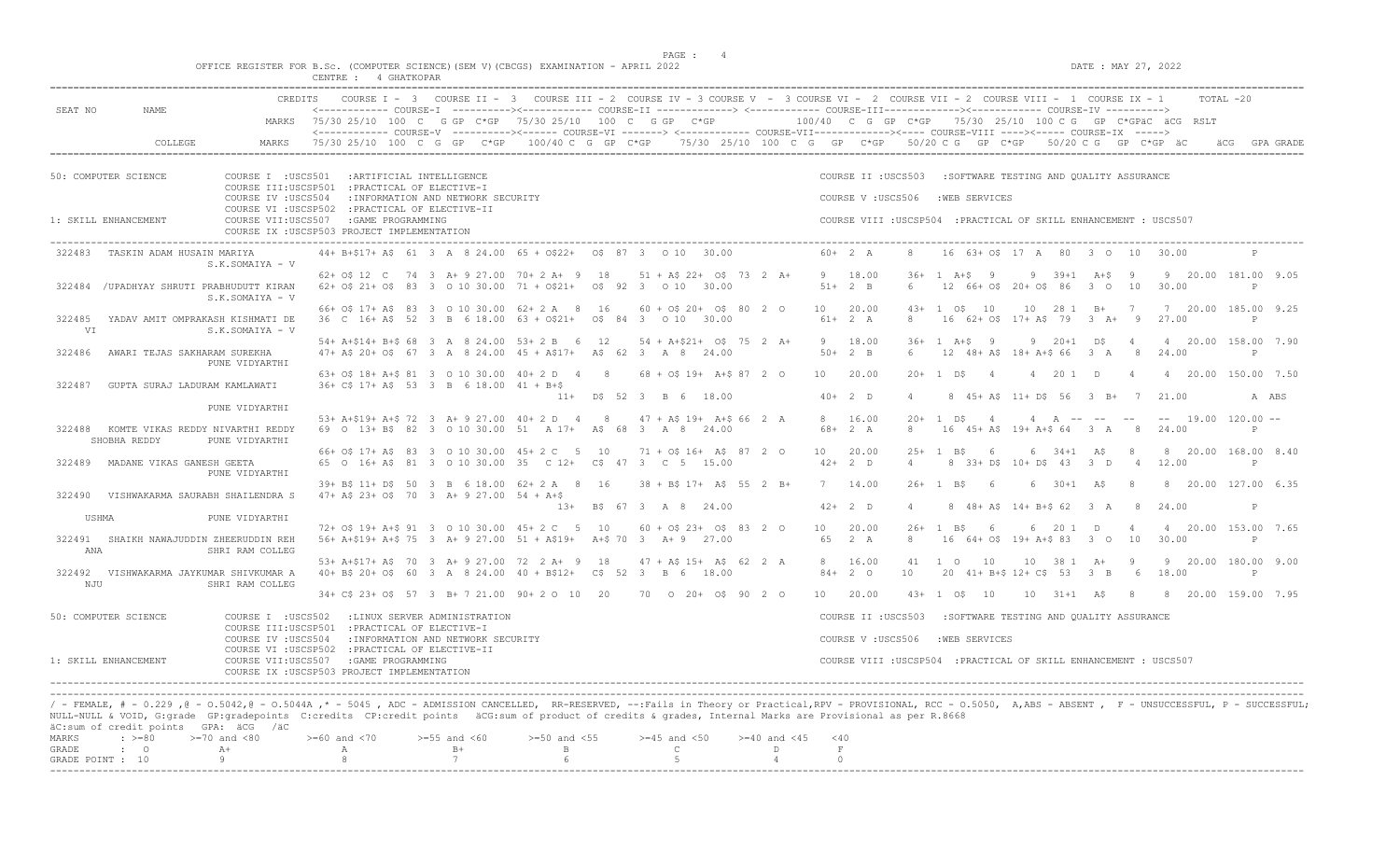OFFICE REGISTER FOR B.Sc. (COMPUTER SCIENCE)(SEM V)(CBCGS) EXAMINATION - APRIL 2022 DATE : MAY 27, 2022 DATE : MAY 27, 2022

|         |                                                       |                                                                                                                                                                                                                                                                                                                                                                               | CENTRE : 5 THANE        |                      |                                        |                                                                                                                                                                                                                                                                                                                                                               |                              |  |                |                                                                                                                       |          |                                                            |                                             |                |             |                |   |                                                             |               |  |
|---------|-------------------------------------------------------|-------------------------------------------------------------------------------------------------------------------------------------------------------------------------------------------------------------------------------------------------------------------------------------------------------------------------------------------------------------------------------|-------------------------|----------------------|----------------------------------------|---------------------------------------------------------------------------------------------------------------------------------------------------------------------------------------------------------------------------------------------------------------------------------------------------------------------------------------------------------------|------------------------------|--|----------------|-----------------------------------------------------------------------------------------------------------------------|----------|------------------------------------------------------------|---------------------------------------------|----------------|-------------|----------------|---|-------------------------------------------------------------|---------------|--|
| SEAT NO | NAME                                                  |                                                                                                                                                                                                                                                                                                                                                                               |                         |                      |                                        | CREDITS COURSE I - 3 COURSE II - 3 COURSE III - 2 COURSE IV - 3 COURSE V - 3 COURSE VI - 2 COURSE VIII - 2 COURSE VIII - 1 COURSE IX - 1<br><------------ COURSE-I ----------><------------ COURSE-II -------------> <------------ COURSE-III------------><----------- COURSE-IV ----------><br>MARKS 75/30 25/10 100 C G GP C*GP 75/30 25/10 100 C G GP C*GP |                              |  |                |                                                                                                                       |          |                                                            |                                             |                |             |                |   | $100/40$ C G GP C*GP 75/30 25/10 100 C G GP C*GPäC äCG RSLT | TOTAL -20     |  |
|         | COLLEGE                                               | MARKS                                                                                                                                                                                                                                                                                                                                                                         |                         |                      |                                        | <------------- COURSE-V ----------><----- COURSE-VI -------> <------------ COURSE-VII------------><----- COURSE-VIII ----><----- COURSE-IX -----><br>75/30 25/10 100 C G GP C*GP 100/40 C G GP C*GP 75/30 25/10 100 C G GP C*GP 50/20 C G GP C*GP 50/20 C G GP C*GP äC                                                                                        |                              |  |                |                                                                                                                       |          |                                                            |                                             |                |             |                |   |                                                             | äCG GPA GRADE |  |
|         | 50: COMPUTER SCIENCE                                  | COURSE I : USCS502 : LINUX SERVER ADMINISTRATION<br>COURSE III:USCSP501 : PRACTICAL OF ELECTIVE-I<br>COURSE IV : USCS504                                                                                                                                                                                                                                                      |                         |                      | : INFORMATION AND NETWORK SECURITY     |                                                                                                                                                                                                                                                                                                                                                               |                              |  |                | COURSE II : USCS503<br>COURSE V: USCS506                                                                              |          | : SOFTWARE TESTING AND OUALITY ASSURANCE<br>: WEB SERVICES |                                             |                |             |                |   |                                                             |               |  |
|         | 1: SKILL ENHANCEMENT                                  | COURSE VI : USCSP502 : PRACTICAL OF ELECTIVE-II<br>COURSE VII:USCS507 :GAME PROGRAMMING<br>COURSE IX : USCSP503 PROJECT IMPLEMENTATION                                                                                                                                                                                                                                        |                         |                      |                                        |                                                                                                                                                                                                                                                                                                                                                               |                              |  |                | COURSE VIII : USCSP504 : PRACTICAL OF SKILL ENHANCEMENT : USCS507                                                     |          |                                                            |                                             |                |             |                |   |                                                             |               |  |
|         | 322493 CHAUHAN DEEPAK KUMAR GAJENDRA KU<br>MAR SUNITA | DNYANSADHANA -                                                                                                                                                                                                                                                                                                                                                                | 20F F 16+ A\$ F ------- |                      |                                        | $38 + B$11 + D$493 C515.00$                                                                                                                                                                                                                                                                                                                                   |                              |  |                | $42+2$ D                                                                                                              | $\Delta$ |                                                            | 8 53+ A+\$ 15+ A\$ 68 3 A 8 24.00           |                |             |                |   |                                                             | F             |  |
|         | 322494 / DONGARE SHRADDHA BABAJI USHA                 | DNYANSADHANA -                                                                                                                                                                                                                                                                                                                                                                |                         |                      |                                        | 51+ A\$ 13+ B\$ 64 3 A 8 24.00 46+ 2 C 5 10 38 + B\$ 12+ C\$ 50 2 B<br>48+ A\$ 16+ A\$ 64 3 A 8 24.00 50 + A\$24+ 0\$ 74 3 A+ 9 27.00                                                                                                                                                                                                                         |                              |  |                | 6 12.00<br>$82+20$                                                                                                    | 10       | $24+1$ CS                                                  | 5<br>20 65+ 0\$ 20+ 0\$ 85 3 0 10           |                | 5 28E1 B+ 7 |                |   | $7$ 17.00 105.00 --<br>30.00                                | P             |  |
| 322495  | JADHAV TEJAS MAHESH AHILYABAI                         | DNYANSADHANA -                                                                                                                                                                                                                                                                                                                                                                |                         |                      |                                        | 51+ A\$ 20+ O\$ 71 3 A+ 9 27.00 95+ 2 O 10 20<br>45+ A\$ 19+ A+\$ 64 3 A 8 24.00 60 + 0\$18+ A+\$ 78 3 A+ 9 27.00                                                                                                                                                                                                                                             | $30 + D$$ $19+ A+$$ $49$ 2 C |  |                | 5 10.00<br>$58 + 2 B +$                                                                                               | 7        | $37+1$ A+\$ 9                                              | 14 56+ A+\$ 15+ A\$ 71 3 A+ 9               |                | 9 20 1 D    | $\overline{4}$ |   | 4 20.00 171.00 8.55<br>27.00                                | P.            |  |
|         | 322496 / KATARIA SHAKSHI TILAK AARTI                  |                                                                                                                                                                                                                                                                                                                                                                               |                         |                      | 51 A 18+ A+\$ 69 3 A 8 24.00 59 + A+\$ | 53+ A+\$17+ A\$ 70 3 A+ 9 27.00 52+ 2 B 6 12 44 + B+\$16+ A\$ 60 2 A                                                                                                                                                                                                                                                                                          | 23+ 0\$ 82 3 0 10 30.00      |  |                | 8 16.00<br>$91+ 2 0$                                                                                                  | 10       | $24+1$ C\$                                                 | $5^{\circ}$<br>20 66+ 0\$ 21+ 0\$ 87 3 0 10 |                | 5 24 1 C    | $5^{\circ}$    |   | 5 20.00 157.00 7.85<br>30.00                                | P             |  |
| 322497  |                                                       | DNYANSADHANA -<br>PANDIT BHAUMIK DHANANJAY MANISHA<br>DNYANSADHANA -                                                                                                                                                                                                                                                                                                          |                         |                      |                                        | 65+ 0\$ 19+ A+\$ 84 3 0 10 30.00 90+ 2 0 10 20 53 + A+\$18+ A+\$ 71 2 A+<br>38+ B\$ 14+ B+\$ 52 3 B 6 18.00 45 + A\$16+ A\$ 61 3 A 8 24.00                                                                                                                                                                                                                    |                              |  |                | 9 18.00<br>50 2 B                                                                                                     | 6        | $47 + 1$ $05$ $10$                                         | 12 50+ A\$ 15+ A\$ 65 3 A                   | 10 48+1 0\$ 10 |             |                | 8 | 10 20.00 192.00 9.60<br>24.00                               | $\mathbb{P}$  |  |
|         | 50: COMPUTER SCIENCE<br>1: SKILL ENHANCEMENT          | COURSE I : USCS501 : ARTIFICIAL INTELLIGENCE<br>COURSE III:USCSP501 : PRACTICAL OF ELECTIVE-I<br>COURSE IV : USCS505<br>COURSE VI : USCSP502 : PRACTICAL OF ELECTIVE-II<br>COURSE VII:USCS507 : GAME PROGRAMMING<br>COURSE IX : USCSP503 PROJECT IMPLEMENTATION                                                                                                               |                         | :ARCHITECTING OF IOT |                                        | 30+ D\$ 13+ B\$ 43 3 D 4 12.00 48 2 C 5 10 30 + D\$ 12+ C\$ 42 2 D                                                                                                                                                                                                                                                                                            |                              |  | $\overline{4}$ | 8.00<br>COURSE II : USCS503<br>COURSE V: USCS506<br>COURSE VIII : USCSP504 : PRACTICAL OF SKILL ENHANCEMENT : USCS507 |          | : SOFTWARE TESTING AND QUALITY ASSURANCE<br>:WEB SERVICES  |                                             |                |             |                |   | 28 1 B+ 7 7 28 1 B+ 7 7 20.00 122.00 6.10                   |               |  |
|         | 322498 MOHITE MOHIT SANTOSH SHWETA                    | AMBEDKAR- MAHAD                                                                                                                                                                                                                                                                                                                                                               |                         |                      |                                        | $67+$ OS 16+ AS 83 3 0 10 30.00 70 + OS20+ 0S 90 3 0 10 30.00                                                                                                                                                                                                                                                                                                 |                              |  |                | $55+2 B+$                                                                                                             |          | 7 14 67+ 0\$ 19+ A+\$ 86 3 0 10 30.00                      |                                             |                |             |                |   |                                                             | $\mathbb{P}$  |  |
| 322499  | SANNAKKI AKSHAY SAHADEV ASHA                          | AMBEDKAR- MAHAD                                                                                                                                                                                                                                                                                                                                                               |                         |                      |                                        | 66+ 0\$ 19+ A+\$ 85 3 0 10 30.00 58+ 2 B+ 7 14 65 + 0\$ 15+ A\$ 80 2 0 10 20.00<br>65+ 0\$ 16+ A\$ 81 3 0 10 30.00 62 + 0\$16+ A\$ 78 3 A+ 9 27.00                                                                                                                                                                                                            |                              |  |                | $55+2 B+$                                                                                                             | 7        | 45+ 1 0\$ 10<br>14 65+ 0\$ 15+ A\$ 80 3 0 10               |                                             | 10 40 1 0 10   |             |                |   | 10 20.00 188.00 9.40<br>30.00                               | $\mathbb{P}$  |  |
|         | 50: COMPUTER SCIENCE                                  | COURSE I : USCS501 : ARTIFICIAL INTELLIGENCE<br>COURSE III:USCSP501 : PRACTICAL OF ELECTIVE-I                                                                                                                                                                                                                                                                                 |                         |                      |                                        | 71+ 0\$ 15+ A\$ 86 3 0 10 30.00 59+ 2 B+ 7 14 64 + 0\$ 17+ A\$ 81 2 0                                                                                                                                                                                                                                                                                         |                              |  | 10 20.00       | COURSE II : USCS503                                                                                                   |          | $35+1$ $A+S$ 9                                             | :SOFTWARE TESTING AND QUALITY ASSURANCE     |                |             |                |   | 9 40 1 0 10 10 20.00 184.00 9.20                            |               |  |
|         | 1: SKILL ENHANCEMENT                                  | COURSE IV : USCS504<br>COURSE VI : USCSP502 : PRACTICAL OF ELECTIVE-II<br>COURSE VII:USCS507 : GAME PROGRAMMING<br>COURSE IX : USCSP503 PROJECT IMPLEMENTATION                                                                                                                                                                                                                |                         |                      | : INFORMATION AND NETWORK SECURITY     |                                                                                                                                                                                                                                                                                                                                                               |                              |  |                | COURSE V : USCS506<br>COURSE VIII : USCSP504 : PRACTICAL OF SKILL ENHANCEMENT : USCS507                               |          | :WEB SERVICES                                              |                                             |                |             |                |   |                                                             |               |  |
|         | äC:sum of credit points GPA: äCG /äC                  | / - FEMALE, # - 0.229,0 - 0.5042,0 - 0.5044A,* - 5045, ADC - ADMISSION CANCELLED, RR-RESERVED, --:Fails in Theory or Practical,RPV - PROVISIONAL, RCC - 0.5050, A,ABS - ABSENT, F - UNSUCCESSFUL, P - SUCCESSFUL;<br>NULL-NULL & VOID, G:grade GP:gradepoints C:credits CP:credit points äCG:sum of product of credits & grades, Internal Marks are Provisional as per R.8668 |                         |                      |                                        |                                                                                                                                                                                                                                                                                                                                                               |                              |  |                |                                                                                                                       |          |                                                            |                                             |                |             |                |   |                                                             |               |  |

|           | avigam vi cicale pointe - chni ace / ac |                                                                                                |               |  |  |  |  |
|-----------|-----------------------------------------|------------------------------------------------------------------------------------------------|---------------|--|--|--|--|
|           |                                         | MARKS : >=80 >=70 and <80 >=60 and <70 >=55 and <60 >=50 and <55 >=45 and <50 >=40 and <45 <40 |               |  |  |  |  |
| GRADE : 0 |                                         |                                                                                                | $B +$ $B$ $C$ |  |  |  |  |
|           |                                         | GRADE POINT : $10$ 9 8 8 7 6 6 5 5                                                             |               |  |  |  |  |
|           |                                         |                                                                                                |               |  |  |  |  |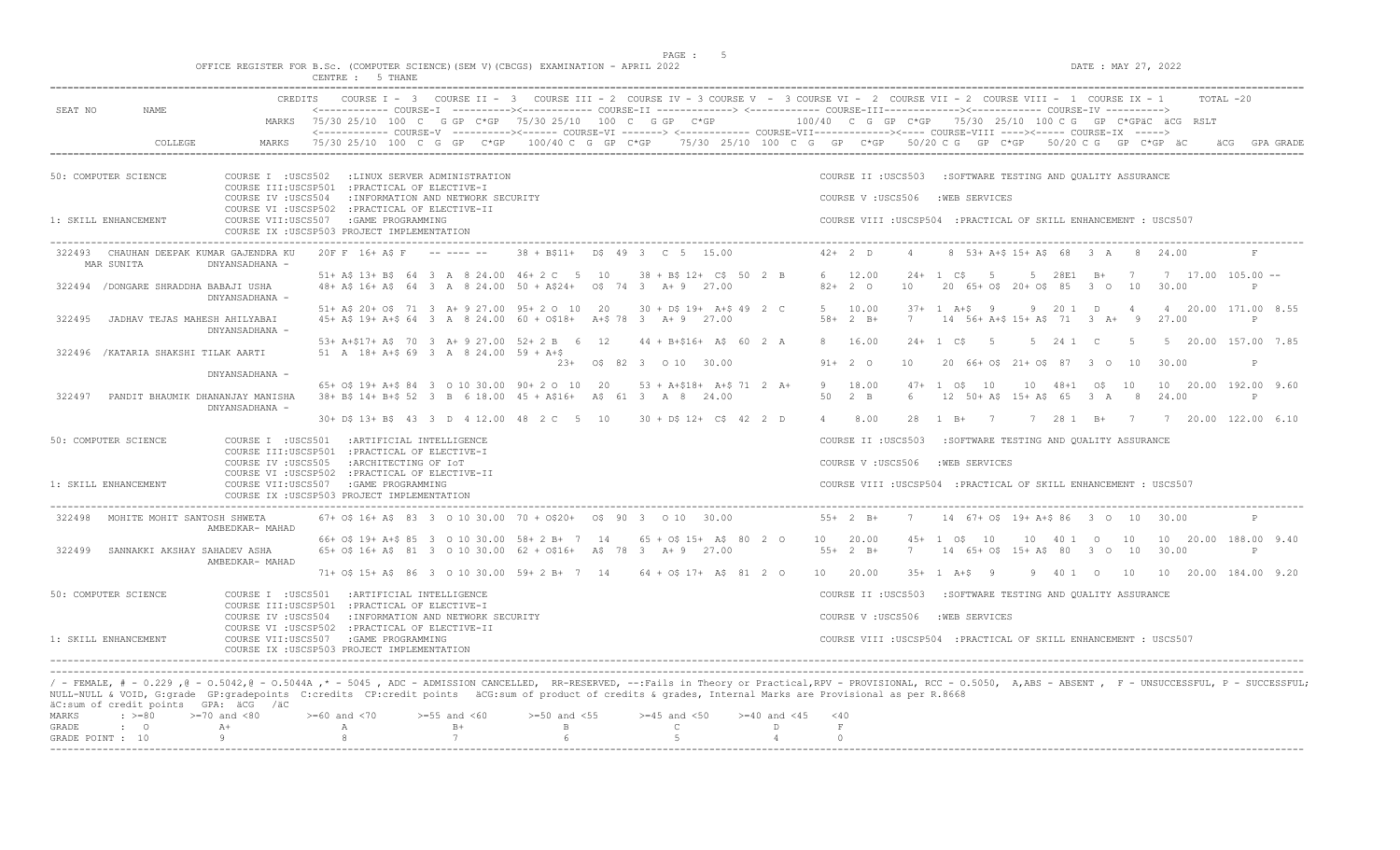$DATA: MAX 27, 2022$ 

|  |  |  |                       |  | OFFICE REGISTER FOR B.Sc. (COMPUTER SCIENCE)(SEM V)(CBCGS) EXAMINATION - APRIL 2022 |  |  |
|--|--|--|-----------------------|--|-------------------------------------------------------------------------------------|--|--|
|  |  |  | CENTRE : 13 RATNAGIRI |  |                                                                                     |  |  |

|              |                                                    | <b>CREDITS</b>                                                         |                        |  |                                    |        | COURSE I - 3 COURSE II - 3 COURSE III - 2 COURSE IV - 3 COURSE V - 3 COURSE VI - 2 COURSE VII - 2 COURSE VIII - 1 COURSE IX - 1                                                                                                                                                                                                                                    |    |  |                             |                                  |    |                                                                   |                |                   |                    |                                         |          |             |         |       |                                                           | TOTAL -20    |              |
|--------------|----------------------------------------------------|------------------------------------------------------------------------|------------------------|--|------------------------------------|--------|--------------------------------------------------------------------------------------------------------------------------------------------------------------------------------------------------------------------------------------------------------------------------------------------------------------------------------------------------------------------|----|--|-----------------------------|----------------------------------|----|-------------------------------------------------------------------|----------------|-------------------|--------------------|-----------------------------------------|----------|-------------|---------|-------|-----------------------------------------------------------|--------------|--------------|
| SEAT NO      | NAME                                               |                                                                        |                        |  |                                    |        | <------------ COURSE-I ----------><----------- COURSE-II -------------> <------------ COURSE-III------------><----------- COURSE-IV ----------><br>MARKS 75/30 25/10 100 C G GP C*GP 75/30 25/10 100 C G GP C*GP<br><------------- COURSE-V ----------><----- COURSE-VI -------> <----------- COURSE-VII-----------><---- COURSE-VIII ----><----- COURSE-IX -----> |    |  |                             |                                  |    |                                                                   |                |                   |                    |                                         |          |             |         |       | 100/40 C G GP C*GP 75/30 25/10 100 C G GP C*GPäC äCG RSLT |              |              |
|              | COLLEGE                                            | MARKS                                                                  | 75/30 25/10 100 C G GP |  |                                    | $C*GP$ | $100/40$ C G GP C*GP $-75/30$ 25/10 $100$ C G GP C*GP $-50/20$ C G GP C*GP $-50/20$ C G GP C*GP äC                                                                                                                                                                                                                                                                 |    |  |                             |                                  |    |                                                                   |                |                   |                    |                                         |          |             |         |       |                                                           |              | GPA GRADE    |
|              | 50: COMPUTER SCIENCE                               | COURSE I : USCS501                                                     |                        |  | : ARTIFICIAL INTELLIGENCE          |        |                                                                                                                                                                                                                                                                                                                                                                    |    |  |                             |                                  |    | COURSE II : USCS503                                               |                |                   |                    |                                         |          |             |         |       |                                                           |              |              |
|              |                                                    | COURSE III:USCSP501 : PRACTICAL OF ELECTIVE-I                          |                        |  |                                    |        |                                                                                                                                                                                                                                                                                                                                                                    |    |  |                             |                                  |    |                                                                   |                |                   |                    | :SOFTWARE TESTING AND OUALITY ASSURANCE |          |             |         |       |                                                           |              |              |
|              |                                                    | COURSE IV : USCS504<br>COURSE VI : USCSP502 : PRACTICAL OF ELECTIVE-II |                        |  | : INFORMATION AND NETWORK SECURITY |        |                                                                                                                                                                                                                                                                                                                                                                    |    |  |                             |                                  |    | COURSE V: USCS506                                                 |                |                   | :WEB SERVICES      |                                         |          |             |         |       |                                                           |              |              |
|              | 1: SKILL ENHANCEMENT                               | COURSE VII:USCS507<br>COURSE IX : USCSP503 PROJECT IMPLEMENTATION      | : GAME PROGRAMMING     |  |                                    |        |                                                                                                                                                                                                                                                                                                                                                                    |    |  |                             |                                  |    | COURSE VIII : USCSP504 : PRACTICAL OF SKILL ENHANCEMENT : USCS507 |                |                   |                    |                                         |          |             |         |       |                                                           |              |              |
| 322500       | BHANDE ZUHED ZULFIKAR TAISER                       | R. P. GOGATE -                                                         |                        |  |                                    |        | 50 + A\$ 22 + O\$ 72 3 A + 9 27.00 69 + O\$ 23 + O\$ 92 3 0 10 30.00                                                                                                                                                                                                                                                                                               |    |  |                             |                                  |    | $45+2$ C                                                          |                |                   |                    | 10 63+ 0\$ 23+ 0\$ 86 3 0 10 30.00      |          |             |         |       |                                                           | $\mathbb{P}$ |              |
| 322501       | BHATLE PRATHAMESH SADASHIV SARIT                   |                                                                        |                        |  |                                    |        | 62+ 0\$ 23+ 0\$ 85 3 0 10 30.00 56+ 2 B+ 7 14 63 + 0\$ 18+ A+\$ 81 2 0<br>50+ A\$ 23+ O\$ 73 3 A+ 9 27.00 61 + O\$23+ 0\$ 84 3 0 10 30.00                                                                                                                                                                                                                          |    |  |                             |                                  |    | 10 20.00<br>$50+2$ B                                              | 6              | $22 + 1$ DS       | $\overline{4}$     | 12 63+ 0\$ 23+ 0\$ 86 3 0 10            | 4 25 1 B |             | - 6     | 30.00 | 6 20.00 171.00 8.55                                       | P            |              |
| $\mathbb{A}$ |                                                    | R. P. GOGATE -                                                         |                        |  |                                    |        |                                                                                                                                                                                                                                                                                                                                                                    |    |  |                             |                                  |    |                                                                   |                |                   |                    |                                         |          |             |         |       |                                                           |              |              |
| 322502       | BHONDE ANIRUDDHA RAJENDRA GAURI                    |                                                                        |                        |  |                                    |        | 53+ A+\$23+ O\$ 76 3 A+ 9 27.00 52+ 2 B 6 12<br>50+ A\$ 23+ O\$ 73 3 A+ 9 27.00 69 + O\$23+ O\$ 92 3 0 10 30.00                                                                                                                                                                                                                                                    |    |  | $63 + 05$ 17+ A\$ 80 2 0    |                                  | 10 | 20.00<br>$40+2$ D                                                 | $\overline{4}$ | $26+1$ BS         | -6                 | 8 58+ A+\$ 23+ 0\$ 81 3 0               | 6 25 1 B |             | 6<br>10 | 30.00 | 6 20.00 170.00 8.50                                       | $\mathbb{P}$ |              |
|              |                                                    | R. P. GOGATE -                                                         |                        |  |                                    |        |                                                                                                                                                                                                                                                                                                                                                                    |    |  |                             |                                  |    |                                                                   |                |                   |                    |                                         |          |             |         |       |                                                           |              |              |
| 322503       | /JADHAV HARSHALI RAJENDRA RUPALI                   |                                                                        |                        |  |                                    |        | 53+ A+\$21+ O\$ 74 3 A+ 9 27.00 58+ 2 B+ 7 14<br>$54+ A+522+ O5$ 76 3 A + 9 27.00 67 + 0523 + 05 90 3 0 10 30.00                                                                                                                                                                                                                                                   |    |  | $63 + 05$ 18+ A+\$ 81 2 0   |                                  |    | 10 20.00<br>$68 + 2 A$                                            | 8              |                   | $28 + 1$ B + $5$ 7 | 16 66+ 0\$ 23+ 0\$ 89 3 0 10            |          | 7 30 1 A    | 8       | 30.00 | 8 20.00 171.00 8.55                                       |              | P            |
|              |                                                    | R. P. GOGATE -                                                         |                        |  |                                    |        |                                                                                                                                                                                                                                                                                                                                                                    |    |  |                             |                                  |    |                                                                   |                |                   |                    |                                         |          |             |         |       |                                                           |              |              |
| 322504       | /KAMBLE JANHAVI NARENDRA KOMAL                     |                                                                        |                        |  |                                    |        | 59+ A+\$23+ O\$ 82 3 O 10 30.00 78+ 2 A+ 9 18 62 + O\$ 17+ A\$ 79 2 A+<br>42+ B+\$22+ 0\$ 64 3 A 8 24.00 63 + 0\$23+ 0\$ 86 3 0 10 30.00                                                                                                                                                                                                                           |    |  |                             |                                  |    | 9 18.00<br>$60+2 A$                                               | 8              | $30 + 1$ AS       | 8 <sup>8</sup>     | 16 61+ 0\$ 23+ 0\$ 84 3 0 10            |          | 8 30 1 A    | 8       | 30.00 | 8 20.00 185.00 9.25                                       | $\mathbb{P}$ |              |
|              |                                                    | R. P. GOGATE -                                                         |                        |  |                                    |        |                                                                                                                                                                                                                                                                                                                                                                    |    |  |                             |                                  |    |                                                                   |                |                   |                    |                                         |          |             |         |       |                                                           |              |              |
| 322505       | KELKAR ATHARVA PRAMOD PURVA                        |                                                                        |                        |  |                                    |        | 59+ A+\$20+ O\$ 79 3 A+ 9 27.00 68+ 2 A 8 16 57 + A+\$15+ A\$ 72 2 A+<br>53+ A+\$23+ O\$ 76 3 A+ 9 27.00 64 + O\$22+ O\$ 86 3 0 10 30.00                                                                                                                                                                                                                           |    |  |                             |                                  |    | 9 18.00<br>$53+2$ B                                               | $6^{\circ}$    | $35+1$ $A+S$ 9    |                    | 12 60+ 0\$ 23+ 0\$ 83 3 0 10            |          | 9 30 1 A    | -8      | 30.00 | 8 20.00 178.00 8.90                                       | P            |              |
|              |                                                    | R. P. GOGATE -                                                         |                        |  |                                    |        |                                                                                                                                                                                                                                                                                                                                                                    |    |  |                             |                                  |    |                                                                   |                |                   |                    |                                         |          |             |         |       |                                                           |              |              |
|              |                                                    |                                                                        |                        |  |                                    |        | $60+$ OS 16+ AS 76 3 A+ 9 27.00 66+ 2 A 8                                                                                                                                                                                                                                                                                                                          | 16 |  | $62 + 05$ 19+ A+\$ 81 2 0   |                                  | 10 | 20.00                                                             | 25             | $1 \quad B$       | 6                  | 6                                       |          | $23+1$ $C5$ | - 5     |       | 5 20.00 173.00 8.65                                       |              |              |
| 322506       | KHAN FAHAD BILAL AHMED SHAHEEN                     | R. P. GOGATE -                                                         |                        |  |                                    |        | 51+ A\$ 25+ O\$ 76 3 A+ 9 27.00 61 + O\$21+ 0\$ 82 3 0 10 30.00                                                                                                                                                                                                                                                                                                    |    |  |                             |                                  |    | $60+2 A$                                                          | 8              |                   |                    | 16 60+ 0\$ 23+ 0\$ 83 3 0 10 30.00      |          |             |         |       |                                                           | $\mathbb{P}$ |              |
|              |                                                    |                                                                        |                        |  |                                    |        | 53+ A+\$23+ O\$ 76 3 A+ 9 27.00 48+ 2 C 5 10 62 + O\$ 18+ A+\$ 80 2 0                                                                                                                                                                                                                                                                                              |    |  |                             |                                  |    | 10 20.00                                                          |                | $20 + 1$ DS       | $\overline{4}$     |                                         | 4 25 1 B |             | 6       |       | 6 20.00 170.00 8.50                                       |              |              |
|              | 322507 /LAVANDE AAKANKSHA PANDHARINATH P<br>RAMILA | R. P. GOGATE -                                                         |                        |  |                                    |        | 54+ A+\$21+ O\$ 75 3 A+ 9 27.00 69 + O\$23+ 0\$ 92 3 0 10 30.00                                                                                                                                                                                                                                                                                                    |    |  |                             |                                  |    | $68 + 2 A$                                                        | $\mathcal{R}$  |                   |                    | 16 66+ 0\$ 23+ 0\$ 89 3 0               |          |             | 10      | 30.00 |                                                           | P            |              |
|              |                                                    |                                                                        |                        |  |                                    |        | 65+ 0\$ 24+ 0\$ 89 3 0 10 30.00 72+ 2 A+ 9 18 45 + A\$ 17 A 62 2 A                                                                                                                                                                                                                                                                                                 |    |  |                             |                                  |    | 8 16.00                                                           |                |                   | $38 + 1 A + S$ 9   |                                         |          | 9 33+1 A\$  | - 8     |       | 8 20.00 184.00 9.20                                       |              |              |
| 322508       | NAGALE VIDYESH VINAYAK VINAYA                      | R. P. GOGATE -                                                         |                        |  |                                    |        | 54+ A+\$24+ O\$ 78 3 A+ 9 27.00 64 + O\$22+ 0\$ 86 3 0 10 30.00                                                                                                                                                                                                                                                                                                    |    |  |                             |                                  |    | $42+2$ D                                                          | $\overline{4}$ |                   |                    | 8 63+ 0\$ 23+ 0\$ 86 3 0 10             |          |             |         | 30.00 |                                                           | P            |              |
| 322509       | NEVAREKAR AMEY DIPAK MAMATA                        |                                                                        |                        |  |                                    |        | 62+ 0\$ 23+ 0\$ 85 3 0 10 30.00 66+ 2 A 8<br>$60+$ 0\$ 24+ 0\$ 84 3 0 10 30,00 69 + 0\$23+ 0\$ 92 3 0 10 30,00                                                                                                                                                                                                                                                     | 16 |  | $62 + 0$ \$ 18+ A+\$ 80 2 0 |                                  | 10 | 20.00<br>$48 + 2 C$                                               | 25<br>$5 -$    | $\mathbb{R}$      | -6                 | 10 64+ 0\$ 23+ 0\$ 87 3 0 10            | 6 25 1 B |             | 6       | 30.00 | 6 20.00 173.00 8.65                                       | $\mathsf{P}$ |              |
|              |                                                    | R. P. GOGATE -                                                         |                        |  |                                    |        |                                                                                                                                                                                                                                                                                                                                                                    |    |  |                             |                                  |    |                                                                   |                |                   |                    |                                         |          |             |         |       |                                                           |              |              |
|              |                                                    |                                                                        |                        |  |                                    |        | 62+ 0\$ 21+ 0\$ 83 3 0 10 30.00 72+ 2 A+ 9 18                                                                                                                                                                                                                                                                                                                      |    |  | $60 + 05$ 19+ A+\$ 79 2 A+  |                                  |    | 9 18.00                                                           |                | $41+ 1$ $05$ $10$ |                    |                                         |          | 10 30 1 A   | 8       |       | 8 20.00 184.00 9.20                                       |              |              |
| 322510       | PANDIT YASH RAVINDRA VARSHA                        | R. P. GOGATE -                                                         |                        |  |                                    |        | 48+ A\$ 23+ O\$ 71 3 A+ 9 27.00 69 + O\$23+ O\$ 92 3 0 10 30.00                                                                                                                                                                                                                                                                                                    |    |  |                             |                                  |    | $46+2$ C                                                          | 5              |                   |                    | 10 64+ 0\$ 23+ 0\$ 87 3 0 10            |          |             |         | 30.00 |                                                           |              | $\mathbb{P}$ |
|              |                                                    |                                                                        |                        |  |                                    |        | 60+ OS 23+ OS 83 3 O 10 30.00 66+ 2 A 8 16                                                                                                                                                                                                                                                                                                                         |    |  |                             | $60 + 05$ 17+ AS 77 2 A+ 9 18.00 |    |                                                                   |                |                   | $28 + 1$ R+S 7     |                                         |          | 7 25 1 B 6  |         |       | 6 20.00 174.00 8.70                                       |              |              |

/ - FEMALE, # - 0.229 ,@ - 0.5042,@ - 0.5044A ,\* - 5045 , ADC - ADMISSION CANCELLED, RR-RESERVED, --:Fails in Theory or Practical,RPV - PROVISIONAL, RCC - 0.5050, A,ABS - ABSENT , F - UNSUCCESSFUL, P - SUCCESSFUL; NULL-NULL & VOID, G:grade GP:gradepoints C:credits CP:credit points äCG:sum of product of credits & grades, Internal Marks are Provisional as per R.8668 äC:sum of credit points GPA: äCG /äC

|  | MARKS : >=80 >=70 and <80 >=60 and <70 >=55 and <60 >=50 and <55 >=45 and <50 >=40 and <45 <40 |            |  |  |  |
|--|------------------------------------------------------------------------------------------------|------------|--|--|--|
|  | GRADE : O A+                                                                                   | A B+ B C D |  |  |  |
|  | GRADE POINT : $10$ 9 8 7 6 5 5 4 0                                                             |            |  |  |  |
|  |                                                                                                |            |  |  |  |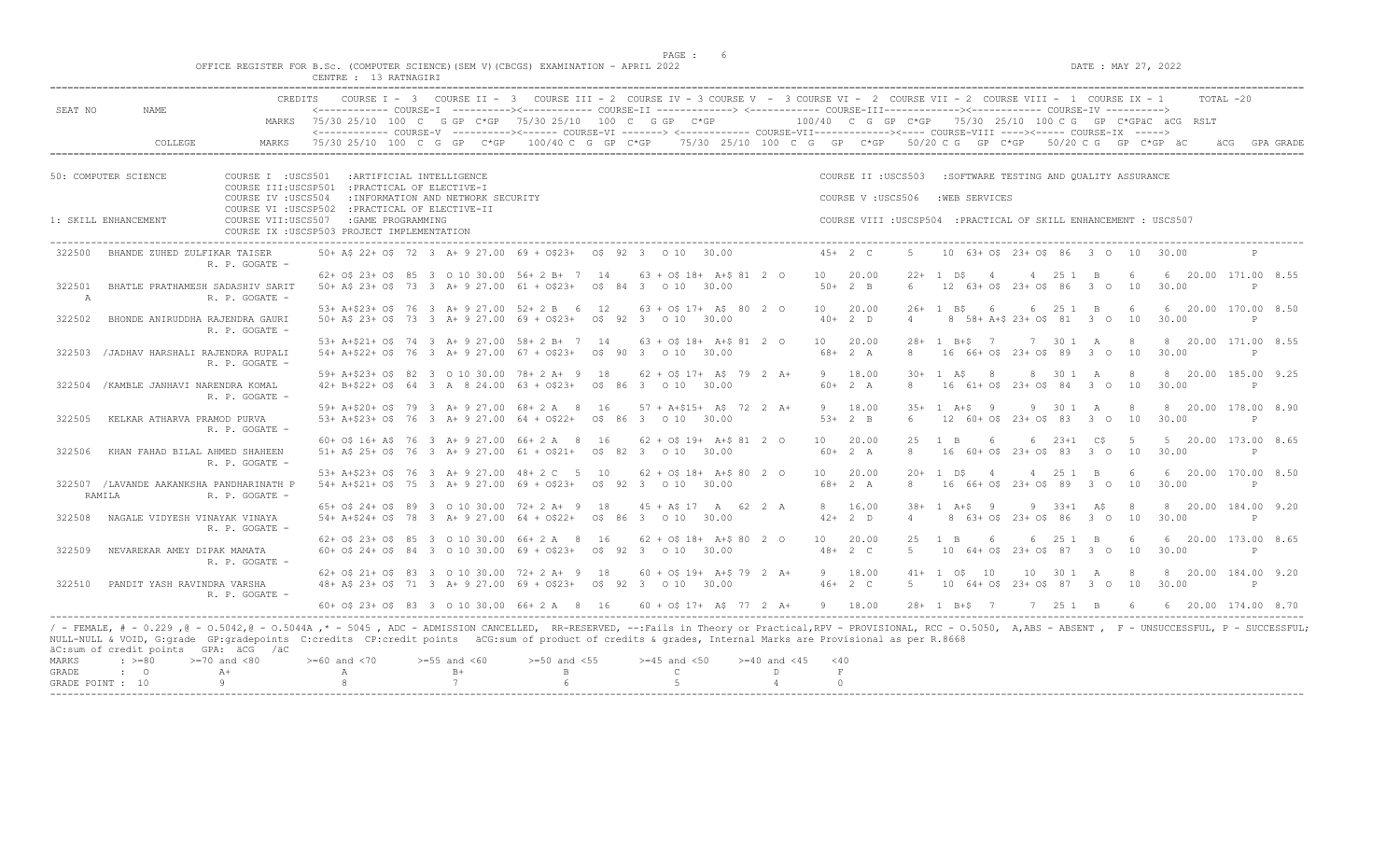$DATA: MAX 27, 2022$ 

|  | OFFICE REGISTER FOR B.Sc. |                               |  |              |  | . (COMPUTER SCIENCE)(SEM V)(CBCGS) EXAMINATION - APRIL 2022 |  |  |
|--|---------------------------|-------------------------------|--|--------------|--|-------------------------------------------------------------|--|--|
|  |                           | $C$ ENTRE $\cdot$<br>-------- |  | 13 RATNAGIRI |  |                                                             |  |  |

| SEAT NO | NAME.                                                                                                                                                                                                                                                                                                                                                                                                                          | <b>CREDITS</b>                                                                                                                                                 |  |                                    | COURSE I - 3 COURSE II - 3 COURSE III - 2 COURSE IV - 3 COURSE V - 3 COURSE VI - 2 COURSE VII - 2 COURSE VIII - 1 COURSE IX - 1<br><------------ COURSE-I ----------><----------- COURSE-II --------------> <------------ COURSE-III-------------><------------ COURSE-IV ----------> |                           |  |                           |          |                                                                                        |                |            |                 |                                         |          |                      |   |                                                             | TOTAL -20 |           |
|---------|--------------------------------------------------------------------------------------------------------------------------------------------------------------------------------------------------------------------------------------------------------------------------------------------------------------------------------------------------------------------------------------------------------------------------------|----------------------------------------------------------------------------------------------------------------------------------------------------------------|--|------------------------------------|---------------------------------------------------------------------------------------------------------------------------------------------------------------------------------------------------------------------------------------------------------------------------------------|---------------------------|--|---------------------------|----------|----------------------------------------------------------------------------------------|----------------|------------|-----------------|-----------------------------------------|----------|----------------------|---|-------------------------------------------------------------|-----------|-----------|
|         |                                                                                                                                                                                                                                                                                                                                                                                                                                |                                                                                                                                                                |  |                                    | MARKS 75/30 25/10 100 C G GP C*GP 75/30 25/10 100 C G GP C*GP 100/40 C G GP C*GP 75/30 25/10 100 C G GP C*GPäC äCG RSLT                                                                                                                                                               |                           |  |                           |          |                                                                                        |                |            |                 |                                         |          |                      |   |                                                             |           |           |
|         | COLLEGE                                                                                                                                                                                                                                                                                                                                                                                                                        | MARKS                                                                                                                                                          |  |                                    | <------------- COURSE-V ----------><----- COURSE-VI -------> <----------- COURSE-VII-----------><---- COURSE-VIII ----><----- COURSE-IX -----><br>75/30 25/10 100 C G GP C*GP 100/40 C G GP C*GP 75/30 25/10 100 C G GP C*GP 50/20 C G GP C*GP 50/20 C G GP C*GP äC                   |                           |  |                           |          |                                                                                        |                |            |                 |                                         |          |                      |   |                                                             |           | GPA GRADE |
|         | 50: COMPUTER SCIENCE                                                                                                                                                                                                                                                                                                                                                                                                           | COURSE I : USCS501 : ARTIFICIAL INTELLIGENCE<br>COURSE III:USCSP501 : PRACTICAL OF ELECTIVE-I<br>COURSE IV : USCS504                                           |  | : INFORMATION AND NETWORK SECURITY |                                                                                                                                                                                                                                                                                       |                           |  |                           |          | COURSE II : USCS503 : SOFTWARE TESTING AND QUALITY ASSURANCE<br>COURSE V: USCS506      |                |            | : WEB SERVICES  |                                         |          |                      |   |                                                             |           |           |
|         | 1: SKILL ENHANCEMENT                                                                                                                                                                                                                                                                                                                                                                                                           | COURSE VI : USCSP502 : PRACTICAL OF ELECTIVE-II<br>COURSE VII:USCS507 :GAME PROGRAMMING<br>COURSE IX : USCSP503 PROJECT IMPLEMENTATION                         |  |                                    |                                                                                                                                                                                                                                                                                       |                           |  |                           |          | COURSE VIII : USCSP504 : PRACTICAL OF SKILL ENHANCEMENT : USCS507                      |                |            |                 |                                         |          |                      |   |                                                             |           |           |
|         | 322511 / PATANKAR SARIKA PRADEEP SHITAL                                                                                                                                                                                                                                                                                                                                                                                        | R. P. GOGATE -                                                                                                                                                 |  |                                    | 53+ A+\$23+ O\$ 76 3 A+ 9 27.00 37 + C\$24+ 0\$ 61 3 A 8 24.00                                                                                                                                                                                                                        |                           |  |                           | 66+ 2 A  |                                                                                        |                |            |                 | 16 64 + 0\$ 23 + 0\$ 87 3 0 10 30.00    |          |                      |   |                                                             |           |           |
| 322512  | PILPILE ZUBIN DILAWAR ANISA                                                                                                                                                                                                                                                                                                                                                                                                    | R. P. GOGATE -                                                                                                                                                 |  |                                    | 50+ A\$ 21+ O\$ 71 3 A+ 9 27.00 78+ 2 A+ 9 18 38 + B\$ 22+ O\$ 60 2 A<br>48+ A\$ 18+ A+\$ 66 3 A 8 24.00 63 + 0\$22+ 0\$ 85 3 0 10 30.00                                                                                                                                              |                           |  |                           | $40+2$ D | 8 16.00                                                                                | $\overline{4}$ |            | 28+ 1 B+\$ 7    | 8 60+ 0\$ 23+ 0\$ 83 3 0 10             |          | 7 25 1 B 6           |   | 6 20.00 171.00 8.55<br>30.00                                | P         |           |
| 322513  | PIRANKAR VAIBHAV SUHAS SUSHMA                                                                                                                                                                                                                                                                                                                                                                                                  | R. P. GOGATE -                                                                                                                                                 |  |                                    | 54+ A+\$24+ O\$ 78 3 A+ 9 27.00 56+ 2 B+ 7 14 48 + A\$ 19+ A+\$ 67 2 A<br>45+ A\$ 23+ O\$ 68 3 A 8 24.00 70 + O\$21+ 0\$ 91 3 0 10 30.00                                                                                                                                              |                           |  |                           | $45+2$ C | 8 16.00                                                                                | $5 -$          | $20+1$ DS  | $\sim$ 4        | 10 60+ 0\$ 23+ 0\$ 83 3 0 10            |          | 4 25 1 B 6           |   | 6 20.00 159.00 7.95<br>30.00                                |           |           |
| 322514  | SANGRAR RAYAN AYYUB FAIMIDA                                                                                                                                                                                                                                                                                                                                                                                                    |                                                                                                                                                                |  |                                    | 59+ A+\$23+ O\$ 82 3 0 10 30.00 60+ 2 A 8 16 60 + O\$ 17+ A\$ 77 2 A+<br>$42+ B+522+ O5 64 3 A 8 24.00 58 + A+5$                                                                                                                                                                      | 24+ 0\$ 82 3 0 10 30.00   |  |                           | $50+2$ B | 9 18.00                                                                                | $6^{\circ}$    | $26+1$ BS  | 6               | 12 60+ 0\$ 23+ 0\$ 83 3 0 10            | 6 25 1 B |                      | 6 | 6 20.00 170.00 8.50<br>30.00                                | P         |           |
| 322515  | SURVE RADHEY MAKARAND MADHURA                                                                                                                                                                                                                                                                                                                                                                                                  | R. P. GOGATE -                                                                                                                                                 |  |                                    | 63+ 0\$ 22+ 0\$ 85 3 0 10 30.00 62+ 2 A 8 16 54 + A+\$18+ A+\$ 72 2 A+<br>47+ A\$ 24+ O\$ 71 3 A+ 9 27.00 66 + O\$23+ 0\$ 89 3 0 10 30.00                                                                                                                                             |                           |  |                           | $50+2$ B | 9 18.00                                                                                |                | $25+1$ RS  | $6\overline{6}$ | 6 12 60+ 0\$ 23+ 0\$ 83 3 0 10 30.00    |          | 6 30 1 A 8           |   | 8 20.00 174.00 8.70                                         | P         |           |
|         |                                                                                                                                                                                                                                                                                                                                                                                                                                | R. P. GOGATE -                                                                                                                                                 |  |                                    | 59+ A+\$20+ O\$ 79 3 A+ 9 27.00 50+ 2 B 6 12                                                                                                                                                                                                                                          |                           |  | $60 + 05$ 14 B + 74 2 A + | 9 18.00  |                                                                                        |                | $23+1$ CS  | 5               |                                         |          | $5 \t25+1 \tB5$ 6    |   | 6 20.00 167.00 8.35                                         |           |           |
| 322516  | MALI GAURAV JAYESH JASMITA                                                                                                                                                                                                                                                                                                                                                                                                     | VARTAK (VASAI)                                                                                                                                                 |  |                                    | 45+ A\$ 13+ B\$ 58 3 B+ 7 21.00 50 + A\$10+ D\$ 60 3 A 8 24.00<br>57+ A+\$13+ B\$ 70 3 A+ 9 27.00 40E 2 D 4 8 47 + A\$ 13+ B\$ 60 2 A                                                                                                                                                 |                           |  |                           | 40E 2 D  | 8 16.00                                                                                | $\overline{4}$ | $2.5+1$ RS | $6\overline{6}$ | 8 63+ 0\$ 13+ B\$ 76 3 A+ 9 27.00       |          |                      |   | 6 A -- -- -- -- 19.00 137.00 --                             | F         |           |
|         | 322517 / PAL JYOTIKA PANCHANAN SUJATA                                                                                                                                                                                                                                                                                                                                                                                          | VARTAK (VASAI)                                                                                                                                                 |  |                                    | 60+ 0\$ 10+ D\$ 70 3 A+ 9 27.00 51 + A\$10+ D\$ 61 3 A 8 24.00<br>56+ A+\$13+ B\$ 69 3 A 8 24.00 40 2 D 4 8 54 + A+\$12+ C\$ 66 2 A                                                                                                                                                   |                           |  |                           | $42+2$ D | 8 16.00                                                                                | $\overline{4}$ | $20+1$ DS  | $\overline{4}$  |                                         |          | $4 \t28+1 \tB+5 \t7$ |   | 8 60 + 0\$ 10 + D\$ 70 3 A + 9 27.00<br>7 20.00 145.00 7.25 | P         |           |
| 322518  | PATIL MANAS HARESHWAR RAJANI                                                                                                                                                                                                                                                                                                                                                                                                   |                                                                                                                                                                |  |                                    | $47+$ A\$ 10+ D\$ 57 3 B+ 7 21.00 44 + B+\$                                                                                                                                                                                                                                           | $12+$ C\$ 56 3 B+ 7 21.00 |  |                           | 40E 2 D  |                                                                                        | $\overline{4}$ |            |                 |                                         |          |                      |   | 8 60+ 0\$ 10+ D\$ 70 3 A+ 9 27.00                           | $\,$ F    |           |
|         |                                                                                                                                                                                                                                                                                                                                                                                                                                | VARTAK (VASAI)                                                                                                                                                 |  |                                    | 57+ A+\$10+ D\$ 67 3 A 8 24.00 40E 2 D 4 8 47 + A\$ 12E C 59 2 B+                                                                                                                                                                                                                     |                           |  |                           | 7 14.00  |                                                                                        |                |            |                 |                                         |          |                      |   | A -- -- -- -- 18.00 123.00 --                               |           |           |
|         | 50: COMPUTER SCIENCE                                                                                                                                                                                                                                                                                                                                                                                                           | COURSE I : USCS502<br>COURSE III:USCSP501 : PRACTICAL OF ELECTIVE-I                                                                                            |  | :LINUX SERVER ADMINISTRATION       |                                                                                                                                                                                                                                                                                       |                           |  |                           |          | COURSE II : USCS503                                                                    |                |            |                 | :SOFTWARE TESTING AND QUALITY ASSURANCE |          |                      |   |                                                             |           |           |
|         | 1: SKILL ENHANCEMENT                                                                                                                                                                                                                                                                                                                                                                                                           | COURSE IV : USCS504<br>COURSE VI : USCSP502 : PRACTICAL OF ELECTIVE-II<br>COURSE VII:USCS507 : GAME PROGRAMMING<br>COURSE IX : USCSP503 PROJECT IMPLEMENTATION |  | : INFORMATION AND NETWORK SECURITY |                                                                                                                                                                                                                                                                                       |                           |  |                           |          | COURSE V: USCS506<br>COURSE VIII : USCSP504 : PRACTICAL OF SKILL ENHANCEMENT : USCS507 |                |            | :WEB SERVICES   |                                         |          |                      |   |                                                             |           |           |
|         | / - FEMALE, # - 0.229 , @ - 0.5042, @ - 0.5044A ,* - 5045 , ADC - ADMISSION CANCELLED, RR-RESERVED, --: Fails in Theory or Practical, RPV - PROVISIONAL, RCC - 0.5050, A, ABS - ABSENT , F - UNSUCCESSFUL, P - SUCCESSFUL;<br>NULL-NULL & VOID, G:grade GP:gradepoints C:credits CP:credit points äCG:sum of product of credits & grades, Internal Marks are Provisional as per R.8668<br>äC:sum of credit points GPA: äCG /äC |                                                                                                                                                                |  |                                    |                                                                                                                                                                                                                                                                                       |                           |  |                           |          |                                                                                        |                |            |                 |                                         |          |                      |   |                                                             |           |           |

|  | MARKS : >=80 >=70 and <80 >=60 and <70 >=55 and <60 >=50 and <55 >=45 and <50 >=40 and <45 <40 |  |  |  |  |
|--|------------------------------------------------------------------------------------------------|--|--|--|--|
|  |                                                                                                |  |  |  |  |
|  | GRADE POINT : $10$ 9 8 8 7 6 5 5 4                                                             |  |  |  |  |
|  |                                                                                                |  |  |  |  |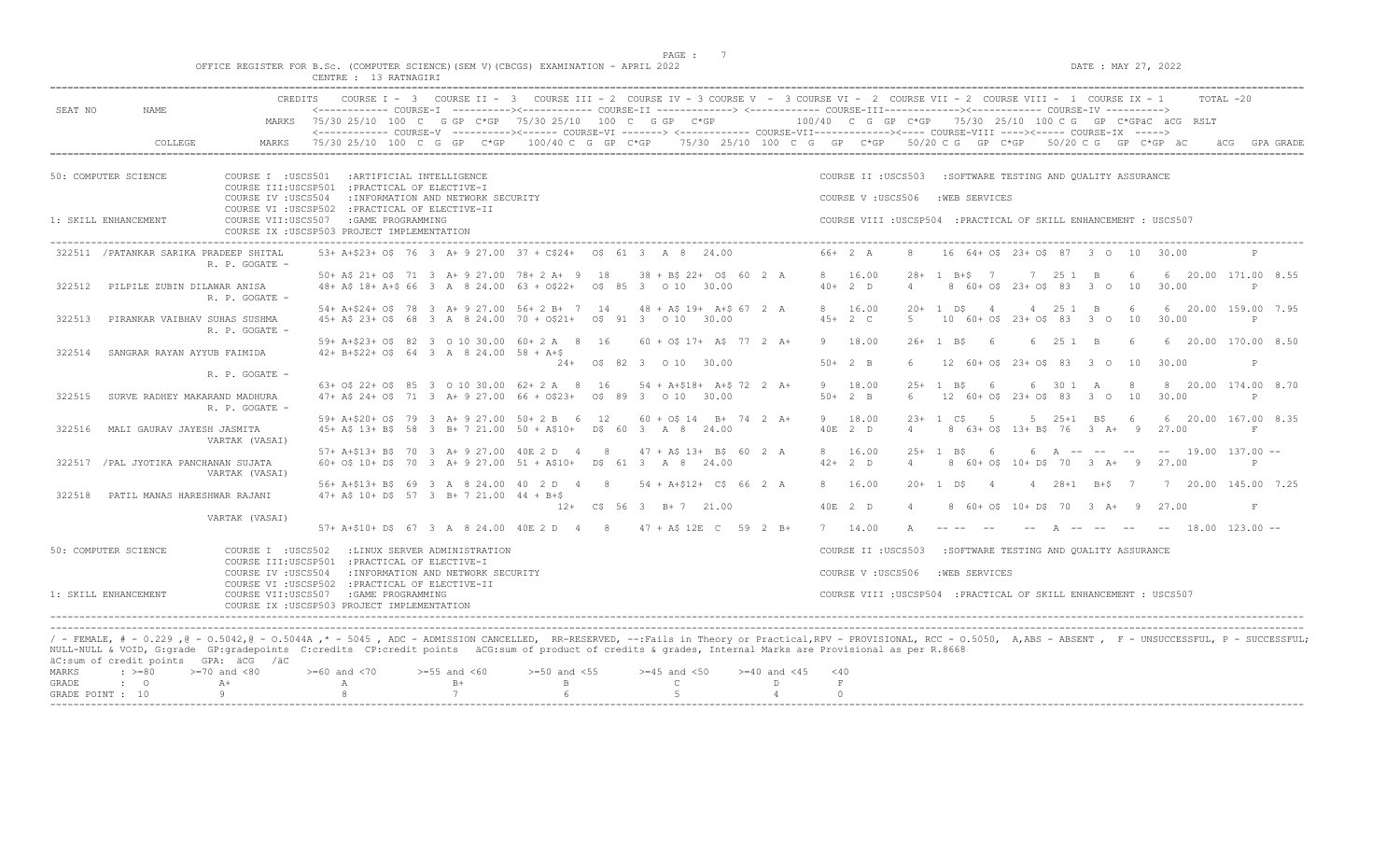$DATA: MAX 27, 2022$ 

|  |  |                          |  |  | OFFICE REGISTER FOR B.Sc. (COMPUTER SCIENCE)(SEM V)(CBCGS) EXAMINATION - APRIL 2022 |  |
|--|--|--------------------------|--|--|-------------------------------------------------------------------------------------|--|
|  |  | $\alpha$ mazm $\alpha$ m |  |  |                                                                                     |  |

|                                                                                                                                                                                                                                                                                                                                                                                                                                                                                                                                       |                                           | CENTRE : 50 KULGAON                                                                                                                                                           |                                                                                                                                                                                                                                                                                                                                                                                                                                                                                                                     |                                        |                                                       |                                           |                              |                                                                                         |                        |                |                                                                 |               |                                                               |               |  |
|---------------------------------------------------------------------------------------------------------------------------------------------------------------------------------------------------------------------------------------------------------------------------------------------------------------------------------------------------------------------------------------------------------------------------------------------------------------------------------------------------------------------------------------|-------------------------------------------|-------------------------------------------------------------------------------------------------------------------------------------------------------------------------------|---------------------------------------------------------------------------------------------------------------------------------------------------------------------------------------------------------------------------------------------------------------------------------------------------------------------------------------------------------------------------------------------------------------------------------------------------------------------------------------------------------------------|----------------------------------------|-------------------------------------------------------|-------------------------------------------|------------------------------|-----------------------------------------------------------------------------------------|------------------------|----------------|-----------------------------------------------------------------|---------------|---------------------------------------------------------------|---------------|--|
| SEAT NO<br>NAME                                                                                                                                                                                                                                                                                                                                                                                                                                                                                                                       | MARKS                                     |                                                                                                                                                                               | CREDITS COURSE I - 3 COURSE II - 3 COURSE III - 2 COURSE IV - 3 COURSE V - 3 COURSE VI - 2 COURSE VII - 2 COURSE VIII - 1 COURSE IX - 1<br><------------ COURSE-I ----------><----------- COURSE-II -------------> <------------ COURSE-III-----------><---------><---------- COURSE-IV ---------->><br>75/30 25/10 100 C G GP C*GP 75/30 25/10 100 C G GP C*GP<br><------------ COURSE-V ----------><------ COURSE-VI -------> <------------ COURSE-VII------------><---- COURSE-VIII ----><----- COURSE-IX -----> |                                        |                                                       |                                           |                              |                                                                                         |                        |                |                                                                 |               | $100/40$ C G GP C*GP $75/30$ 25/10 100 C G GP C*GPäC äCG RSLT | TOTAL -20     |  |
| COLLEGE                                                                                                                                                                                                                                                                                                                                                                                                                                                                                                                               | MARKS                                     |                                                                                                                                                                               | 75/30 25/10 100 C G GP C*GP 100/40 C G GP C*GP 75/30 25/10 100 C G GP C*GP 50/20 C G GP C*GP 50/20 C G GP C*GP äC                                                                                                                                                                                                                                                                                                                                                                                                   |                                        |                                                       |                                           |                              |                                                                                         |                        |                |                                                                 |               |                                                               | äCG GPA GRADE |  |
| 50: COMPUTER SCIENCE                                                                                                                                                                                                                                                                                                                                                                                                                                                                                                                  | COURSE I : USCS502<br>COURSE IV : USCS504 | :LINUX SERVER ADMINISTRATION<br>COURSE III:USCSP501 : PRACTICAL OF ELECTIVE-I<br>: INFORMATION AND NETWORK SECURITY                                                           |                                                                                                                                                                                                                                                                                                                                                                                                                                                                                                                     |                                        |                                                       |                                           |                              | COURSE II : USCS503<br>COURSE V: USCS506                                                |                        | :WEB SERVICES  | :SOFTWARE TESTING AND OUALITY ASSURANCE                         |               |                                                               |               |  |
| 1: SKILL ENHANCEMENT                                                                                                                                                                                                                                                                                                                                                                                                                                                                                                                  |                                           | COURSE VI : USCSP502 : PRACTICAL OF ELECTIVE-II<br>COURSE VII:USCS507 : GAME PROGRAMMING<br>COURSE IX : USCSP503 PROJECT IMPLEMENTATION                                       |                                                                                                                                                                                                                                                                                                                                                                                                                                                                                                                     |                                        |                                                       |                                           |                              | COURSE VIII : USCSP504 : PRACTICAL OF SKILL ENHANCEMENT : USCS507                       |                        |                |                                                                 |               |                                                               |               |  |
| ADHAGALE ROHAN SANDIP MANGAL<br>322519                                                                                                                                                                                                                                                                                                                                                                                                                                                                                                | BHARAT ASC COLL                           |                                                                                                                                                                               | 30+ D\$ 15+ A\$ 45 3 C 5 15.00 36 + C\$15+ A\$ 51 3 B 6 18.00                                                                                                                                                                                                                                                                                                                                                                                                                                                       |                                        |                                                       |                                           | $47 + 2 C$                   | -5                                                                                      |                        |                | 10 54+ A+\$ 16+ A\$ 70 3 A+ 9 27.00                             |               |                                                               | $\mathbb{P}$  |  |
| 322520<br>/CHAVAN VISHAKHA VIJAY SEEMA                                                                                                                                                                                                                                                                                                                                                                                                                                                                                                | BHARAT ASC COLL                           |                                                                                                                                                                               | 30 D 11+ D\$ 41 3 D 4 12.00 61+ 2 A 8 16<br>30+ D\$ 16+ A\$ 46 3 C 5 15.00 50 + A\$16+ A\$ 66 3 A 8 24.00                                                                                                                                                                                                                                                                                                                                                                                                           |                                        | $30 + D\frac{1}{2} + D\frac{1}{2} + D\frac{1}{2} + D$ |                                           | 4 8.00<br>$47+2$ C           |                                                                                         | $35+1$ $A+S$ 9<br>5    |                | $9 \t30+1 \tA5 \t8$<br>10 56+ A+\$ 16+ A\$ 72 3 A+ 9 27.00      |               | 8 20.00 123.00 6.15                                           | $\mathsf{P}$  |  |
| 322521<br>VISHWAKARMA PRATHAM SANTOSH URMI<br>LA                                                                                                                                                                                                                                                                                                                                                                                                                                                                                      | BHARAT ASC COLL                           |                                                                                                                                                                               | 39+ B\$ 16+ A\$ 55 3 B+ 7 21.00 75+ 2 A+ 9 18<br>30+ D\$ 16+ A\$ 46 3 C 5 15.00 38 + B\$18+ A+\$ 56 3 B+ 7 21.00                                                                                                                                                                                                                                                                                                                                                                                                    |                                        | 39 B 13+ B\$ 52 2 B                                   |                                           | 6 12.00<br>$55+2$ B+         |                                                                                         | $40+ 1$ $05$ $10$<br>7 |                | $10 \t 35+1 \t A+5 \t 9$<br>14 42+ B+\$ 17+ A\$ 59 3 B+ 7 21.00 |               | 9 20.00 146.00 7.30                                           | $\mathbb{P}$  |  |
|                                                                                                                                                                                                                                                                                                                                                                                                                                                                                                                                       |                                           |                                                                                                                                                                               | 33+ D\$ 15+ A\$ 48 3 C 5 15.00 50 2 B 6 12                                                                                                                                                                                                                                                                                                                                                                                                                                                                          |                                        | 30 + D\$ 14+ B+\$ 44 2 D                              |                                           | 4 8.00                       |                                                                                         | $39+ 1$ $A+S$ 9        |                |                                                                 |               | 9 24 1 C 5 5 20.00 120.00 6.00                                |               |  |
| 50: COMPUTER SCIENCE                                                                                                                                                                                                                                                                                                                                                                                                                                                                                                                  |                                           | COURSE I : USCS501 : ARTIFICIAL INTELLIGENCE<br>COURSE III:USCSP501 : PRACTICAL OF ELECTIVE-I                                                                                 |                                                                                                                                                                                                                                                                                                                                                                                                                                                                                                                     |                                        |                                                       |                                           |                              | COURSE II : USCS503                                                                     |                        |                | :SOFTWARE TESTING AND QUALITY ASSURANCE                         |               |                                                               |               |  |
| 1: SKILL ENHANCEMENT                                                                                                                                                                                                                                                                                                                                                                                                                                                                                                                  | COURSE IV : USCS504                       | : INFORMATION AND NETWORK SECURITY<br>COURSE VI : USCSP502 : PRACTICAL OF ELECTIVE-II<br>COURSE VII:USCS507 : GAME PROGRAMMING<br>COURSE IX : USCSP503 PROJECT IMPLEMENTATION |                                                                                                                                                                                                                                                                                                                                                                                                                                                                                                                     |                                        |                                                       |                                           |                              | COURSE V : USCS506<br>COURSE VIII : USCSP504 : PRACTICAL OF SKILL ENHANCEMENT : USCS507 |                        | :WEB SERVICES  |                                                                 |               |                                                               |               |  |
| 322522<br>JADHAV GUARAV GAUTAM JAYA                                                                                                                                                                                                                                                                                                                                                                                                                                                                                                   | $N.E.S. - LANJA$                          |                                                                                                                                                                               | 60 0 10+ D\$ 70 3 A+ 9 27.00 42 B+18+ A+\$ 60 3 A 8 24.00                                                                                                                                                                                                                                                                                                                                                                                                                                                           |                                        |                                                       |                                           | 48 2 C                       | -5                                                                                      |                        |                | 10 53 A+ 13+ B\$ 66 3 A                                         | $\mathcal{R}$ | 24.00                                                         | $\mathbb{P}$  |  |
| 322524 / KAMBLE SONAL GIRISH SAYLI                                                                                                                                                                                                                                                                                                                                                                                                                                                                                                    | M.G.M. SCI. KAM                           |                                                                                                                                                                               | 51 A 10 D 61 3 A 8 24.00 44 2 D 4 8<br>54 A+ 16+ A\$ 70 3 A+ 9 27.00 66 0 14+ B+\$ 80 3 0 10 30.00                                                                                                                                                                                                                                                                                                                                                                                                                  |                                        | 47 A 17+ A\$ 64 2 A                                   |                                           | 8 16.00<br>68 2 A            | $\mathcal{R}$                                                                           | 20<br>1 D              | $\overline{4}$ | 4 22 1 D<br>16 72 0 20+ 0\$ 92 3 0 10                           | $\sim$ 4      | 4 20.00 141.00 7.05<br>30.00                                  | P             |  |
| 322525 / KHANDEKAR SAMIKSHA SANDIP SAMIDH<br>$\mathbb{A}$                                                                                                                                                                                                                                                                                                                                                                                                                                                                             | M.G.M. SCI. KAM                           |                                                                                                                                                                               | 71 0 24+ 0\$ 95 3 0 10 30.00 71 2 A+ 9 18<br>51 A 16+ A\$ 67 3 A 8 24.00 68 0 14+ B+\$ 82 3 0 10 30.00                                                                                                                                                                                                                                                                                                                                                                                                              |                                        | 66 0 23+ 0\$ 89 2 0                                   |                                           | 10<br>66 2 A                 | 20.00<br>8                                                                              | 38<br>$1 \quad A+$     | - 9            | 9 36 1 A+<br>16 71 0 21+ 0\$ 92 3 0 10                          | - 9           | 9 20.00 189.00 9.45<br>30.00                                  | $\mathbb{P}$  |  |
|                                                                                                                                                                                                                                                                                                                                                                                                                                                                                                                                       |                                           |                                                                                                                                                                               | 72 0 21+ 0\$ 93 3 0 10 30.00 72 2 A+ 9 18                                                                                                                                                                                                                                                                                                                                                                                                                                                                           |                                        | 65 0 17+ A\$ 82 2 0                                   |                                           | 10 20.00                     |                                                                                         | 36 1 A+ 9              |                |                                                                 |               | 9 38 1 A+ 9 9 20.00 186.00 9.30                               |               |  |
| 50: COMPUTER SCIENCE                                                                                                                                                                                                                                                                                                                                                                                                                                                                                                                  | COURSE I : USCS502                        | :LINUX SERVER ADMINISTRATION<br>COURSE III:USCSP501 : PRACTICAL OF ELECTIVE-I                                                                                                 |                                                                                                                                                                                                                                                                                                                                                                                                                                                                                                                     |                                        |                                                       |                                           |                              | COURSE II : USCS503                                                                     |                        |                | :SOFTWARE TESTING AND QUALITY ASSURANCE                         |               |                                                               |               |  |
|                                                                                                                                                                                                                                                                                                                                                                                                                                                                                                                                       | COURSE IV :USCS504                        | : INFORMATION AND NETWORK SECURITY<br>COURSE VI : USCSP502 : PRACTICAL OF ELECTIVE-II                                                                                         |                                                                                                                                                                                                                                                                                                                                                                                                                                                                                                                     |                                        |                                                       |                                           |                              | COURSE V: USCS506                                                                       |                        | :WEB SERVICES  |                                                                 |               |                                                               |               |  |
| 1: SKILL ENHANCEMENT                                                                                                                                                                                                                                                                                                                                                                                                                                                                                                                  |                                           | COURSE VII:USCS507 :GAME PROGRAMMING<br>COURSE IX : USCSP503 PROJECT IMPLEMENTATION                                                                                           |                                                                                                                                                                                                                                                                                                                                                                                                                                                                                                                     |                                        |                                                       |                                           |                              | COURSE VIII : USCSP504 : PRACTICAL OF SKILL ENHANCEMENT : USCS507                       |                        |                |                                                                 |               |                                                               |               |  |
| / - FEMALE, # - 0.229 ,@ - 0.5042,@ - 0.5044A ,* - 5045 , ADC - ADMISSION CANCELLED, RR-RESERVED, --:Fails in Theory or Practical,RPV - PROVISIONAL, RCC - 0.5050, A,ABS - ABSENT , F - UNSUCCESSFUL, P - SUCCESSFUL;<br>NULL-NULL & VOID, G:grade GP:gradepoints C:credits CP:credit points äCG:sum of product of credits & grades, Internal Marks are Provisional as per R.8668<br>äC:sum of credit points GPA: äCG /äC<br>$>=70$ and $<80$<br>MARKS<br>$: \; > = 80$<br>$\cdot$ 0<br>$A+$<br>GRADE<br>GRADE POINT : 10<br>$\alpha$ |                                           | $>=60$ and $<70$<br>A<br>8                                                                                                                                                    | $>=55$ and $<60$<br>$>=50$ and $<55$<br>$B+$<br>$\mathbf{B}$<br>$\overline{7}$<br>6                                                                                                                                                                                                                                                                                                                                                                                                                                 | $>=45$ and $<50$<br>$\mathbb{C}$<br>-5 |                                                       | $>= 40$ and $< 45$<br>D<br>$\overline{4}$ | $<$ 40<br>$\,$ F<br>$\Omega$ |                                                                                         |                        |                |                                                                 |               |                                                               |               |  |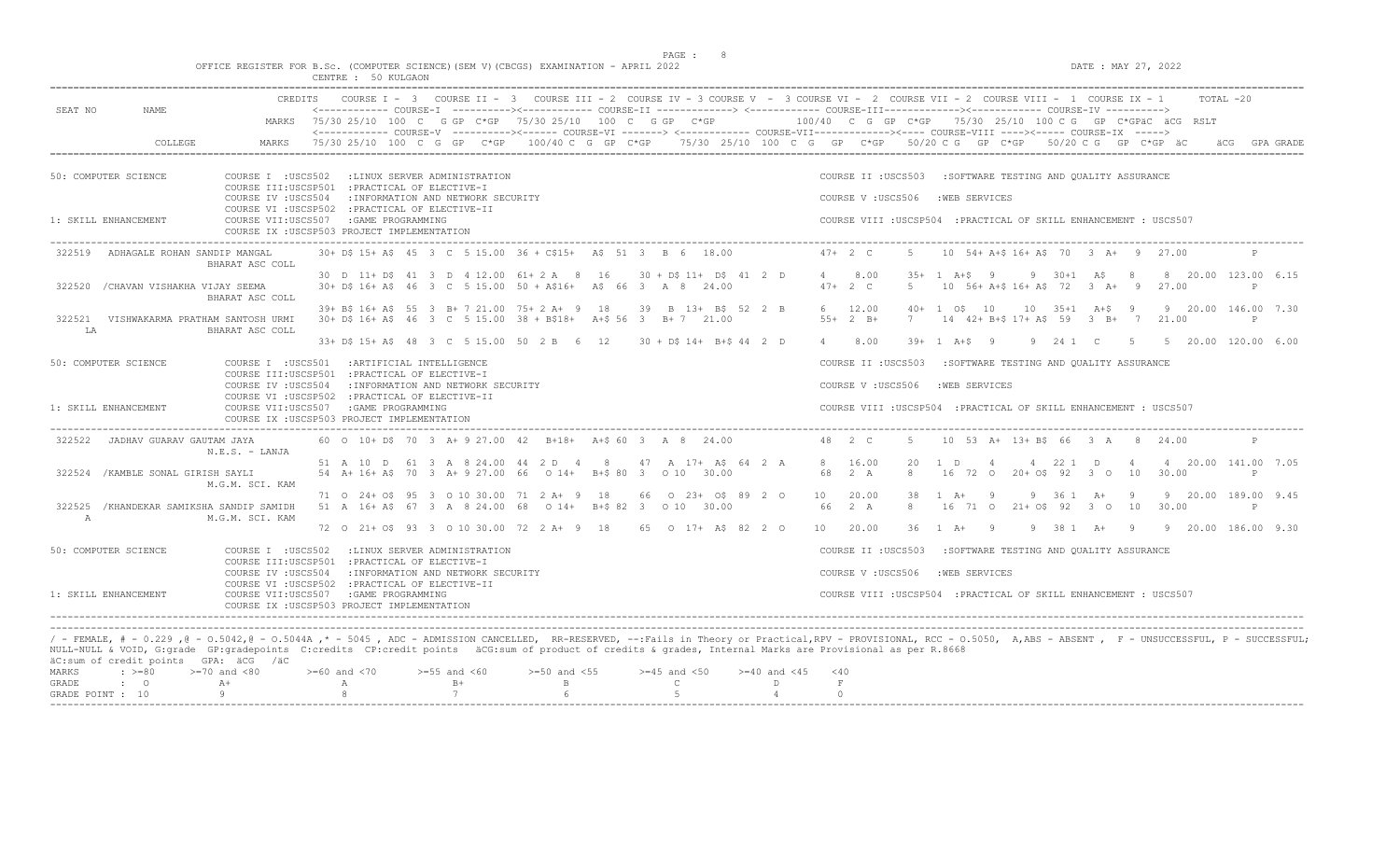$DATA: MAX 27, 2022$ 

|  |  |  |              |  | OFFICE REGISTER FOR B.Sc. (COMPUTER SCIENCE)(SEM V)(CBCGS) EXAMINATION - APRIL 2022 |  |  |
|--|--|--|--------------|--|-------------------------------------------------------------------------------------|--|--|
|  |  |  | 6 ULHASNAGAR |  |                                                                                     |  |  |

| COURSE I - 3 COURSE II - 3 COURSE III - 2 COURSE IV - 3 COURSE V - 3 COURSE VI - 2 COURSE VII - 2 COURSE VIII - 1 COURSE IX - 1<br><------------ COURSE-T ----------><----------- COURSE-TT -------------> <------------ COURSE-TTT----------><---------><---------- COURSE-TV ----------><br>SEAT NO<br>NAME.<br>MARKS 75/30 25/10 100 C G GP C*GP 75/30 25/10 100 C G GP C*GP 66 100/40 C G GP C*GP 75/30 25/10 100 C G GP C*GPäC äCG RSLT<br><------------ COURSE-V ----------><----- COURSE-VI -------> <----------- COURSE-VII------------><---- COURSE-VIII ----><---- COURSE-YX -----><br>COLLEGE<br>MARKS<br>$75/30$ 25/10 100 C G GP C*GP 100/40 C G GP C*GP $75/30$ 25/10 100 C G GP C*GP 50/20 C G GP C*GP 50/20 C G GP C*GP äC<br>GPA GRADE<br>50: COMPUTER SCIENCE<br>COURSE I : USCS502<br>:LINUX SERVER ADMINISTRATION<br>COURSE II : USCS503<br>:SOFTWARE TESTING AND OUALITY ASSURANCE<br>COURSE III:USCSP501 : PRACTICAL OF ELECTIVE-I<br>: INFORMATION AND NETWORK SECURITY<br>COURSE V: USCS506<br>:WEB SERVICES<br>COURSE IV : USCS504<br>COURSE VI : USCSP502 : PRACTICAL OF ELECTIVE-II<br>1: SKILL ENHANCEMENT<br>COURSE VII:USCS507<br>: GAME PROGRAMMING<br>COURSE VIII : USCSP504 : PRACTICAL OF SKILL ENHANCEMENT : USCS507<br>COURSE IX : USCSP503 PROJECT IMPLEMENTATION<br>44+ B+\$22+ 0\$ 66 3 A 8 24.00 65 0 17+ A\$ 82 3 0 10 30.00<br>$69+2 A$<br>16 47+ A\$ 19+ A+\$ 66 3 A<br>/DHANAVADE ANKITA DAMODAR USHA<br>-8<br>24.00<br>322526<br>-8<br>R.K.TALREJA ULH<br>8 16.00<br>7 30+1 A\$<br>8 20.00 165.00 8.25<br>47+ A\$ 17+ A\$ 64 3 A 8 24.00 64+ 2 A 8 16<br>47 A 17+ A\$ 64 2 A<br>$28+$<br>1 $B+S$ 7<br>-8<br>33+ D\$ 18+ A+\$ 51 3 B 6 18.00 53 A+22+ 0\$ 75 3 A+ 9 27.00<br>$71+2 A+$<br>9<br>18 41+ B+\$ 20+ 0\$ 61 3 A 8<br>24.00<br>322527<br>LANDGE HEMANT RAJENDRA SANGITA<br>P<br>R.K.TALREJA ULH<br>47+ A\$ 21+ O\$ 68 3 A 8 24.00 75+ 2 A+ 9 18<br>5 10.00<br>10 20.00 157.00 7.85<br>$30 + DS$ 18+ A+\$ 48 2 C<br>$34+$<br>8<br>44+1 0\$ 10<br>1 AS<br>/SISODE SHOBHANA MADHAV MINAKSHI<br>57+ A+\$24+ O\$ 81 3 0 10 30.00 36 C 17+ A\$ 53 3 B 6 18.00<br>$80+20$<br>20 44+ B+\$ 16+ A\$ 60 3 A 8<br>24.00<br>322528<br>10<br>P<br>R.K.TALREJA ULH<br>47+ A\$ 21+ O\$ 68 3 A 8 24.00 68+ 2 A 8 16<br>$33 + D$21 + O$5542 B$<br>6 12.00<br>8 45+1 0\$ 10<br>10 20.00 162.00 8.10<br>$32 + 1$ AS<br>8<br>53 A+ 15+ A\$ 68 3 A 8 24.00 30 + D\$13+ B\$ 43 3 D 4 12.00<br>$69+2 A$<br>8<br>16 39+ B\$ 19+ A+\$ 58 3 B+ 7<br>21.00<br>322529<br>TIWARI HARSHWARDHAN UMASHANKAR M<br>P<br>ADHURI<br>R.K.TALREJA ULH<br>48+ A\$ 16+ A\$ 64 3 A 8 24.00 67+ 2 A 8 16<br>5 10.00<br>9 20.00 138.00 6.90<br>$30 + D5 18 + A + 5 48 2 C$<br>$27 + 1$ B\$<br>$6 \t37+1 \tA+5 \t9$<br>- 6<br>50: COMPUTER SCIENCE<br>COURSE I : USCS501 : ARTIFICIAL INTELLIGENCE<br>COURSE II : USCS502<br>:LINUX SERVER ADMINISTRATION<br>COURSE III:USCSP501 : PRACTICAL OF ELECTIVE-I<br>COURSE IV : USCS504<br>: INFORMATION AND NETWORK SECURITY<br>COURSE V: USCS505<br>:ARCHITECTING OF IOT<br>COURSE VI : USCSP502 : PRACTICAL OF ELECTIVE-II<br>1: SKILL ENHANCEMENT<br>COURSE VII:USCS507<br>:GAME PROGRAMMING<br>COURSE VIII : USCSP504 : PRACTICAL OF SKILL ENHANCEMENT : USCS507<br>COURSE IX : USCSP503 PROJECT IMPLEMENTATION<br>322530<br>$30+$ DS 18+ A+S 48 3 C 5 15.00 30 + DS21+ 0S 51 3 B 6 18.00<br>$52+2$ B<br>12 54+ A+\$ 24+ 0\$ 78 3 A+ 9 27.00<br>AHIR PRANIT ARUN NANDA<br>CHM - ULHASNAGA<br>45+ AS 17+ AS 62 3 A 8 24.00 40+ 2 D 4<br>$50 + AS 19 + A+S 69 2 A$<br>8 16.00<br>6<br>211 D<br>4 20.00 130.00 6.50<br>8<br>$27+$<br>1 BS<br>-6<br>$\overline{4}$<br>36+ C\$ 17+ A\$ 53 3 B 6 18.00 35 C 21+ 0\$ 56 3 B+ 7 21.00<br>$57 + 2 B +$<br>14 51+ A\$ 22+ 0\$ 73 3 A+ 9 27.00<br>322531<br>FERNANDES FABIAN JAMES VERONICA<br>7<br>P<br>CHM - ULHASNAGA<br>51+ A\$ 19+ A+\$ 70 3 A+ 9 27.00 47+ 2 C 5 10<br>5 20.00 144.00 7.20<br>$39 + B\frac{2}{3} 18 + A + \frac{2}{3} 57 2 B +$<br>7 14.00<br>$34 +$<br>$8\ 23+1\ 05\ 5$<br>1 A S<br>- 8<br>30+ D\$ 22+ O\$ 52 3 B 6 18.00 41 B+21+ O\$ 62 3 A 8 24.00<br>$56+2 B+$<br>14 57+ A+\$ 22+ 0\$ 79 3 A+ 9<br>322532<br>GAIKWAD VEDANT YOGESH PUSHPA<br>7<br>27.00<br>$\mathsf{P}$<br>CHM - ULHASNAGA<br>5 20.00 143.00 7.15<br>62+ 0\$ 14+ B+\$ 76 3 A+ 9 27.00 42+ 2 D 4 8<br>$39 + B\frac{2}{3} 19 + A + \frac{2}{3} 58 2 B +$<br>7 14.00<br>$27 + 1$ B\$<br>$6\ 24+1\ 05$<br>5<br>- 6<br>30+ D\$ 19+ A+\$ 49 3 C 5 15.00 32 D 19+ A+\$ 51 3 B 6 18.00<br>$84+20$<br>20 42+ B+\$ 19+ A+\$ 61 3 A 8<br>322533<br>KHOCHARE TANUJ RAVIKANT RUPALI<br>10<br>24.00<br>$\mathsf{P}$<br>CHM - ULHASNAGA<br>39 B 20+ 0\$ 59 2 B+<br>7 14.00<br>44+ B+\$19+ A+\$ 63 3 A 8 24.00 74+ 2 A+ 9 18<br>$32 + 1$ A\$<br>8 41+1 0\$ 10<br>10 20.00 151.00 7.55<br>- 8<br>NULL-NULL & VOID, G:grade GP:gradepoints C:credits CP:credit points äCG:sum of product of credits & grades, Internal Marks are Provisional as per R.8668<br>äC:sum of credit points GPA: äCG /äC<br>$>=70$ and $<80$<br>$>= 60$ and $< 70$<br>$>=55$ and $<60$<br>$>=50$ and $<55$<br>$>=45$ and $<50$<br>MARKS<br>$: \ \ \>=80$<br>$>= 40$ and $< 45$<br>$<$ 40<br>GRADE<br>$\cdot$ 0<br>$A+$<br>$B+$<br>$\mathbf{B}$<br>$\mathsf{C}$<br>D<br>$\,$ F<br>Α<br>Q<br>7<br>$6 \overline{6}$<br>$\overline{5}$<br>GRADE POINT : 10<br>$\circ$<br>$\overline{4}$ | CREDITS |  |  |  | $TOTAI. -20$ |
|------------------------------------------------------------------------------------------------------------------------------------------------------------------------------------------------------------------------------------------------------------------------------------------------------------------------------------------------------------------------------------------------------------------------------------------------------------------------------------------------------------------------------------------------------------------------------------------------------------------------------------------------------------------------------------------------------------------------------------------------------------------------------------------------------------------------------------------------------------------------------------------------------------------------------------------------------------------------------------------------------------------------------------------------------------------------------------------------------------------------------------------------------------------------------------------------------------------------------------------------------------------------------------------------------------------------------------------------------------------------------------------------------------------------------------------------------------------------------------------------------------------------------------------------------------------------------------------------------------------------------------------------------------------------------------------------------------------------------------------------------------------------------------------------------------------------------------------------------------------------------------------------------------------------------------------------------------------------------------------------------------------------------------------------------------------------------------------------------------------------------------------------------------------------------------------------------------------------------------------------------------------------------------------------------------------------------------------------------------------------------------------------------------------------------------------------------------------------------------------------------------------------------------------------------------------------------------------------------------------------------------------------------------------------------------------------------------------------------------------------------------------------------------------------------------------------------------------------------------------------------------------------------------------------------------------------------------------------------------------------------------------------------------------------------------------------------------------------------------------------------------------------------------------------------------------------------------------------------------------------------------------------------------------------------------------------------------------------------------------------------------------------------------------------------------------------------------------------------------------------------------------------------------------------------------------------------------------------------------------------------------------------------------------------------------------------------------------------------------------------------------------------------------------------------------------------------------------------------------------------------------------------------------------------------------------------------------------------------------------------------------------------------------------------------------------------------------------------------------------------------------------------------------------------------------------------------------------------------------------------------------------------------------------------------------------------------------------------------------------------------------------------------------------------------------------------------------------------------------------------------------------------------------------------------------------------------------------------------------------------------------------------------------------------------------------------------------------------------------------------------------------------------------------------------------------------------------------------------------------------------------------------------------------------------------------------------------------------------------------------------------------------------------------------------------------------------------------------------------------------------------------------------------------------------------------------------------------------------------------------------------------------------------------------------------------------------------|---------|--|--|--|--------------|
|                                                                                                                                                                                                                                                                                                                                                                                                                                                                                                                                                                                                                                                                                                                                                                                                                                                                                                                                                                                                                                                                                                                                                                                                                                                                                                                                                                                                                                                                                                                                                                                                                                                                                                                                                                                                                                                                                                                                                                                                                                                                                                                                                                                                                                                                                                                                                                                                                                                                                                                                                                                                                                                                                                                                                                                                                                                                                                                                                                                                                                                                                                                                                                                                                                                                                                                                                                                                                                                                                                                                                                                                                                                                                                                                                                                                                                                                                                                                                                                                                                                                                                                                                                                                                                                                                                                                                                                                                                                                                                                                                                                                                                                                                                                                                                                                                                                                                                                                                                                                                                                                                                                                                                                                                                                                                                                                    |         |  |  |  |              |
|                                                                                                                                                                                                                                                                                                                                                                                                                                                                                                                                                                                                                                                                                                                                                                                                                                                                                                                                                                                                                                                                                                                                                                                                                                                                                                                                                                                                                                                                                                                                                                                                                                                                                                                                                                                                                                                                                                                                                                                                                                                                                                                                                                                                                                                                                                                                                                                                                                                                                                                                                                                                                                                                                                                                                                                                                                                                                                                                                                                                                                                                                                                                                                                                                                                                                                                                                                                                                                                                                                                                                                                                                                                                                                                                                                                                                                                                                                                                                                                                                                                                                                                                                                                                                                                                                                                                                                                                                                                                                                                                                                                                                                                                                                                                                                                                                                                                                                                                                                                                                                                                                                                                                                                                                                                                                                                                    |         |  |  |  |              |
| / - FEMALE, # - 0.229 ,@ - 0.5042,@ - 0.5044A ,* - 5045 , ADC - ADMISSION CANCELLED, RR-RESERVED, --:Fails in Theory or Practical,RPV - PROVISIONAL, RCC - 0.5050, A,ABS - ABSENT , F - UNSUCCESSFUL, P - SUCCESSFUL;                                                                                                                                                                                                                                                                                                                                                                                                                                                                                                                                                                                                                                                                                                                                                                                                                                                                                                                                                                                                                                                                                                                                                                                                                                                                                                                                                                                                                                                                                                                                                                                                                                                                                                                                                                                                                                                                                                                                                                                                                                                                                                                                                                                                                                                                                                                                                                                                                                                                                                                                                                                                                                                                                                                                                                                                                                                                                                                                                                                                                                                                                                                                                                                                                                                                                                                                                                                                                                                                                                                                                                                                                                                                                                                                                                                                                                                                                                                                                                                                                                                                                                                                                                                                                                                                                                                                                                                                                                                                                                                                                                                                                                                                                                                                                                                                                                                                                                                                                                                                                                                                                                              |         |  |  |  |              |
|                                                                                                                                                                                                                                                                                                                                                                                                                                                                                                                                                                                                                                                                                                                                                                                                                                                                                                                                                                                                                                                                                                                                                                                                                                                                                                                                                                                                                                                                                                                                                                                                                                                                                                                                                                                                                                                                                                                                                                                                                                                                                                                                                                                                                                                                                                                                                                                                                                                                                                                                                                                                                                                                                                                                                                                                                                                                                                                                                                                                                                                                                                                                                                                                                                                                                                                                                                                                                                                                                                                                                                                                                                                                                                                                                                                                                                                                                                                                                                                                                                                                                                                                                                                                                                                                                                                                                                                                                                                                                                                                                                                                                                                                                                                                                                                                                                                                                                                                                                                                                                                                                                                                                                                                                                                                                                                                    |         |  |  |  |              |
|                                                                                                                                                                                                                                                                                                                                                                                                                                                                                                                                                                                                                                                                                                                                                                                                                                                                                                                                                                                                                                                                                                                                                                                                                                                                                                                                                                                                                                                                                                                                                                                                                                                                                                                                                                                                                                                                                                                                                                                                                                                                                                                                                                                                                                                                                                                                                                                                                                                                                                                                                                                                                                                                                                                                                                                                                                                                                                                                                                                                                                                                                                                                                                                                                                                                                                                                                                                                                                                                                                                                                                                                                                                                                                                                                                                                                                                                                                                                                                                                                                                                                                                                                                                                                                                                                                                                                                                                                                                                                                                                                                                                                                                                                                                                                                                                                                                                                                                                                                                                                                                                                                                                                                                                                                                                                                                                    |         |  |  |  |              |
|                                                                                                                                                                                                                                                                                                                                                                                                                                                                                                                                                                                                                                                                                                                                                                                                                                                                                                                                                                                                                                                                                                                                                                                                                                                                                                                                                                                                                                                                                                                                                                                                                                                                                                                                                                                                                                                                                                                                                                                                                                                                                                                                                                                                                                                                                                                                                                                                                                                                                                                                                                                                                                                                                                                                                                                                                                                                                                                                                                                                                                                                                                                                                                                                                                                                                                                                                                                                                                                                                                                                                                                                                                                                                                                                                                                                                                                                                                                                                                                                                                                                                                                                                                                                                                                                                                                                                                                                                                                                                                                                                                                                                                                                                                                                                                                                                                                                                                                                                                                                                                                                                                                                                                                                                                                                                                                                    |         |  |  |  |              |
|                                                                                                                                                                                                                                                                                                                                                                                                                                                                                                                                                                                                                                                                                                                                                                                                                                                                                                                                                                                                                                                                                                                                                                                                                                                                                                                                                                                                                                                                                                                                                                                                                                                                                                                                                                                                                                                                                                                                                                                                                                                                                                                                                                                                                                                                                                                                                                                                                                                                                                                                                                                                                                                                                                                                                                                                                                                                                                                                                                                                                                                                                                                                                                                                                                                                                                                                                                                                                                                                                                                                                                                                                                                                                                                                                                                                                                                                                                                                                                                                                                                                                                                                                                                                                                                                                                                                                                                                                                                                                                                                                                                                                                                                                                                                                                                                                                                                                                                                                                                                                                                                                                                                                                                                                                                                                                                                    |         |  |  |  |              |
|                                                                                                                                                                                                                                                                                                                                                                                                                                                                                                                                                                                                                                                                                                                                                                                                                                                                                                                                                                                                                                                                                                                                                                                                                                                                                                                                                                                                                                                                                                                                                                                                                                                                                                                                                                                                                                                                                                                                                                                                                                                                                                                                                                                                                                                                                                                                                                                                                                                                                                                                                                                                                                                                                                                                                                                                                                                                                                                                                                                                                                                                                                                                                                                                                                                                                                                                                                                                                                                                                                                                                                                                                                                                                                                                                                                                                                                                                                                                                                                                                                                                                                                                                                                                                                                                                                                                                                                                                                                                                                                                                                                                                                                                                                                                                                                                                                                                                                                                                                                                                                                                                                                                                                                                                                                                                                                                    |         |  |  |  |              |
|                                                                                                                                                                                                                                                                                                                                                                                                                                                                                                                                                                                                                                                                                                                                                                                                                                                                                                                                                                                                                                                                                                                                                                                                                                                                                                                                                                                                                                                                                                                                                                                                                                                                                                                                                                                                                                                                                                                                                                                                                                                                                                                                                                                                                                                                                                                                                                                                                                                                                                                                                                                                                                                                                                                                                                                                                                                                                                                                                                                                                                                                                                                                                                                                                                                                                                                                                                                                                                                                                                                                                                                                                                                                                                                                                                                                                                                                                                                                                                                                                                                                                                                                                                                                                                                                                                                                                                                                                                                                                                                                                                                                                                                                                                                                                                                                                                                                                                                                                                                                                                                                                                                                                                                                                                                                                                                                    |         |  |  |  |              |
|                                                                                                                                                                                                                                                                                                                                                                                                                                                                                                                                                                                                                                                                                                                                                                                                                                                                                                                                                                                                                                                                                                                                                                                                                                                                                                                                                                                                                                                                                                                                                                                                                                                                                                                                                                                                                                                                                                                                                                                                                                                                                                                                                                                                                                                                                                                                                                                                                                                                                                                                                                                                                                                                                                                                                                                                                                                                                                                                                                                                                                                                                                                                                                                                                                                                                                                                                                                                                                                                                                                                                                                                                                                                                                                                                                                                                                                                                                                                                                                                                                                                                                                                                                                                                                                                                                                                                                                                                                                                                                                                                                                                                                                                                                                                                                                                                                                                                                                                                                                                                                                                                                                                                                                                                                                                                                                                    |         |  |  |  |              |
|                                                                                                                                                                                                                                                                                                                                                                                                                                                                                                                                                                                                                                                                                                                                                                                                                                                                                                                                                                                                                                                                                                                                                                                                                                                                                                                                                                                                                                                                                                                                                                                                                                                                                                                                                                                                                                                                                                                                                                                                                                                                                                                                                                                                                                                                                                                                                                                                                                                                                                                                                                                                                                                                                                                                                                                                                                                                                                                                                                                                                                                                                                                                                                                                                                                                                                                                                                                                                                                                                                                                                                                                                                                                                                                                                                                                                                                                                                                                                                                                                                                                                                                                                                                                                                                                                                                                                                                                                                                                                                                                                                                                                                                                                                                                                                                                                                                                                                                                                                                                                                                                                                                                                                                                                                                                                                                                    |         |  |  |  |              |
|                                                                                                                                                                                                                                                                                                                                                                                                                                                                                                                                                                                                                                                                                                                                                                                                                                                                                                                                                                                                                                                                                                                                                                                                                                                                                                                                                                                                                                                                                                                                                                                                                                                                                                                                                                                                                                                                                                                                                                                                                                                                                                                                                                                                                                                                                                                                                                                                                                                                                                                                                                                                                                                                                                                                                                                                                                                                                                                                                                                                                                                                                                                                                                                                                                                                                                                                                                                                                                                                                                                                                                                                                                                                                                                                                                                                                                                                                                                                                                                                                                                                                                                                                                                                                                                                                                                                                                                                                                                                                                                                                                                                                                                                                                                                                                                                                                                                                                                                                                                                                                                                                                                                                                                                                                                                                                                                    |         |  |  |  |              |
|                                                                                                                                                                                                                                                                                                                                                                                                                                                                                                                                                                                                                                                                                                                                                                                                                                                                                                                                                                                                                                                                                                                                                                                                                                                                                                                                                                                                                                                                                                                                                                                                                                                                                                                                                                                                                                                                                                                                                                                                                                                                                                                                                                                                                                                                                                                                                                                                                                                                                                                                                                                                                                                                                                                                                                                                                                                                                                                                                                                                                                                                                                                                                                                                                                                                                                                                                                                                                                                                                                                                                                                                                                                                                                                                                                                                                                                                                                                                                                                                                                                                                                                                                                                                                                                                                                                                                                                                                                                                                                                                                                                                                                                                                                                                                                                                                                                                                                                                                                                                                                                                                                                                                                                                                                                                                                                                    |         |  |  |  |              |
|                                                                                                                                                                                                                                                                                                                                                                                                                                                                                                                                                                                                                                                                                                                                                                                                                                                                                                                                                                                                                                                                                                                                                                                                                                                                                                                                                                                                                                                                                                                                                                                                                                                                                                                                                                                                                                                                                                                                                                                                                                                                                                                                                                                                                                                                                                                                                                                                                                                                                                                                                                                                                                                                                                                                                                                                                                                                                                                                                                                                                                                                                                                                                                                                                                                                                                                                                                                                                                                                                                                                                                                                                                                                                                                                                                                                                                                                                                                                                                                                                                                                                                                                                                                                                                                                                                                                                                                                                                                                                                                                                                                                                                                                                                                                                                                                                                                                                                                                                                                                                                                                                                                                                                                                                                                                                                                                    |         |  |  |  |              |
|                                                                                                                                                                                                                                                                                                                                                                                                                                                                                                                                                                                                                                                                                                                                                                                                                                                                                                                                                                                                                                                                                                                                                                                                                                                                                                                                                                                                                                                                                                                                                                                                                                                                                                                                                                                                                                                                                                                                                                                                                                                                                                                                                                                                                                                                                                                                                                                                                                                                                                                                                                                                                                                                                                                                                                                                                                                                                                                                                                                                                                                                                                                                                                                                                                                                                                                                                                                                                                                                                                                                                                                                                                                                                                                                                                                                                                                                                                                                                                                                                                                                                                                                                                                                                                                                                                                                                                                                                                                                                                                                                                                                                                                                                                                                                                                                                                                                                                                                                                                                                                                                                                                                                                                                                                                                                                                                    |         |  |  |  |              |
|                                                                                                                                                                                                                                                                                                                                                                                                                                                                                                                                                                                                                                                                                                                                                                                                                                                                                                                                                                                                                                                                                                                                                                                                                                                                                                                                                                                                                                                                                                                                                                                                                                                                                                                                                                                                                                                                                                                                                                                                                                                                                                                                                                                                                                                                                                                                                                                                                                                                                                                                                                                                                                                                                                                                                                                                                                                                                                                                                                                                                                                                                                                                                                                                                                                                                                                                                                                                                                                                                                                                                                                                                                                                                                                                                                                                                                                                                                                                                                                                                                                                                                                                                                                                                                                                                                                                                                                                                                                                                                                                                                                                                                                                                                                                                                                                                                                                                                                                                                                                                                                                                                                                                                                                                                                                                                                                    |         |  |  |  |              |
|                                                                                                                                                                                                                                                                                                                                                                                                                                                                                                                                                                                                                                                                                                                                                                                                                                                                                                                                                                                                                                                                                                                                                                                                                                                                                                                                                                                                                                                                                                                                                                                                                                                                                                                                                                                                                                                                                                                                                                                                                                                                                                                                                                                                                                                                                                                                                                                                                                                                                                                                                                                                                                                                                                                                                                                                                                                                                                                                                                                                                                                                                                                                                                                                                                                                                                                                                                                                                                                                                                                                                                                                                                                                                                                                                                                                                                                                                                                                                                                                                                                                                                                                                                                                                                                                                                                                                                                                                                                                                                                                                                                                                                                                                                                                                                                                                                                                                                                                                                                                                                                                                                                                                                                                                                                                                                                                    |         |  |  |  |              |
|                                                                                                                                                                                                                                                                                                                                                                                                                                                                                                                                                                                                                                                                                                                                                                                                                                                                                                                                                                                                                                                                                                                                                                                                                                                                                                                                                                                                                                                                                                                                                                                                                                                                                                                                                                                                                                                                                                                                                                                                                                                                                                                                                                                                                                                                                                                                                                                                                                                                                                                                                                                                                                                                                                                                                                                                                                                                                                                                                                                                                                                                                                                                                                                                                                                                                                                                                                                                                                                                                                                                                                                                                                                                                                                                                                                                                                                                                                                                                                                                                                                                                                                                                                                                                                                                                                                                                                                                                                                                                                                                                                                                                                                                                                                                                                                                                                                                                                                                                                                                                                                                                                                                                                                                                                                                                                                                    |         |  |  |  |              |
|                                                                                                                                                                                                                                                                                                                                                                                                                                                                                                                                                                                                                                                                                                                                                                                                                                                                                                                                                                                                                                                                                                                                                                                                                                                                                                                                                                                                                                                                                                                                                                                                                                                                                                                                                                                                                                                                                                                                                                                                                                                                                                                                                                                                                                                                                                                                                                                                                                                                                                                                                                                                                                                                                                                                                                                                                                                                                                                                                                                                                                                                                                                                                                                                                                                                                                                                                                                                                                                                                                                                                                                                                                                                                                                                                                                                                                                                                                                                                                                                                                                                                                                                                                                                                                                                                                                                                                                                                                                                                                                                                                                                                                                                                                                                                                                                                                                                                                                                                                                                                                                                                                                                                                                                                                                                                                                                    |         |  |  |  |              |
|                                                                                                                                                                                                                                                                                                                                                                                                                                                                                                                                                                                                                                                                                                                                                                                                                                                                                                                                                                                                                                                                                                                                                                                                                                                                                                                                                                                                                                                                                                                                                                                                                                                                                                                                                                                                                                                                                                                                                                                                                                                                                                                                                                                                                                                                                                                                                                                                                                                                                                                                                                                                                                                                                                                                                                                                                                                                                                                                                                                                                                                                                                                                                                                                                                                                                                                                                                                                                                                                                                                                                                                                                                                                                                                                                                                                                                                                                                                                                                                                                                                                                                                                                                                                                                                                                                                                                                                                                                                                                                                                                                                                                                                                                                                                                                                                                                                                                                                                                                                                                                                                                                                                                                                                                                                                                                                                    |         |  |  |  |              |
|                                                                                                                                                                                                                                                                                                                                                                                                                                                                                                                                                                                                                                                                                                                                                                                                                                                                                                                                                                                                                                                                                                                                                                                                                                                                                                                                                                                                                                                                                                                                                                                                                                                                                                                                                                                                                                                                                                                                                                                                                                                                                                                                                                                                                                                                                                                                                                                                                                                                                                                                                                                                                                                                                                                                                                                                                                                                                                                                                                                                                                                                                                                                                                                                                                                                                                                                                                                                                                                                                                                                                                                                                                                                                                                                                                                                                                                                                                                                                                                                                                                                                                                                                                                                                                                                                                                                                                                                                                                                                                                                                                                                                                                                                                                                                                                                                                                                                                                                                                                                                                                                                                                                                                                                                                                                                                                                    |         |  |  |  |              |
|                                                                                                                                                                                                                                                                                                                                                                                                                                                                                                                                                                                                                                                                                                                                                                                                                                                                                                                                                                                                                                                                                                                                                                                                                                                                                                                                                                                                                                                                                                                                                                                                                                                                                                                                                                                                                                                                                                                                                                                                                                                                                                                                                                                                                                                                                                                                                                                                                                                                                                                                                                                                                                                                                                                                                                                                                                                                                                                                                                                                                                                                                                                                                                                                                                                                                                                                                                                                                                                                                                                                                                                                                                                                                                                                                                                                                                                                                                                                                                                                                                                                                                                                                                                                                                                                                                                                                                                                                                                                                                                                                                                                                                                                                                                                                                                                                                                                                                                                                                                                                                                                                                                                                                                                                                                                                                                                    |         |  |  |  |              |
|                                                                                                                                                                                                                                                                                                                                                                                                                                                                                                                                                                                                                                                                                                                                                                                                                                                                                                                                                                                                                                                                                                                                                                                                                                                                                                                                                                                                                                                                                                                                                                                                                                                                                                                                                                                                                                                                                                                                                                                                                                                                                                                                                                                                                                                                                                                                                                                                                                                                                                                                                                                                                                                                                                                                                                                                                                                                                                                                                                                                                                                                                                                                                                                                                                                                                                                                                                                                                                                                                                                                                                                                                                                                                                                                                                                                                                                                                                                                                                                                                                                                                                                                                                                                                                                                                                                                                                                                                                                                                                                                                                                                                                                                                                                                                                                                                                                                                                                                                                                                                                                                                                                                                                                                                                                                                                                                    |         |  |  |  |              |
|                                                                                                                                                                                                                                                                                                                                                                                                                                                                                                                                                                                                                                                                                                                                                                                                                                                                                                                                                                                                                                                                                                                                                                                                                                                                                                                                                                                                                                                                                                                                                                                                                                                                                                                                                                                                                                                                                                                                                                                                                                                                                                                                                                                                                                                                                                                                                                                                                                                                                                                                                                                                                                                                                                                                                                                                                                                                                                                                                                                                                                                                                                                                                                                                                                                                                                                                                                                                                                                                                                                                                                                                                                                                                                                                                                                                                                                                                                                                                                                                                                                                                                                                                                                                                                                                                                                                                                                                                                                                                                                                                                                                                                                                                                                                                                                                                                                                                                                                                                                                                                                                                                                                                                                                                                                                                                                                    |         |  |  |  |              |
|                                                                                                                                                                                                                                                                                                                                                                                                                                                                                                                                                                                                                                                                                                                                                                                                                                                                                                                                                                                                                                                                                                                                                                                                                                                                                                                                                                                                                                                                                                                                                                                                                                                                                                                                                                                                                                                                                                                                                                                                                                                                                                                                                                                                                                                                                                                                                                                                                                                                                                                                                                                                                                                                                                                                                                                                                                                                                                                                                                                                                                                                                                                                                                                                                                                                                                                                                                                                                                                                                                                                                                                                                                                                                                                                                                                                                                                                                                                                                                                                                                                                                                                                                                                                                                                                                                                                                                                                                                                                                                                                                                                                                                                                                                                                                                                                                                                                                                                                                                                                                                                                                                                                                                                                                                                                                                                                    |         |  |  |  |              |
|                                                                                                                                                                                                                                                                                                                                                                                                                                                                                                                                                                                                                                                                                                                                                                                                                                                                                                                                                                                                                                                                                                                                                                                                                                                                                                                                                                                                                                                                                                                                                                                                                                                                                                                                                                                                                                                                                                                                                                                                                                                                                                                                                                                                                                                                                                                                                                                                                                                                                                                                                                                                                                                                                                                                                                                                                                                                                                                                                                                                                                                                                                                                                                                                                                                                                                                                                                                                                                                                                                                                                                                                                                                                                                                                                                                                                                                                                                                                                                                                                                                                                                                                                                                                                                                                                                                                                                                                                                                                                                                                                                                                                                                                                                                                                                                                                                                                                                                                                                                                                                                                                                                                                                                                                                                                                                                                    |         |  |  |  |              |
|                                                                                                                                                                                                                                                                                                                                                                                                                                                                                                                                                                                                                                                                                                                                                                                                                                                                                                                                                                                                                                                                                                                                                                                                                                                                                                                                                                                                                                                                                                                                                                                                                                                                                                                                                                                                                                                                                                                                                                                                                                                                                                                                                                                                                                                                                                                                                                                                                                                                                                                                                                                                                                                                                                                                                                                                                                                                                                                                                                                                                                                                                                                                                                                                                                                                                                                                                                                                                                                                                                                                                                                                                                                                                                                                                                                                                                                                                                                                                                                                                                                                                                                                                                                                                                                                                                                                                                                                                                                                                                                                                                                                                                                                                                                                                                                                                                                                                                                                                                                                                                                                                                                                                                                                                                                                                                                                    |         |  |  |  |              |
|                                                                                                                                                                                                                                                                                                                                                                                                                                                                                                                                                                                                                                                                                                                                                                                                                                                                                                                                                                                                                                                                                                                                                                                                                                                                                                                                                                                                                                                                                                                                                                                                                                                                                                                                                                                                                                                                                                                                                                                                                                                                                                                                                                                                                                                                                                                                                                                                                                                                                                                                                                                                                                                                                                                                                                                                                                                                                                                                                                                                                                                                                                                                                                                                                                                                                                                                                                                                                                                                                                                                                                                                                                                                                                                                                                                                                                                                                                                                                                                                                                                                                                                                                                                                                                                                                                                                                                                                                                                                                                                                                                                                                                                                                                                                                                                                                                                                                                                                                                                                                                                                                                                                                                                                                                                                                                                                    |         |  |  |  |              |
|                                                                                                                                                                                                                                                                                                                                                                                                                                                                                                                                                                                                                                                                                                                                                                                                                                                                                                                                                                                                                                                                                                                                                                                                                                                                                                                                                                                                                                                                                                                                                                                                                                                                                                                                                                                                                                                                                                                                                                                                                                                                                                                                                                                                                                                                                                                                                                                                                                                                                                                                                                                                                                                                                                                                                                                                                                                                                                                                                                                                                                                                                                                                                                                                                                                                                                                                                                                                                                                                                                                                                                                                                                                                                                                                                                                                                                                                                                                                                                                                                                                                                                                                                                                                                                                                                                                                                                                                                                                                                                                                                                                                                                                                                                                                                                                                                                                                                                                                                                                                                                                                                                                                                                                                                                                                                                                                    |         |  |  |  |              |
|                                                                                                                                                                                                                                                                                                                                                                                                                                                                                                                                                                                                                                                                                                                                                                                                                                                                                                                                                                                                                                                                                                                                                                                                                                                                                                                                                                                                                                                                                                                                                                                                                                                                                                                                                                                                                                                                                                                                                                                                                                                                                                                                                                                                                                                                                                                                                                                                                                                                                                                                                                                                                                                                                                                                                                                                                                                                                                                                                                                                                                                                                                                                                                                                                                                                                                                                                                                                                                                                                                                                                                                                                                                                                                                                                                                                                                                                                                                                                                                                                                                                                                                                                                                                                                                                                                                                                                                                                                                                                                                                                                                                                                                                                                                                                                                                                                                                                                                                                                                                                                                                                                                                                                                                                                                                                                                                    |         |  |  |  |              |
|                                                                                                                                                                                                                                                                                                                                                                                                                                                                                                                                                                                                                                                                                                                                                                                                                                                                                                                                                                                                                                                                                                                                                                                                                                                                                                                                                                                                                                                                                                                                                                                                                                                                                                                                                                                                                                                                                                                                                                                                                                                                                                                                                                                                                                                                                                                                                                                                                                                                                                                                                                                                                                                                                                                                                                                                                                                                                                                                                                                                                                                                                                                                                                                                                                                                                                                                                                                                                                                                                                                                                                                                                                                                                                                                                                                                                                                                                                                                                                                                                                                                                                                                                                                                                                                                                                                                                                                                                                                                                                                                                                                                                                                                                                                                                                                                                                                                                                                                                                                                                                                                                                                                                                                                                                                                                                                                    |         |  |  |  |              |
|                                                                                                                                                                                                                                                                                                                                                                                                                                                                                                                                                                                                                                                                                                                                                                                                                                                                                                                                                                                                                                                                                                                                                                                                                                                                                                                                                                                                                                                                                                                                                                                                                                                                                                                                                                                                                                                                                                                                                                                                                                                                                                                                                                                                                                                                                                                                                                                                                                                                                                                                                                                                                                                                                                                                                                                                                                                                                                                                                                                                                                                                                                                                                                                                                                                                                                                                                                                                                                                                                                                                                                                                                                                                                                                                                                                                                                                                                                                                                                                                                                                                                                                                                                                                                                                                                                                                                                                                                                                                                                                                                                                                                                                                                                                                                                                                                                                                                                                                                                                                                                                                                                                                                                                                                                                                                                                                    |         |  |  |  |              |
|                                                                                                                                                                                                                                                                                                                                                                                                                                                                                                                                                                                                                                                                                                                                                                                                                                                                                                                                                                                                                                                                                                                                                                                                                                                                                                                                                                                                                                                                                                                                                                                                                                                                                                                                                                                                                                                                                                                                                                                                                                                                                                                                                                                                                                                                                                                                                                                                                                                                                                                                                                                                                                                                                                                                                                                                                                                                                                                                                                                                                                                                                                                                                                                                                                                                                                                                                                                                                                                                                                                                                                                                                                                                                                                                                                                                                                                                                                                                                                                                                                                                                                                                                                                                                                                                                                                                                                                                                                                                                                                                                                                                                                                                                                                                                                                                                                                                                                                                                                                                                                                                                                                                                                                                                                                                                                                                    |         |  |  |  |              |
|                                                                                                                                                                                                                                                                                                                                                                                                                                                                                                                                                                                                                                                                                                                                                                                                                                                                                                                                                                                                                                                                                                                                                                                                                                                                                                                                                                                                                                                                                                                                                                                                                                                                                                                                                                                                                                                                                                                                                                                                                                                                                                                                                                                                                                                                                                                                                                                                                                                                                                                                                                                                                                                                                                                                                                                                                                                                                                                                                                                                                                                                                                                                                                                                                                                                                                                                                                                                                                                                                                                                                                                                                                                                                                                                                                                                                                                                                                                                                                                                                                                                                                                                                                                                                                                                                                                                                                                                                                                                                                                                                                                                                                                                                                                                                                                                                                                                                                                                                                                                                                                                                                                                                                                                                                                                                                                                    |         |  |  |  |              |
|                                                                                                                                                                                                                                                                                                                                                                                                                                                                                                                                                                                                                                                                                                                                                                                                                                                                                                                                                                                                                                                                                                                                                                                                                                                                                                                                                                                                                                                                                                                                                                                                                                                                                                                                                                                                                                                                                                                                                                                                                                                                                                                                                                                                                                                                                                                                                                                                                                                                                                                                                                                                                                                                                                                                                                                                                                                                                                                                                                                                                                                                                                                                                                                                                                                                                                                                                                                                                                                                                                                                                                                                                                                                                                                                                                                                                                                                                                                                                                                                                                                                                                                                                                                                                                                                                                                                                                                                                                                                                                                                                                                                                                                                                                                                                                                                                                                                                                                                                                                                                                                                                                                                                                                                                                                                                                                                    |         |  |  |  |              |
|                                                                                                                                                                                                                                                                                                                                                                                                                                                                                                                                                                                                                                                                                                                                                                                                                                                                                                                                                                                                                                                                                                                                                                                                                                                                                                                                                                                                                                                                                                                                                                                                                                                                                                                                                                                                                                                                                                                                                                                                                                                                                                                                                                                                                                                                                                                                                                                                                                                                                                                                                                                                                                                                                                                                                                                                                                                                                                                                                                                                                                                                                                                                                                                                                                                                                                                                                                                                                                                                                                                                                                                                                                                                                                                                                                                                                                                                                                                                                                                                                                                                                                                                                                                                                                                                                                                                                                                                                                                                                                                                                                                                                                                                                                                                                                                                                                                                                                                                                                                                                                                                                                                                                                                                                                                                                                                                    |         |  |  |  |              |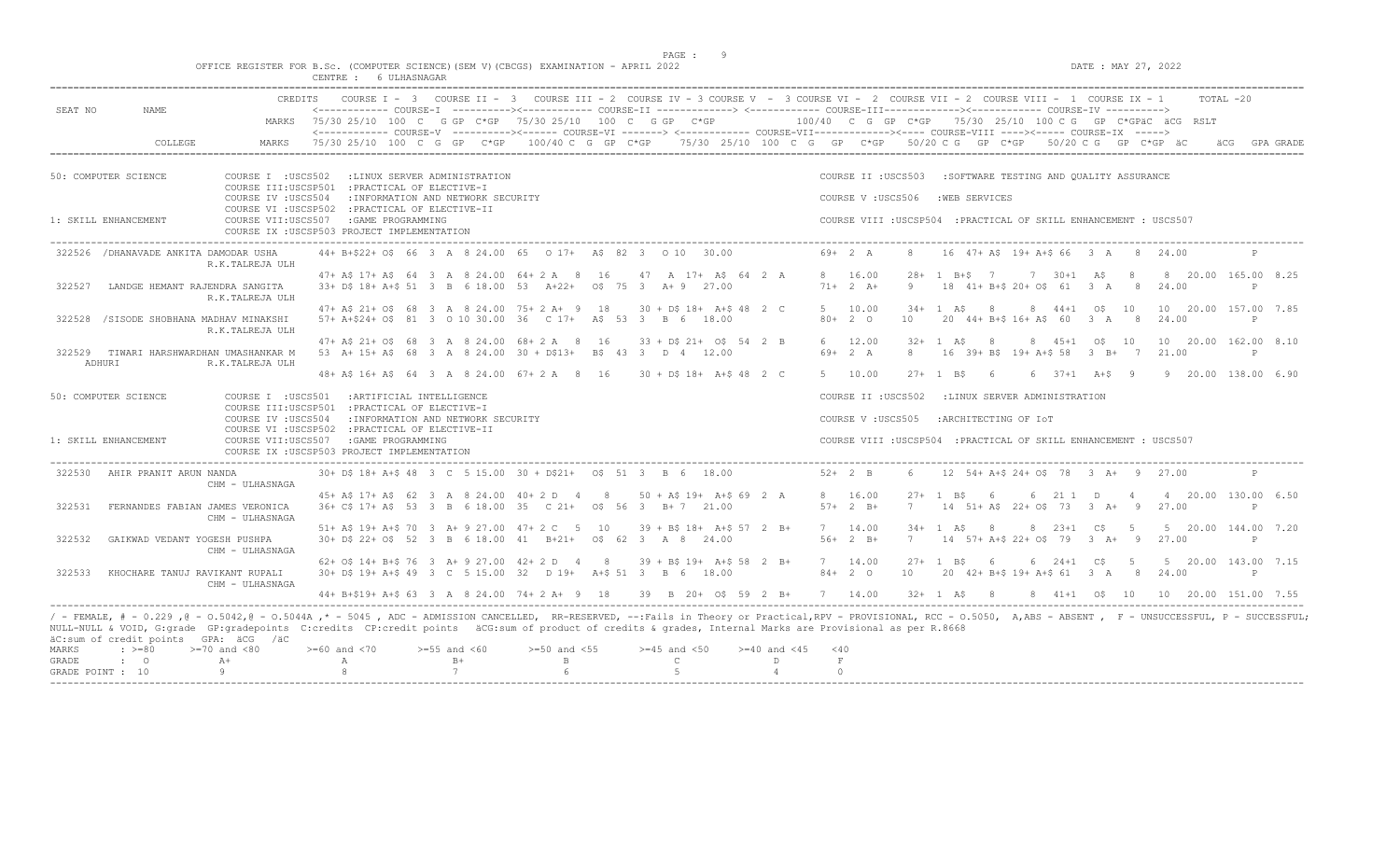$DATA: MAX 27, 2022$ 

|  |  |  |                       |  | OFFICE REGISTER FOR B.Sc. (COMPUTER SCIENCE) (SEM V) (CBCGS) EXAMINATION - APRIL 2022 |  |  |
|--|--|--|-----------------------|--|---------------------------------------------------------------------------------------|--|--|
|  |  |  | CENTRE : 6 ULHASNAGAR |  |                                                                                       |  |  |

| SEAT NO          | NAMF.                                                            | CREDITS                                                                                                                                                                                                                                                                                                                                                                                                     | COURSE $I - 3$            |                                    | COURSE II - 3 COURSE III - 2 COURSE IV - 3 COURSE V - 3 COURSE VI - 2 COURSE VII - 2 COURSE VIII - 1 COURSE IX - 1<br><------------ COURSE-I ----------><----------- COURSE-II -------------> <------------ COURSE-III------------><----------- COURSE-IV ----------> |                                  |                            |                         |                                                                   |    |                                                                     |                 |             |       | TOTAL -20                          |
|------------------|------------------------------------------------------------------|-------------------------------------------------------------------------------------------------------------------------------------------------------------------------------------------------------------------------------------------------------------------------------------------------------------------------------------------------------------------------------------------------------------|---------------------------|------------------------------------|-----------------------------------------------------------------------------------------------------------------------------------------------------------------------------------------------------------------------------------------------------------------------|----------------------------------|----------------------------|-------------------------|-------------------------------------------------------------------|----|---------------------------------------------------------------------|-----------------|-------------|-------|------------------------------------|
|                  |                                                                  |                                                                                                                                                                                                                                                                                                                                                                                                             |                           |                                    | MARKS 75/30 25/10 100 C G GP C*GP 75/30 25/10 100 C G GP C*GP<br><------------ COURSE-V ----------><----- COURSE-VI -------> <------------ COURSE-VII-----------><---- COURSE-VIII ----><----- COURSE-IX ----->                                                       |                                  |                            |                         | $100/40$ C G GP C*GP $75/30$ 25/10 100 C G GP C*GPäC äCG RSLT     |    |                                                                     |                 |             |       |                                    |
|                  | COLLEGE                                                          | MARKS                                                                                                                                                                                                                                                                                                                                                                                                       |                           |                                    | 75/30 25/10 100 C G GP C*GP 100/40 C G GP C*GP 75/30 25/10 100 C G GP C*GP 50/20 C G GP C*GP 50/20 C G GP C*GP äC                                                                                                                                                     |                                  |                            |                         |                                                                   |    |                                                                     |                 |             |       | ACG GPA GRADE                      |
|                  | 50: COMPUTER SCIENCE                                             | COURSE I : USCS501<br>COURSE III:USCSP501 : PRACTICAL OF ELECTIVE-I                                                                                                                                                                                                                                                                                                                                         | : ARTIFICIAL INTELLIGENCE |                                    |                                                                                                                                                                                                                                                                       |                                  |                            |                         | COURSE II : USCS502 : LINUX SERVER ADMINISTRATION                 |    |                                                                     |                 |             |       |                                    |
|                  |                                                                  | COURSE IV : USCS504<br>COURSE VI : USCSP502 : PRACTICAL OF ELECTIVE-II                                                                                                                                                                                                                                                                                                                                      |                           | : INFORMATION AND NETWORK SECURITY |                                                                                                                                                                                                                                                                       |                                  |                            |                         | COURSE V: USCS505                                                 |    | :ARCHITECTING OF IOT                                                |                 |             |       |                                    |
|                  | 1: SKILL ENHANCEMENT                                             | COURSE VII:USCS507 :GAME PROGRAMMING<br>COURSE IX : USCSP503 PROJECT IMPLEMENTATION                                                                                                                                                                                                                                                                                                                         |                           |                                    |                                                                                                                                                                                                                                                                       |                                  |                            |                         | COURSE VIII : USCSP504 : PRACTICAL OF SKILL ENHANCEMENT : USCS507 |    |                                                                     |                 |             |       |                                    |
| 322535           | RAI SAMIK SUDHIR KAVITA                                          | CHM - ULHASNAGA                                                                                                                                                                                                                                                                                                                                                                                             |                           |                                    | 44 B+ 18+ A+\$ 62 3 A 8 24.00 39 B 23+ 0\$ 62 3 A 8 24.00                                                                                                                                                                                                             |                                  |                            |                         | $6.3 + 2 A$                                                       |    | 16 39 + BS 24 + 05 63 3 A 8 24.00                                   |                 |             |       |                                    |
| 322536           | SAHANI MANISH VIRENDRA MAINA                                     | CHM - ULHASNAGA                                                                                                                                                                                                                                                                                                                                                                                             |                           |                                    | 30+ D\$ 19+ A+\$ 49 3 C 5 15.00 40+ 2 D 4 8<br>33+ D\$ 16+ A\$ 49 3 C 5 15.00 30 + D\$22+ 0\$ 52 3 B 6 18.00                                                                                                                                                          |                                  | $42 + B + S21 + OS 63 2 A$ |                         | 8 16.00<br>$61+$ 2 A                                              | 8  | $36+ 1 A+S 9$<br>$16$ $47+$ $A\$ $21+$ $O\$ $68$ $3$ A              | $9 \t24+1 \tC5$ | $-5$<br>- 8 | 24.00 | 5 20.00 141.00 7.05<br>P           |
|                  | 322537 /VIRALE HRUTIKA UDAY UJJWALA                              |                                                                                                                                                                                                                                                                                                                                                                                                             |                           |                                    | 48+ A\$ 10+ D\$ 58 3 B+ 7 21.00 40+ 2 D 4 8 36 + C\$ 18+ A+\$ 54 2 B<br>30+ D\$ 24+ O\$ 54 3 B 6 18.00 36 + C\$24+ 0\$ 60 3 A 8 24.00                                                                                                                                 |                                  |                            |                         | 6 12.00<br>$56+2 B+$                                              | 7  | $32 + 1$ AS<br>$\overline{8}$<br>14 44+ B+\$ 24+ 0\$ 68 3 A 8 24.00 | 8 24 1 C        | $5^{\circ}$ |       | 5 20.00 127.00 6.35<br>A ABS       |
|                  |                                                                  | CHM - ULHASNAGA                                                                                                                                                                                                                                                                                                                                                                                             |                           |                                    | 30+ D\$ 17+ A\$ 47 3 C 5 15.00 49+ 2 C 5 10 36 + C\$ 22+ 0\$ 58 2 B+                                                                                                                                                                                                  |                                  |                            |                         | 7 14.00                                                           |    | $32 + 1$ A\$ 8                                                      |                 |             |       | 8 A -- -- -- -- 19.00 127.00 --    |
|                  | 50: COMPUTER SCIENCE                                             | COURSE I : USCS501 : ARTIFICIAL INTELLIGENCE                                                                                                                                                                                                                                                                                                                                                                |                           |                                    |                                                                                                                                                                                                                                                                       |                                  |                            |                         | COURSE II : USCS503                                               |    | :SOFTWARE TESTING AND QUALITY ASSURANCE                             |                 |             |       |                                    |
|                  |                                                                  | COURSE III:USCSP501 : PRACTICAL OF ELECTIVE-I<br>COURSE IV :USCS504                                                                                                                                                                                                                                                                                                                                         |                           | : INFORMATION AND NETWORK SECURITY |                                                                                                                                                                                                                                                                       |                                  |                            |                         | COURSE V: USCS506                                                 |    | :WEB SERVICES                                                       |                 |             |       |                                    |
|                  | 1: SKILL ENHANCEMENT                                             | COURSE VI : USCSP502 : PRACTICAL OF ELECTIVE-II<br>COURSE VII:USCS507 : GAME PROGRAMMING<br>COURSE IX : USCSP503 PROJECT IMPLEMENTATION                                                                                                                                                                                                                                                                     |                           |                                    |                                                                                                                                                                                                                                                                       |                                  |                            |                         | COURSE VIII : USCSP504 : PRACTICAL OF SKILL ENHANCEMENT : USCS507 |    |                                                                     |                 |             |       |                                    |
| AI               | 322538 / KANCHAN BHANGARAE SHANKAR BARKUB                        | S. THAKURNATH-U                                                                                                                                                                                                                                                                                                                                                                                             |                           |                                    | 30+ D\$ 20+ O\$ 50 3 B 6 18.00 62 + O\$21+ 0\$ 83 3 0 10 30.00                                                                                                                                                                                                        |                                  |                            |                         | $84+20$                                                           | 10 | 20 53+ A+\$ 20+ 0\$ 73 3 A+ 9 27.00                                 |                 |             |       | A ABS                              |
|                  |                                                                  |                                                                                                                                                                                                                                                                                                                                                                                                             |                           |                                    | 50+ A\$ 22+ O\$ 72 3 A+ 9 27.00 80+ 2 O 10 20 30 + D\$ 20+ O\$ 50 2 B                                                                                                                                                                                                 |                                  |                            |                         | 6 12.00                                                           |    | $42+1$ $05$ $10$                                                    |                 |             |       | $10$ A -- -- -- -- 19.00 164.00 -- |
|                  | 50: COMPUTER SCIENCE                                             | COURSE I : USCS501 : ARTIFICIAL INTELLIGENCE                                                                                                                                                                                                                                                                                                                                                                |                           |                                    |                                                                                                                                                                                                                                                                       |                                  |                            |                         | COURSE II : USCS502 : LINUX SERVER ADMINISTRATION                 |    |                                                                     |                 |             |       |                                    |
|                  |                                                                  | COURSE III:USCSP501 : PRACTICAL OF ELECTIVE-I<br>COURSE IV : USCS504 : INFORMATION AND NETWORK SECURITY                                                                                                                                                                                                                                                                                                     |                           |                                    |                                                                                                                                                                                                                                                                       |                                  |                            |                         | COURSE V : USCS506                                                |    | :WEB SERVICES                                                       |                 |             |       |                                    |
|                  | 1: SKILL ENHANCEMENT                                             | COURSE VI : USCSP502 : PRACTICAL OF ELECTIVE-II<br>COURSE VII:USCS507 : GAME PROGRAMMING<br>COURSE IX : USCSP503 PROJECT IMPLEMENTATION                                                                                                                                                                                                                                                                     |                           |                                    |                                                                                                                                                                                                                                                                       |                                  |                            |                         | COURSE VIII : USCSP504 : PRACTICAL OF SKILL ENHANCEMENT : USCS507 |    |                                                                     |                 |             |       |                                    |
|                  | 322539 GUPTA SACHIN KESAV PRAMILA DEVI                           | $S.I.C.E.S. - AM$                                                                                                                                                                                                                                                                                                                                                                                           |                           |                                    | 35+ C\$ 21+ O\$ 56 3 B+ 7 21.00 35 + C\$23+ 0\$ 58 3 B+ 7 21.00                                                                                                                                                                                                       |                                  |                            |                         | $80+20$                                                           | 10 | 20 50+ A\$ 22+ O\$ 72 3 A+ 9 27.00                                  |                 |             |       |                                    |
|                  |                                                                  |                                                                                                                                                                                                                                                                                                                                                                                                             |                           |                                    | 62+ 0\$ 25+ 0\$ 87 3 0 10 30.00 80+ 2 0 10 20 42 + B+\$15 A 57 2 B+ 7 14.00                                                                                                                                                                                           |                                  |                            |                         |                                                                   |    | $45+1$ $05$ $10$                                                    |                 |             |       | 10 35 1 A+ 9 9 20.00 172.00 8.60   |
|                  | 50: COMPUTER SCIENCE                                             | COURSE I : USCS501 : ARTIFICIAL INTELLIGENCE                                                                                                                                                                                                                                                                                                                                                                |                           |                                    |                                                                                                                                                                                                                                                                       |                                  |                            |                         | COURSE II : USCS503                                               |    | :SOFTWARE TESTING AND QUALITY ASSURANCE                             |                 |             |       |                                    |
|                  |                                                                  | COURSE III:USCSP501 : PRACTICAL OF ELECTIVE-I<br>COURSE IV : USCS504                                                                                                                                                                                                                                                                                                                                        |                           | : INFORMATION AND NETWORK SECURITY |                                                                                                                                                                                                                                                                       |                                  |                            |                         | COURSE V: USCS506                                                 |    | :WEB SERVICES                                                       |                 |             |       |                                    |
|                  | 1: SKILL ENHANCEMENT                                             | COURSE VI : USCSP502 : PRACTICAL OF ELECTIVE-II<br>COURSE VII:USCS507 :GAME PROGRAMMING                                                                                                                                                                                                                                                                                                                     |                           |                                    |                                                                                                                                                                                                                                                                       |                                  |                            |                         | COURSE VIII : USCSP504 : PRACTICAL OF SKILL ENHANCEMENT : USCS507 |    |                                                                     |                 |             |       |                                    |
|                  |                                                                  | COURSE IX : USCSP503 PROJECT IMPLEMENTATION                                                                                                                                                                                                                                                                                                                                                                 |                           |                                    |                                                                                                                                                                                                                                                                       |                                  |                            |                         |                                                                   |    |                                                                     |                 |             |       |                                    |
| MARKS<br>GRADE   | äC:sum of credit points GPA: äCG /äC<br>$\div$ >=80<br>$\cdot$ 0 | / - FEMALE, # - 0.229, @ - 0.5042, @ - 0.5044A,* - 5045, ADC - ADMISSION CANCELLED, RR-RESERVED, --:Fails in Theory or Practical,RPV - PROVISIONAL, RCC - 0.5050, A,ABS - ABSENT, F - UNSUCCESSFUL, P - SUCCESSFUL;<br>NULL-NULL & VOID, G:grade GP:gradepoints C:credits CP:credit points äCG:sum of product of credits & grades, Internal Marks are Provisional as per R.8668<br>$>=70$ and $<80$<br>$A+$ | $>= 60$ and $< 70$<br>A   | $>=55$ and $<60$<br>$B+$           | $>=50$ and $<55$<br>$\mathbf{B}$                                                                                                                                                                                                                                      | $>=45$ and $<50$<br>$\mathsf{C}$ |                            | $>= 40$ and $< 45$<br>D | $<$ 40<br>$\mathbf{F}$                                            |    |                                                                     |                 |             |       |                                    |
| GRADE POINT : 10 |                                                                  | $\alpha$                                                                                                                                                                                                                                                                                                                                                                                                    | $\mathcal{R}$             | 7                                  | 6                                                                                                                                                                                                                                                                     | 5 <sub>1</sub>                   |                            | $\overline{4}$          | $\Omega$                                                          |    |                                                                     |                 |             |       |                                    |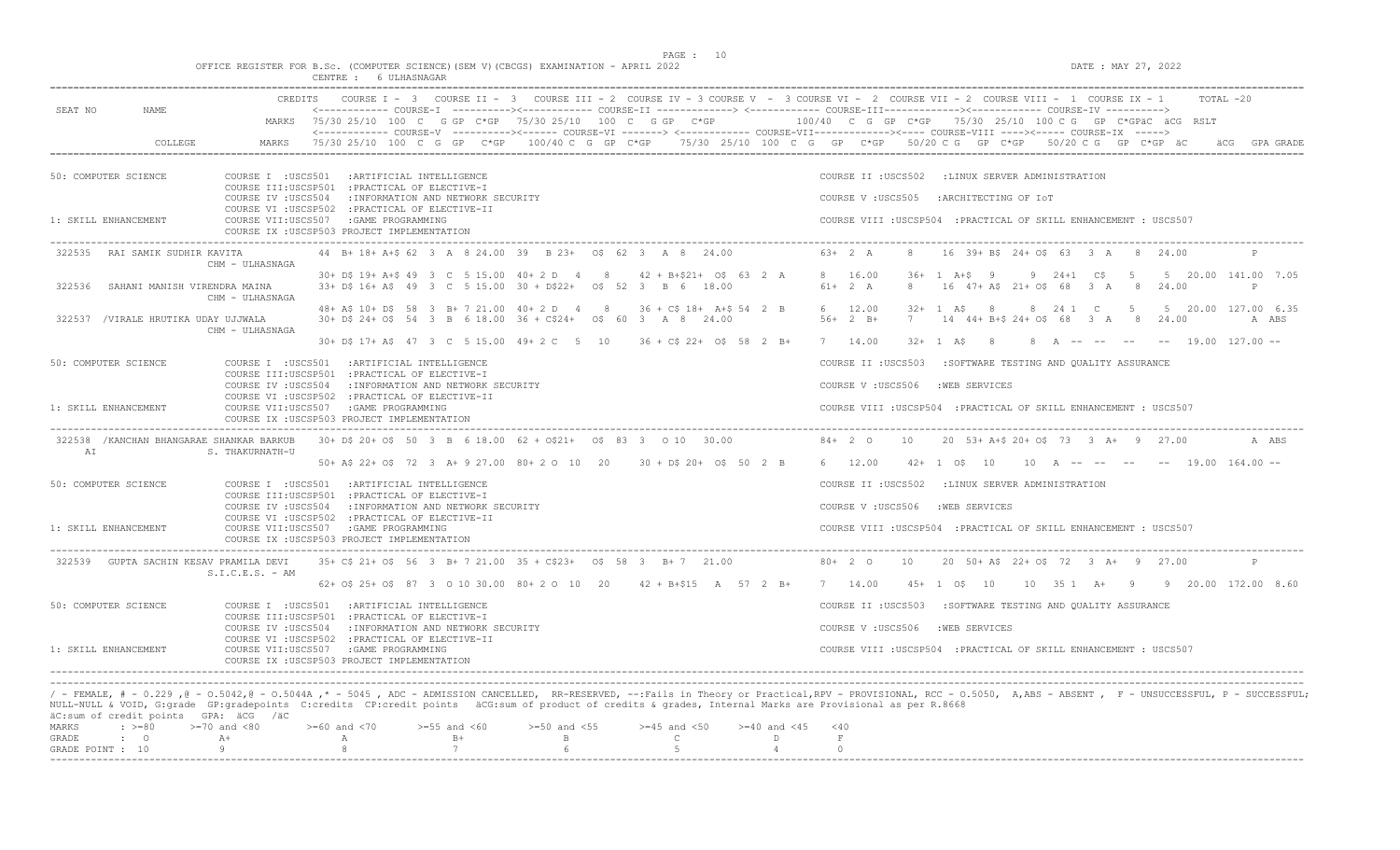$DATA: MAX 27, 2022$ 

|  |  |                         |  | OFFICE REGISTER FOR B.Sc. (COMPUTER SCIENCE)(SEM V)(CBCGS) EXAMINATION - APRIL 2022 |  |
|--|--|-------------------------|--|-------------------------------------------------------------------------------------|--|
|  |  | CENTRE : 76 NAVI MUMBAI |  |                                                                                     |  |

| SEAT NO                   | NAME                                                   | <b>CREDITS</b>           | COURSE $I - 3$                                                                                                                                                                                                                                                                                                                                                                  |                                    | COURSE II - 3 COURSE III - 2 COURSE IV - 3 COURSE V - 3 COURSE VI - 2 COURSE VII - 2 COURSE VIII - 1 COURSE IX - 1 |                                  |                                          |                         |                |                                                                   |                |                    |                |                                          |            |                |                     |                  | TOTAL -20                           |
|---------------------------|--------------------------------------------------------|--------------------------|---------------------------------------------------------------------------------------------------------------------------------------------------------------------------------------------------------------------------------------------------------------------------------------------------------------------------------------------------------------------------------|------------------------------------|--------------------------------------------------------------------------------------------------------------------|----------------------------------|------------------------------------------|-------------------------|----------------|-------------------------------------------------------------------|----------------|--------------------|----------------|------------------------------------------|------------|----------------|---------------------|------------------|-------------------------------------|
|                           |                                                        |                          | MARKS 75/30 25/10 100 C G GP C*GP 75/30 25/10 100 C G GP C*GP 100/40 C G GP C*GP 75/30 25/10 100 C G GP C*GPäC äCG RSLT<br><------------- COURSE-V ----------><------ COURSE-VI -------> <------------ COURSE-VII-----------><---- COURSE-VIII ----><----- COURSE-IX ----->                                                                                                     |                                    |                                                                                                                    |                                  |                                          |                         |                |                                                                   |                |                    |                |                                          |            |                |                     |                  |                                     |
|                           | COLLEGE                                                | MARKS                    | 75/30 25/10 100 C G GP C*GP 100/40 C G GP C*GP 75/30 25/10 100 C G GP C*GP 50/20 C G GP C*GP 50/20 C G GP C*GP äC                                                                                                                                                                                                                                                               |                                    |                                                                                                                    |                                  |                                          |                         |                |                                                                   |                |                    |                |                                          |            |                |                     |                  | äCG GPA GRADE                       |
|                           | 50: COMPUTER SCIENCE                                   |                          | COURSE I : USCS501 : ARTIFICIAL INTELLIGENCE<br>COURSE III:USCSP501 : PRACTICAL OF ELECTIVE-I                                                                                                                                                                                                                                                                                   |                                    |                                                                                                                    |                                  |                                          |                         |                | COURSE II : USCS503                                               |                |                    |                | : SOFTWARE TESTING AND QUALITY ASSURANCE |            |                |                     |                  |                                     |
|                           |                                                        | COURSE IV : USCS504      | COURSE VI : USCSP502 : PRACTICAL OF ELECTIVE-II                                                                                                                                                                                                                                                                                                                                 | : INFORMATION AND NETWORK SECURITY |                                                                                                                    |                                  |                                          |                         |                | COURSE V: USCS506                                                 |                |                    | :WEB SERVICES  |                                          |            |                |                     |                  |                                     |
|                           | 1: SKILL ENHANCEMENT                                   |                          | COURSE VII:USCS507 :GAME PROGRAMMING<br>COURSE IX : USCSP503 PROJECT IMPLEMENTATION                                                                                                                                                                                                                                                                                             |                                    |                                                                                                                    |                                  |                                          |                         |                | COURSE VIII : USCSP504 : PRACTICAL OF SKILL ENHANCEMENT : USCS507 |                |                    |                |                                          |            |                |                     |                  |                                     |
|                           | 322540 /ANSARI SANJIDA MOHAMMAD ISLAM NI<br>SHA KHATUN | RAJIV GANDHI VA          | 30+ D\$ 24+ O\$ 54 3 B 6 18.00 60 + O\$20+ 0\$ 80 3 0 10 30.00                                                                                                                                                                                                                                                                                                                  |                                    |                                                                                                                    |                                  |                                          |                         |                | $96+20$                                                           | 10             |                    |                | 20 60+ 0\$ 19+ A+\$ 79 3 A+ 9 27.00      |            |                |                     |                  |                                     |
| HA                        | 322541 PAVASKAR RISHIKESH SANDESH SUMED                | RAJIV GANDHI VA          | 51+ A\$ 22+ O\$ 73 3 A+ 9 27.00 82+ 2 O 10 20<br>32+ D\$ 14+ B+\$ 46 3 C 5 15.00 33 + D\$20+ 0\$ 53 3 B 6                                                                                                                                                                                                                                                                       |                                    |                                                                                                                    |                                  | $36 + C$ \$ 14+ B+\$ 50 2 B<br>18.00     |                         |                | 6 12.00<br>$43+2$ D                                               | $\overline{4}$ | $46+105$           | 10             | 8 32+ D\$ 16+ A\$ 48                     | 10 22 1 D  | 3 <sup>2</sup> | $\overline{4}$      | 5 15.00          | 4 20.00 168.00 8.40<br>$\mathsf{P}$ |
| 322542                    | RATHOD SHIVRAM LAXMAN LILABAI                          |                          | 30+ D\$ 15+ A\$ 45 3 C 5 15.00 65+ 2 A 8 16<br>$41+ B+519+ A+5 60 3 A 8 24.00 57 + A+5$                                                                                                                                                                                                                                                                                         |                                    |                                                                                                                    |                                  | $30 + D\$ 11+ $D\$ 41 2 D                |                         |                | $4 \t 8.00$                                                       |                | $32 + 1$ AS        | - 8            |                                          | 8 25 1 B   |                | -6                  |                  | 6 20.00 109.00 5.45                 |
|                           |                                                        |                          |                                                                                                                                                                                                                                                                                                                                                                                 |                                    | $18+$                                                                                                              | A+\$75 3 A+9 27.00               |                                          |                         |                | $44+2$ D                                                          | $\overline{4}$ |                    |                | 8 45+ A\$ 19+ A+\$ 64 3 A                |            |                | 8 <sup>1</sup>      | 24.00            | P                                   |
| 322543                    | THAKUR ANIL RAJKUMAR KALPANA                           | RAJIV GANDHI VA          | 50+ A\$ 18+ A+\$ 68 3 A 8 24.00 55+ 2 B+ 7 14<br>64+ O\$ 19+ A+\$ 83 3 0 10 30.00 47 + A\$21+ 0\$ 68 3 A 8 24.00                                                                                                                                                                                                                                                                |                                    |                                                                                                                    |                                  | $39 + B5$ 14+ B+\$ 53 2 B                |                         |                | 6 12.00<br>$47+2$ C                                               | 5              | $28 + 1$ B+S 7     |                | 10 45+ A\$ 16+ A\$ 61 3 A 8 24.00        | 7 29 1 B+  |                | $7\phantom{0}$      |                  | 7 20.00 147.00 7.35<br>P            |
| 322544                    | PANDEY ASHISH BALDEV PUSHPA                            | RAJIV GANDHI VA          | 30+ D\$ 16+ A\$ 46 3 C 5 15.00 65+ 2 A 8 16<br>$34+$ C\$ 14+ B+\$ 48 3 C 5 15.00 35 + C\$15+                                                                                                                                                                                                                                                                                    |                                    |                                                                                                                    | A\$ 50 3 B 6 18.00               | $30 + D$$ $10 + D$$ $40$ 2 D             |                         | $\overline{4}$ | 8.00<br>$52+2$ B                                                  | 6              | $34+1$ A\$         | $_{\rm 8}$     | 12 47+ A\$ 13+ B\$ 60 3 A                | 8 28 1 B+  |                | $\overline{7}$<br>8 | 24.00            | 7 20.00 142.00 7.10<br>P            |
|                           |                                                        | J K COLLEGE - G          | 40+ B\$ 14+ B+\$ 54 3 B 6 18.00 58+ 2 B+ 7 14                                                                                                                                                                                                                                                                                                                                   |                                    |                                                                                                                    |                                  | $38 + B\frac{2}{16} + A\frac{2}{16} + 3$ |                         |                | 6 12.00                                                           | $30+$          | 1 A \$             | 8              |                                          | 8 30 1 A   |                | -8                  |                  | 8 20.00 129.00 6.45                 |
| 322545                    | SAYYED MOHD ADNAN NAUSHAD NISHAR                       |                          | 41E B+ 10+ D\$ 51 3 B 6 18.00 35 + C\$10+                                                                                                                                                                                                                                                                                                                                       |                                    |                                                                                                                    | D\$ 45 3 C 5 15.00               |                                          |                         |                | $50+2$ B                                                          | 6              |                    |                | 12 30+ D\$ 10+ D\$ 40                    |            | 3 D            |                     | 4 12.00          | F                                   |
|                           |                                                        |                          | $21F$ F $10+$ DS F                                                                                                                                                                                                                                                                                                                                                              | ---------                          | $45 + 2$ C 5 10                                                                                                    |                                  | 44 E B+ 10+ D\$ 54 2 B                   |                         |                | 6 12.00                                                           | $20+$          | 1 DS               | $\overline{4}$ |                                          | 4 20+1 D\$ |                | $\overline{4}$      | 4 17.00 87.00 -- |                                     |
|                           | 50: COMPUTER SCIENCE                                   | COURSE I :USCS502        | COURSE III:USCSP501 : PRACTICAL OF ELECTIVE-I<br>COURSE IV : USCS504 : INFORMATION AND NETWORK SECURITY                                                                                                                                                                                                                                                                         | :LINUX SERVER ADMINISTRATION       |                                                                                                                    |                                  |                                          |                         |                | COURSE II : USCS503<br>COURSE V: USCS506                          |                |                    | :WEB SERVICES  | :SOFTWARE TESTING AND QUALITY ASSURANCE  |            |                |                     |                  |                                     |
|                           | 1: SKILL ENHANCEMENT                                   |                          | COURSE VI : USCSP502 : PRACTICAL OF ELECTIVE-II<br>COURSE VII:USCS507 : GAME PROGRAMMING<br>COURSE IX : USCSP503 PROJECT IMPLEMENTATION                                                                                                                                                                                                                                         |                                    |                                                                                                                    |                                  |                                          |                         |                | COURSE VIII : USCSP504 : PRACTICAL OF SKILL ENHANCEMENT : USCS507 |                |                    |                |                                          |            |                |                     |                  |                                     |
|                           | 322546 GUPTA HEMANT PHOOLCHAND MANISHA                 |                          | 71+ 0\$ 13 B 84 3 0 10 30.00 56 + A+\$                                                                                                                                                                                                                                                                                                                                          |                                    |                                                                                                                    | $10+$ D\$ 66 3 A 8 24.00         |                                          |                         |                | $69 + 2 A$                                                        | 8              |                    |                | 16 64+ 0\$ 12+ C\$ 76 3 A+ 9 27.00       |            |                |                     |                  | $\mathsf{P}$                        |
|                           |                                                        | THAKUR S.& C. (K         | 66+ 0\$ 16+ A\$ 82 3 0 10 30.00 70+ 2 A+ 9 18 66 + 0\$ 15+ A\$ 81 2 0                                                                                                                                                                                                                                                                                                           |                                    |                                                                                                                    |                                  |                                          |                         |                | 10 20.00                                                          |                | $37 + 1$ $A + S$ 9 |                |                                          |            |                |                     |                  | 9 32 1 A 8 8 20.00 182.00 9.10      |
|                           | 50: COMPUTER SCIENCE                                   |                          | COURSE I : USCS501 : ARTIFICIAL INTELLIGENCE                                                                                                                                                                                                                                                                                                                                    |                                    |                                                                                                                    |                                  |                                          |                         |                | COURSE II : USCS503                                               |                |                    |                | :SOFTWARE TESTING AND OUALITY ASSURANCE  |            |                |                     |                  |                                     |
|                           |                                                        | COURSE IV : USCS504      | COURSE III:USCSP501 : PRACTICAL OF ELECTIVE-I                                                                                                                                                                                                                                                                                                                                   | : INFORMATION AND NETWORK SECURITY |                                                                                                                    |                                  |                                          |                         |                | COURSE V: USCS506                                                 |                |                    | :WEB SERVICES  |                                          |            |                |                     |                  |                                     |
|                           | 1: SKILL ENHANCEMENT                                   |                          | COURSE VI : USCSP502 : PRACTICAL OF ELECTIVE-II<br>COURSE VII:USCS507 :GAME PROGRAMMING<br>COURSE IX : USCSP503 PROJECT IMPLEMENTATION                                                                                                                                                                                                                                          |                                    |                                                                                                                    |                                  |                                          |                         |                | COURSE VIII : USCSP504 : PRACTICAL OF SKILL ENHANCEMENT : USCS507 |                |                    |                |                                          |            |                |                     |                  |                                     |
|                           |                                                        |                          |                                                                                                                                                                                                                                                                                                                                                                                 |                                    |                                                                                                                    |                                  |                                          |                         |                |                                                                   |                |                    |                |                                          |            |                |                     |                  |                                     |
|                           | äC:sum of credit points GPA: äCG /äC                   |                          | / - FEMALE, # - 0.229, @ - 0.5042, @ - 0.5044A,* - 5045, ADC - ADMISSION CANCELLED, RR-RESERVED, --:Fails in Theory or Practical,RPV - PROVISIONAL, RCC - 0.5050, A,ABS - ABSENT, F - UNSUCCESSFUL, P - SUCCESSFUL;<br>NULL-NULL & VOID, G:grade GP:gradepoints C:credits CP:credit points äCG:sum of product of credits & grades, Internal Marks are Provisional as per R.8668 |                                    |                                                                                                                    |                                  |                                          |                         |                |                                                                   |                |                    |                |                                          |            |                |                     |                  |                                     |
| MARKS                     | $\div$ >=80                                            | $>=70$ and $<80$<br>$A+$ | $>=60$ and $<70$                                                                                                                                                                                                                                                                                                                                                                | $>=55$ and $<60$<br>$B+$           | $>=50$ and $<55$<br>$\overline{B}$                                                                                 | $>=45$ and $<50$<br>$\mathbb{C}$ |                                          | $>= 40$ and $< 45$<br>D | < 40<br>F      |                                                                   |                |                    |                |                                          |            |                |                     |                  |                                     |
| GRADE<br>GRADE POINT : 10 | $\cdot$ 0                                              | Q                        | $\mathbb{A}$<br>$\mathcal{R}$                                                                                                                                                                                                                                                                                                                                                   | 7                                  | 6                                                                                                                  | -5                               |                                          | $\overline{4}$          | $\Omega$       |                                                                   |                |                    |                |                                          |            |                |                     |                  |                                     |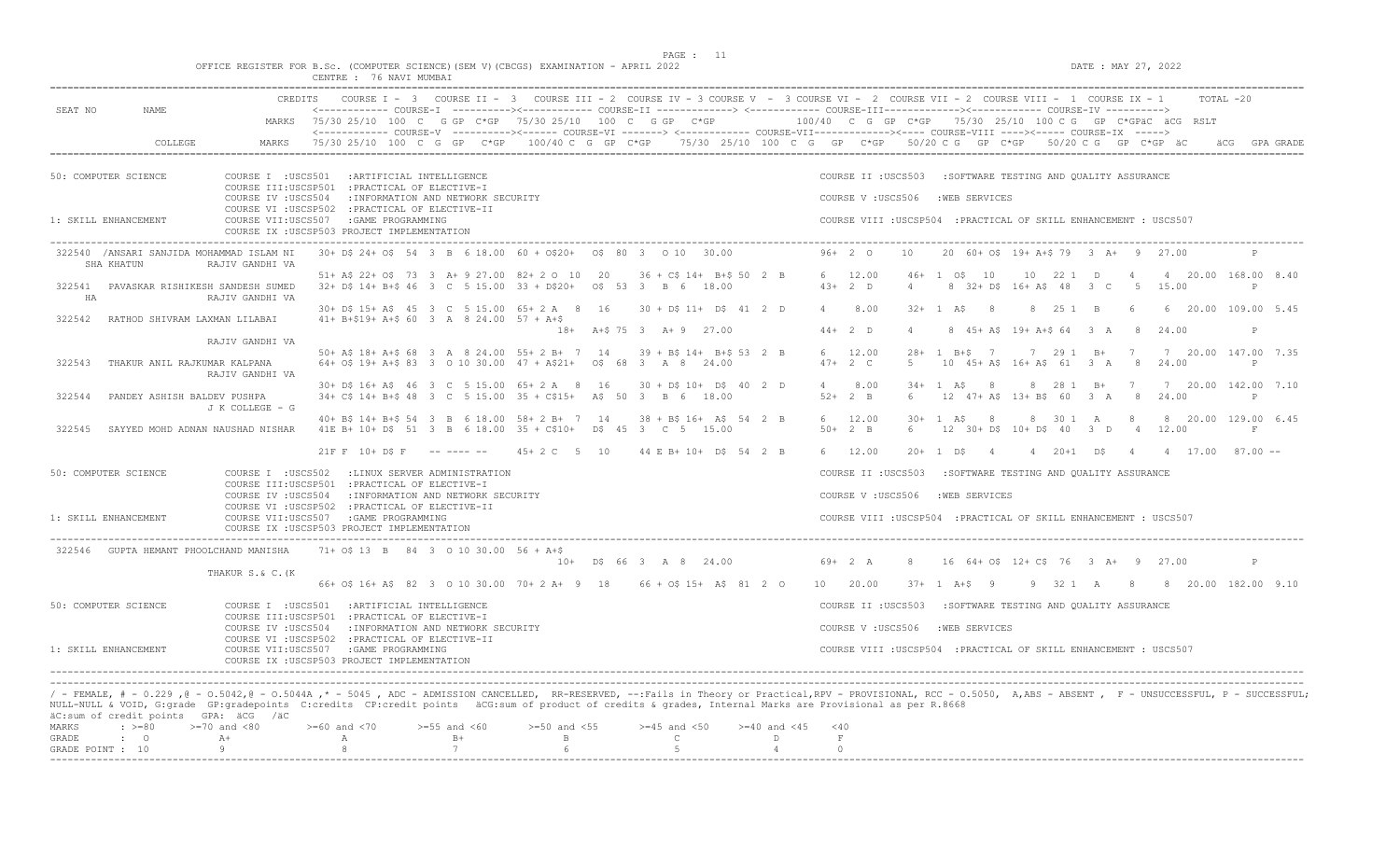DATE : MAY 27, 2022

|        | OFFICE REGISTER FOR B.Sc. (COMPUTER SCIENCE)(SEM V)(CBCGS) EXAMINATION - APRIL 2022 |  |
|--------|-------------------------------------------------------------------------------------|--|
| CENTRE | 97 BORTVALI                                                                         |  |

GRADE : O A+ A A B+ B C D F<br>GRADE POINT : 10 9 9 8 7 6 5 5 4 0

| SEAT NO              | <b>CREDITS</b><br>NAME.                                   | COURSE I - 3 COURSE II - 3 COURSE III - 2 COURSE IV - 3 COURSE V - 3 COURSE VI - 2 COURSE VII - 2 COURSE VIII - 1 COURSE IX - 1<br>TOTAL -20<br><------------ COURSE-T ----------><----------- COURSE-TT -------------> <------------ COURSE-TTT----------><---------><---------- COURSE-TV ---------->                                                                       |
|----------------------|-----------------------------------------------------------|-------------------------------------------------------------------------------------------------------------------------------------------------------------------------------------------------------------------------------------------------------------------------------------------------------------------------------------------------------------------------------|
|                      | MARKS                                                     | $75/30$ 25/10 100 C G GP C*GP 75/30 25/10 100 C G GP C*GP $-$ 100/40 C G GP C*GP 75/30 25/10 100 C G GP C*GPäC äCG RSLT                                                                                                                                                                                                                                                       |
|                      | COLLEGE<br>MARKS                                          | 75/30 25/10 100 C G GP C*GP 100/40 C G GP C*GP 75/30 25/10 100 C G GP C*GP 50/20 C G GP C*GP 50/20 C G GP C*GP äC<br>GPA GRADE                                                                                                                                                                                                                                                |
| 50: COMPUTER SCIENCE | COURSE I : USCS501                                        | COURSE II : USCS503<br>: ARTIFICIAL INTELLIGENCE<br>:SOFTWARE TESTING AND OUALITY ASSURANCE<br>COURSE III:USCSP501 : PRACTICAL OF ELECTIVE-I                                                                                                                                                                                                                                  |
| 1: SKILL ENHANCEMENT | COURSE IV : USCS504<br>COURSE VII:USCS507                 | : INFORMATION AND NETWORK SECURITY<br>COURSE V: USCS506<br>:WEB SERVICES<br>COURSE VI : USCSP502 : PRACTICAL OF ELECTIVE-II<br>: GAME PROGRAMMING<br>COURSE VIII : USCSP504 : PRACTICAL OF SKILL ENHANCEMENT : USCS507<br>COURSE IX : USCSP503 PROJECT IMPLEMENTATION                                                                                                         |
| 322547               | DAWADE SAHIL SANTOSH SADHANA<br>NIRMALA COLLEGE           | 45+ A\$ 19+ A+\$ 64 3 A 8 24.00 63 + 0\$22+ 0\$ 85 3 0 10 30.00<br>$60+2 A$<br>16 62+ 0\$ 21+ 0\$ 83 3 0 10 30.00<br>8<br>$\mathsf{P}$                                                                                                                                                                                                                                        |
| 322548<br>SHA DEVI   | GUPTA KAUSHALKUMAR BRIDHICHAND A<br>NIRMALA COLLEGE       | 60+ 0\$ 17+ A\$ 77 3 A+ 9 27.00 65+ 2 A 8 16 57 + A+\$19+ A+\$ 76 2 A+<br>9 18.00<br>$28 + 1$ B+\$ 7<br>7 23 1 C<br>$5 -$<br>5 20.00 173.00 8.65<br>$63+2 A$<br>41+ B+\$18+ A+\$ 59 3 B+ 7 21.00 30 + D\$16+ A\$ 46 3 C 5 15.00<br>16 50+ A\$ 21+ 0\$ 71 3 A+ 9 27.00<br>8<br>P                                                                                               |
| 322549               | PANCHAL VARUN BIPIN PREETI<br>NIRMALA COLLEGE             | 42+ B+\$15+ A\$ 57 3 B+ 7 21.00 71+ 2 A+ 9 18<br>5 20.00 143.00 7.15<br>$42 + B + $18 + A + $602$ A<br>8 16.00<br>$22+1$ DS<br>4 24 1 C<br>$5^{\circ}$<br>4<br>45+ A\$ 21+ O\$ 66 3 A 8 24.00 50 + A\$18+ A+\$ 68 3 A 8 24.00<br>$62 + 2 A$<br>16 45+ A\$ 19+ A+\$ 64 3 A<br>$\mathcal{R}$<br>- 8<br>24.00<br>$\mathsf{P}$                                                    |
| 322550               | SHUKLA ANKIT RAMESH PUNITA<br>NIRMALA COLLEGE             | 45+ A\$ 17+ A\$ 62 3 A 8 24.00 72+ 2 A+ 9 18<br>8 16.00<br>6 20.00 157.00 7.85<br>$50 + AS$ 13+ B\$ 63 2 A<br>$23 \t 1 \t C$<br>5<br>$5 \t 25+1 \t B5$<br>6<br>30.00<br>$47+$ AS 23+ OS 70 3 A+ 9 27.00 51 + AS19+<br>$73+2 A+$<br>9<br>18 65+ 0\$ 19+ A+\$ 84<br>$3^{\circ}$<br>10<br>A+\$70 3 A+9 27.00<br>P                                                                |
| 322551               | YADAV AKASH SINGH RAJESH KUMAR A                          | 60+ O\$ 16+ A\$ 76 3 A+ 9 27.00 66+ 2 A 8 16<br>35 C 18+ A+\$ 53 2 B<br>6 12.00<br>$30 + 1$ AS<br>$_{\rm 8}$<br>$8 \t20+1 \tD5$<br>4 20.00 169.00 8.45<br>$\overline{4}$<br>$30+$ D\$ 18+ A+\$ 48 3 C 5 15.00 54 + A+\$                                                                                                                                                       |
| NJU DEVI             | NIRMALA COLLEGE                                           | $41+2$ D<br>$20+$ $05$ 74 3 A + 9 27.00<br>$\overline{4}$<br>8 51+ A\$ 19+ A+\$ 70 3 A+ 9 27.00<br>P<br>53+ A+\$18+ A+\$ 71 3 A+ 9 27.00 42+ 2 D 4 8 36 + C\$ 16+ A\$ 52 2 B<br>6 12.00<br>6 25 1 B<br>6 20.00 136.00 6.80<br>25 1 B<br>6<br>6 <sup>6</sup>                                                                                                                   |
| 50: COMPUTER SCIENCE | COURSE I : USCS501                                        | : ARTIFICIAL INTELLIGENCE<br>COURSE II : USCS503<br>:SOFTWARE TESTING AND OUALITY ASSURANCE                                                                                                                                                                                                                                                                                   |
|                      | COURSE IV : USCS504                                       | COURSE III:USCSP501 : PRACTICAL OF ELECTIVE-I<br>: INFORMATION AND NETWORK SECURITY<br>COURSE V: USCS505<br>:ARCHITECTING OF IOT                                                                                                                                                                                                                                              |
| 1: SKILL ENHANCEMENT | COURSE VII:USCS507                                        | COURSE VI : USCSP502 : PRACTICAL OF ELECTIVE-II<br>COURSE VIII : USCSP504 : PRACTICAL OF SKILL ENHANCEMENT : USCS507<br>:GAME PROGRAMMING<br>COURSE IX : USCSP503 PROJECT IMPLEMENTATION                                                                                                                                                                                      |
| YANTI DEVI           | 322552 GOSWAMI RAVI ANIRUDDHA GOSWAMI G<br>LORD'S WELFARE | 36+ C\$ 17+ A\$ 53 3 B 6 18.00 50 + A\$19+ A+\$ 69 3 A 8 24.00<br>$47+2$ C<br>-5<br>10 48 + A\$ 15 + A\$ 63 3 A 8<br>$\mathbb{P}$<br>24.00                                                                                                                                                                                                                                    |
| 322553               | INGAWALE RITESH MAHADEV SUJATA<br>LORD'S WELFARE          | 53+ A+\$16+ A\$ 69 3 A 8 24.00 51+ 2 B 6 12<br>$38 + B$ \$ 10+ D\$ 48 2 C<br>5 10.00<br>7 35 1 A+ 9<br>9 20.00 138.00 6.90<br>$28 + 1$ B+S 7<br>47+ A\$ 19+ A+\$ 66 3 A 8 24.00 65 + 0\$20+ 0\$ 85 3 0 10 30.00<br>$53+2$ B<br>12 66+ 0\$ 13+ B\$ 79 3 A+ 9 27.00<br>6<br>$\mathbb{P}$                                                                                        |
| 322554               | JAIN DARSHAN MANOJ SAPANA<br>LORD'S WELFARE               | 57+ A+\$17+ A\$ 74 3 A+ 9 27.00 40+ 2 D 4 8<br>$51 + AS 14 + B + S 65 2 A$<br>8 16.00<br>$32 + 1$ AS<br>$_{\rm 8}$<br>8 25 1 B<br>$6\overline{6}$<br>6 20.00 158.00 7.90<br>56+ A+\$17+ A\$ 73 3 A+ 9 27.00 50 + A\$20+ 0\$ 70 3 A+ 9 27.00<br>$63+2 A$<br>16 53+ A+\$ 18+ A+\$ 71 3 A+ 9 27.00<br>8<br>P                                                                     |
|                      |                                                           | 57+ A+\$19+ A+\$ 76 3 A+ 9 27.00 47+ 2 C 5 10 53 + A+\$14+ B+\$ 67 2 A<br>8 16.00<br>$30 + 1$ AS 8<br>8 30 1 A 8 8 20.00 166.00 8.30                                                                                                                                                                                                                                          |
|                      | äC:sum of credit points GPA: äCG /äC                      | / - FEMALE, # - 0.229,0 - 0.5042,0 - 0.5044A,* - 5045, ADC - ADMISSION CANCELLED, RR-RESERVED, --:Fails in Theory or Practical,RPV - PROVISIONAL, RCC - 0.5050, A,ABS - ABSENT, F - UNSUCCESSFUL, P - SUCCESSFUL,<br>NULL-NULL & VOID, G:grade GP:gradepoints C:credits CP:credit points äCG:sum of product of credits & grades, Internal Marks are Provisional as per R.8668 |
| MARKS<br>$: > = 80$  | $>=70$ and $<80$                                          | $>=55$ and $<60$<br>$>=50$ and $<55$<br>$>=45$ and $<50$<br>$>=60$ and $<70$<br>>=40 and <45<br>$<$ 40                                                                                                                                                                                                                                                                        |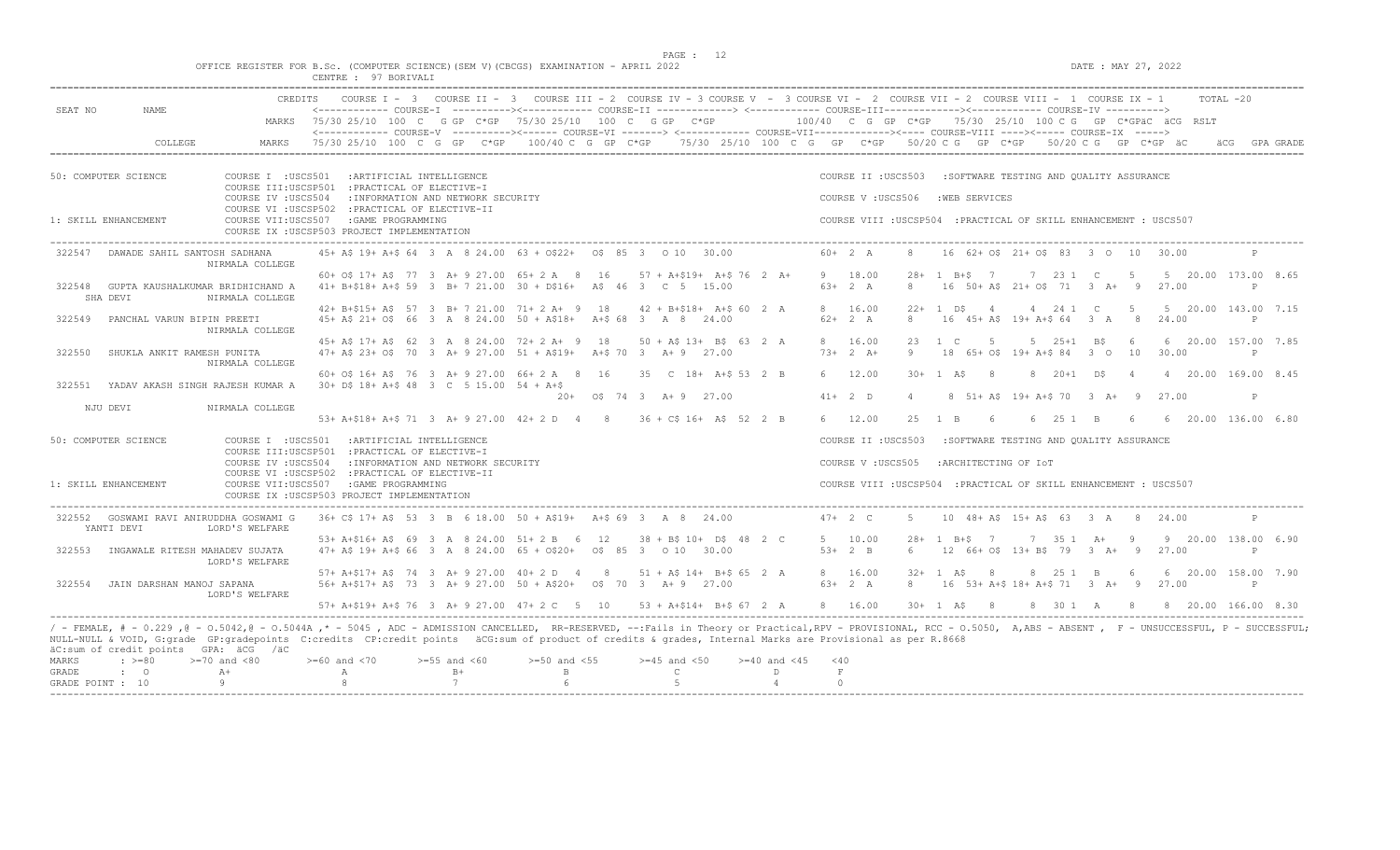$DATE: MAX 27, 2022$ 

|  |  |                      |  |  |  | OFFICE REGISTER FOR B.Sc. (COMPUTER SCIENCE)(SEM V)(CBCGS) EXAMINATION - APRIL 2022 |  |  |
|--|--|----------------------|--|--|--|-------------------------------------------------------------------------------------|--|--|
|  |  | CENTRE : 97 BORIVALI |  |  |  |                                                                                     |  |  |

| <b>CREDITS</b><br>SEAT NO<br><b>NAME</b>                                   | COURSE I - 3 COURSE II - 3 COURSE III - 2 COURSE IV - 3 COURSE V - 3 COURSE VI - 2 COURSE VII - 2 COURSE VIII - 1 COURSE IX - 1<br><------------ COURSE-I ----------><----------- COURSE-II --------------> <------------ COURSE-III------------><------------ COURSE-IV ----------> | TOTAL -20                                                                                                                                                    |
|----------------------------------------------------------------------------|--------------------------------------------------------------------------------------------------------------------------------------------------------------------------------------------------------------------------------------------------------------------------------------|--------------------------------------------------------------------------------------------------------------------------------------------------------------|
|                                                                            | MARKS 75/30 25/10 100 C G GP C*GP 75/30 25/10 100 C G GP C*GP                                                                                                                                                                                                                        | 100/40 C G GP C*GP 75/30 25/10 100 C G GP C*GPäC äCG RSLT                                                                                                    |
| COLLEGE<br>MARKS                                                           | <------------- COURSE-V ----------><----- COURSE-VI -------> <----------- COURSE-VII-----------><---- COURSE-VIII ----><----- COURSE-IX -----><br>75/30 25/10 100 C G GP C*GP 100/40 C G GP C*GP 75/30 25/10 100 C G GP C*GP 50/20 C G GP C*GP 50/20 C G GP C*GP äC                  | GPA GRADE                                                                                                                                                    |
| 50: COMPUTER SCIENCE<br>COURSE I : USCS501                                 | : ARTIFICIAL INTELLIGENCE<br>COURSE III:USCSP501 : PRACTICAL OF ELECTIVE-I                                                                                                                                                                                                           | COURSE II : USCS503<br>:SOFTWARE TESTING AND OUALITY ASSURANCE                                                                                               |
| COURSE IV : USCS504                                                        | : INFORMATION AND NETWORK SECURITY                                                                                                                                                                                                                                                   | COURSE V: USCS505<br>:ARCHITECTING OF IOT                                                                                                                    |
| 1: SKILL ENHANCEMENT                                                       | COURSE VI : USCSP502 : PRACTICAL OF ELECTIVE-II<br>COURSE VII:USCS507 : GAME PROGRAMMING<br>COURSE IX : USCSP503 PROJECT IMPLEMENTATION                                                                                                                                              | COURSE VIII : USCSP504 : PRACTICAL OF SKILL ENHANCEMENT : USCS507                                                                                            |
| MALCOM DENZIL MAHENDRAN VENCILLA<br>322555                                 | $51+$ AS 20+ OS 71 3 A+ 9 27.00 57 + A+S<br>22+ 0\$ 79 3 A+ 9 27.00                                                                                                                                                                                                                  | $40+2$ D<br>8 53 + A + \$ 15 E A 68 3 A 8 24.00<br>F                                                                                                         |
| LORD'S WELFARE                                                             |                                                                                                                                                                                                                                                                                      |                                                                                                                                                              |
| 322556<br>MANDAL MUKESH KUMAR DURGESHWAR A                                 | 44+ B+\$15E A 59 3 B+ 7 21.00 42+ 2 D 4 8 41 + B+\$10+ D\$ 51 2 B<br>$44+ B+520+ OS 64 3 A 824.00 53 + A+S$                                                                                                                                                                          | 6 12.00<br>$34 + 1$ AS<br>$\overline{8}$<br>$8$ A -- -- --<br>$--$ 19.00 135.00 $--$                                                                         |
| NJNA DEVI<br>LORD'S WELFARE                                                | $23+$ 0\$ 76 3 A + 9 27.00                                                                                                                                                                                                                                                           | $43+2$ D<br>8 57+ A+S 14+ B+S 71 3 A+ 9<br>27.00<br>P<br>$\Delta$                                                                                            |
|                                                                            | 50+ A\$ 19+ A+\$ 69 3 A 8 24.00 44+ 2 D 4 8<br>$47 + A\frac{2}{3} 10 + D\frac{2}{3} 57 2 B+$                                                                                                                                                                                         | 7 14.00<br>$28 + 1$ B+S 7<br>7 30 1 A<br>8 20.00 147.00 7.35                                                                                                 |
| PAL VIKAS RAJBAHADUR NIRMALA<br>322557<br>LORD'S WELFARE                   | 68+ 0\$ 18+ A+\$ 86 3 0 10 30.00 75 + 0\$25+ 0\$ 100 3 0 10 30.00                                                                                                                                                                                                                    | $50+2$ B<br>12 57+ A+\$ 17+ A\$ 74 3 A+<br>27.00<br>6<br>- 9<br>P                                                                                            |
| 322558<br>RATHOD SHUBH DIPEN HEMAXI<br>LORD'S WELFARE                      | 75+ O\$ 13+ B\$ 88 3 0 10 30.00 45+ 2 C 5 10<br>57 + A+\$15+ A\$ 72 2 A+<br>39+ B\$ 19+ A+\$ 58 3 B+ 7 21.00 50 + A\$15+ A\$ 65 3 A 8 24.00                                                                                                                                          | 9 18.00<br>8 30 1 A<br>8 20.00 173.00 8.65<br>$30 + 1$ AS<br>- 8<br>-8<br>$73+2 A+$<br>18 51+ A\$ 14+ B+\$ 65 3 A<br>8<br>24.00<br>9<br>P                    |
| 322559<br>SHAIKH MD NAVED MD AZAZ ALAM NAG<br>MA PARWEEN<br>LORD'S WELFARE | 50+ A\$ 17+ A\$ 67 3 A 8 24.00 68+ 2 A 8 16<br>$35 + C$ \$ 15 A 50 2 B<br>30+ D\$ 21+ O\$ 51 3 B 6 18.00 63 + O\$22+ 0\$ 85 3 0 10 30.00                                                                                                                                             | 6 12.00<br>$34 + 1$ AS<br>$8 \t 25+1 \t B5$<br>-6<br>6 20.00 153.00 7.65<br>-8<br>$40+2$ D<br>8 48+ A\$ 14+ B+\$ 62 3 A<br>8<br>24.00<br>P<br>$\overline{4}$ |
| SHARMA AMAN ARVIND PUSHPA<br>322560                                        | 48 + A\$ 19 + A + \$ 67 3 A 8 24.00 42 + 2 D 4 8<br>$38 + B5$ 15 A 53 2 B<br>38+ B\$ 18+ A+\$ 56 3 B+ 7 21.00 53 + A+\$                                                                                                                                                              | 6 12.00<br>4 20.00 134.00 6.70<br>$26+$<br>1 BS<br>- 6<br>6 20 1 D<br>$\overline{4}$                                                                         |
|                                                                            | 21+ 0\$ 74 3 A+ 9 27.00                                                                                                                                                                                                                                                              | $62+2 A$<br>16 53+ A+\$ 13+ B\$ 66 3 A 8<br>8<br>24.00<br>F                                                                                                  |
| LORD'S WELFARE                                                             | 53+ A+\$19+ A+\$ 72 3 A+ 9 27.00 47+ 2 C 5 10<br>$48 + A\$ 10E D 58 2 B+                                                                                                                                                                                                             | 7 14.00<br>$32 + 1$ AS<br>$--- 19.00 147.00 ---$<br>8<br>$8$ A -- -- --                                                                                      |
| 322561<br>VISHWAKARMA SHUBHAM VINOD SUNITA<br>LORD'S WELFARE               | $47+$ A\$ 19+ A+\$ 66 3 A 8 24.00 60 + 0\$20+ 0\$ 80 3 0 10 30.00                                                                                                                                                                                                                    | 16 53+ A+\$ 12+ C\$ 65 3 A 8<br>66+ 2 A<br>8<br>24.00<br>P                                                                                                   |
| 322562<br>YADAV ABHISHEK VIJAY SHANKAR URM                                 | 60+ O\$ 18+ A+\$ 78 3 A+ 9 27.00 80+ 2 O 10 20<br>$42 + B + $11 + D$ 53 2 B$<br>$41+ B+ $16+ A$$ 57 3 B+ 7 21.00 62 + 0\$21+ 0\$ 83 3 0 10 30.00                                                                                                                                     | 12.00<br>8 30 1 A 8<br>8 20.00 169.00 8.45<br>6<br>$30 + 1$ AS<br>- 8<br>8 56+ A+\$ 14+ B+\$ 70 3 A+ 9<br>$42+2$ D<br>$\overline{4}$<br>27.00<br>A ABS       |
| ILA<br>LORD'S WELFARE                                                      | 56+ A+\$20+ O\$ 76 3 A+ 9 27.00 45+ 2 C 5 10                                                                                                                                                                                                                                         |                                                                                                                                                              |
|                                                                            | $39 + B5 11 + D5 50 2 B$                                                                                                                                                                                                                                                             | 6 12.00<br>6 A -- -- -- -- 19.00 141.00 --<br>$27 + 1$ B\$<br>6                                                                                              |
| 50: COMPUTER SCIENCE                                                       | COURSE I : USCS501 : ARTIFICIAL INTELLIGENCE<br>COURSE III:USCSP501 : PRACTICAL OF ELECTIVE-I                                                                                                                                                                                        | COURSE II : USCS502<br>:LINUX SERVER ADMINISTRATION                                                                                                          |
| COURSE IV : USCS504                                                        | : INFORMATION AND NETWORK SECURITY                                                                                                                                                                                                                                                   | COURSE V : USCS505<br>:ARCHITECTING OF IOT                                                                                                                   |
| 1: SKILL ENHANCEMENT                                                       | COURSE VI : USCSP502 : PRACTICAL OF ELECTIVE-II<br>COURSE VII:USCS507 : GAME PROGRAMMING<br>COURSE IX : USCSP503 PROJECT IMPLEMENTATION                                                                                                                                              | COURSE VIII : USCSP504 : PRACTICAL OF SKILL ENHANCEMENT : USCS507                                                                                            |
|                                                                            |                                                                                                                                                                                                                                                                                      |                                                                                                                                                              |
|                                                                            | / - FEMALE, # - 0.229 ,@ - 0.5042,@ - 0.5044A ,* - 5045 , ADC - ADMISSION CANCELLED, RR-RESERVED, --:Fails in Theory or Practical,RPV - PROVISIONAL, RCC - 0.5050, A,ABS - ABSENT , F - UNSUCCESSFUL, P - SUCCESSFUL;                                                                |                                                                                                                                                              |
| äC:sum of credit points GPA: äCG /äC                                       | NULL-NULL & VOID, G:grade GP:gradepoints C:credits CP:credit points äCG:sum of product of credits & grades, Internal Marks are Provisional as per R.8668                                                                                                                             |                                                                                                                                                              |
| $>=70$ and $<80$<br>MARKS<br>$: \; > = 80$                                 | $>=50$ and $<55$<br>$>= 60$ and $< 70$<br>$>=55$ and $<60$<br>$>=45$ and $<50$<br>$>= 40$ and $< 45$                                                                                                                                                                                 | $<$ 40                                                                                                                                                       |
| GRADE<br>$\cdot$ 0<br>$A+$<br>Q<br>GRADE POINT : 10                        | $B+$<br>$\mathbf{B}$<br>$\mathbb{C}$<br>D<br>$\mathbb{A}$<br>7<br>$5^{\circ}$<br>8<br>6<br>$\overline{4}$                                                                                                                                                                            | $\,$ F<br>$\circ$                                                                                                                                            |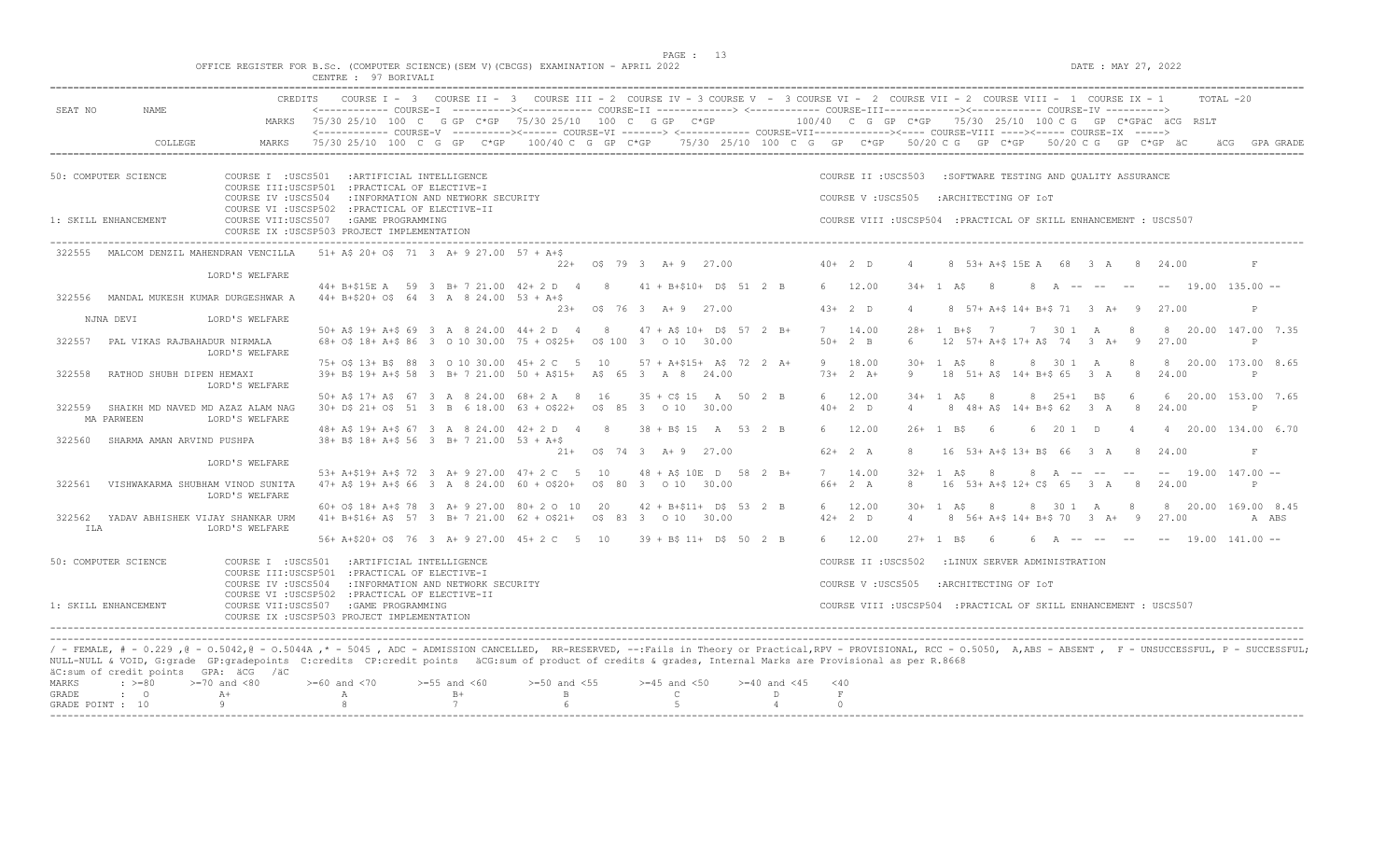$DATA: MAX 27, 2022$ 

|  |  |  |             |  | OFFICE REGISTER FOR B.Sc. (COMPUTER SCIENCE)(SEM V)(CBCGS) EXAMINATION - APRIL 2022 |  |  |
|--|--|--|-------------|--|-------------------------------------------------------------------------------------|--|--|
|  |  |  | 4 GHATKOPAR |  |                                                                                     |  |  |

| SEAT NO      | NAME                                                                                                                                                                                                                                                                                                                                                                                                                     | <b>CREDITS</b>                                                                                                       | COURSE $I - 3$<br><------------ COURSE-I ----------><----------- COURSE-II -------------> <------------ COURSE-III------------><----------- COURSE-IV ---------->                                         |                           |                                    | COURSE II - 3 COURSE III - 2 COURSE IV - 3 COURSE V - 3 COURSE VI - 2 COURSE VII - 2 COURSE VIII - 1 COURSE IX - 1 |    |                  |                                    |                     |                      |                                                                   |                   |                       |                |                       |                                           |              |                       |                                                           | TOTAL -20    |           |
|--------------|--------------------------------------------------------------------------------------------------------------------------------------------------------------------------------------------------------------------------------------------------------------------------------------------------------------------------------------------------------------------------------------------------------------------------|----------------------------------------------------------------------------------------------------------------------|-----------------------------------------------------------------------------------------------------------------------------------------------------------------------------------------------------------|---------------------------|------------------------------------|--------------------------------------------------------------------------------------------------------------------|----|------------------|------------------------------------|---------------------|----------------------|-------------------------------------------------------------------|-------------------|-----------------------|----------------|-----------------------|-------------------------------------------|--------------|-----------------------|-----------------------------------------------------------|--------------|-----------|
|              |                                                                                                                                                                                                                                                                                                                                                                                                                          |                                                                                                                      | MARKS 75/30 25/10 100 C G GP C*GP 75/30 25/10 100 C G GP C*GP<br><------------- COURSE-V ----------><----- COURSE-VI -------> <------------ COURSE-VII-----------><---- COURSE-VIII ----><----- COURSE-VI |                           |                                    |                                                                                                                    |    |                  |                                    |                     |                      |                                                                   |                   |                       |                |                       |                                           |              |                       | 100/40 C G GP C*GP 75/30 25/10 100 C G GP C*GPäC äCG RSLT |              |           |
|              | COLLEGE                                                                                                                                                                                                                                                                                                                                                                                                                  | MARKS                                                                                                                | 75/30 25/10 100 C G GP C*GP 100/40 C G GP C*GP 75/30 25/10 100 C G GP C*GP 50/20 C G GP C*GP 50/20 C G GP C*GP äC                                                                                         |                           |                                    |                                                                                                                    |    |                  |                                    |                     |                      |                                                                   |                   |                       |                |                       |                                           |              |                       |                                                           |              | GPA GRADE |
|              | 50: COMPUTER SCIENCE                                                                                                                                                                                                                                                                                                                                                                                                     | COURSE I : USCS501<br>COURSE III:USCSP501 : PRACTICAL OF ELECTIVE-I<br>COURSE IV : USCS504                           |                                                                                                                                                                                                           | : ARTIFICIAL INTELLIGENCE | : INFORMATION AND NETWORK SECURITY |                                                                                                                    |    |                  |                                    |                     |                      | COURSE II : USCS502<br>COURSE V: USCS505                          |                   |                       |                | :ARCHITECTING OF IOT  | :LINUX SERVER ADMINISTRATION              |              |                       |                                                           |              |           |
|              | 1: SKILL ENHANCEMENT                                                                                                                                                                                                                                                                                                                                                                                                     | COURSE VI : USCSP502 : PRACTICAL OF ELECTIVE-II<br>COURSE VII:USCS507<br>COURSE IX : USCSP503 PROJECT IMPLEMENTATION |                                                                                                                                                                                                           | :GAME PROGRAMMING         |                                    |                                                                                                                    |    |                  |                                    |                     |                      | COURSE VIII : USCSP504 : PRACTICAL OF SKILL ENHANCEMENT : USCS507 |                   |                       |                |                       |                                           |              |                       |                                                           |              |           |
|              |                                                                                                                                                                                                                                                                                                                                                                                                                          |                                                                                                                      |                                                                                                                                                                                                           |                           |                                    |                                                                                                                    |    |                  |                                    |                     |                      |                                                                   |                   |                       |                |                       |                                           |              |                       |                                                           |              |           |
|              | 322565 ARUNDHUDHIYAR KAAMESH SUBRAMAUUI<br>YAM RANGAYGI                                                                                                                                                                                                                                                                                                                                                                  | ACHARYA/MARATHE                                                                                                      |                                                                                                                                                                                                           |                           |                                    | 41+ B+\$14+ B+\$ 55 3 B+ 7 21.00 36 + C\$18+ A+\$ 54 3 B 6 18.00                                                   |    |                  |                                    |                     | $55+2 B+$            |                                                                   | 7                 |                       |                |                       | 14 54+ A+\$ 24+ 0\$ 78 3 A+ 9 27.00       |              |                       |                                                           |              |           |
| 322566       | BHALWALKAR TANMAY SHARAD SHITAL                                                                                                                                                                                                                                                                                                                                                                                          | ACHARYA/MARATHE                                                                                                      | 42+ B+\$17+ A\$ 59 3 B+ 7 21.00 47 + A\$19+ A+\$ 66 3 A 8 24.00                                                                                                                                           |                           |                                    | 45+ A\$ 22+ O\$ 67 3 A 8 24.00 69+ 2 A 8 16                                                                        |    |                  | $44 + B + $16 + AS 60 2 A$         |                     | 8 16.00<br>$53+2$ B  |                                                                   | $29+$<br>6        | $1 \quad B+S \quad 7$ |                |                       | 7 21 1 D<br>12 62+ 0\$ 22+ 0\$ 84 3 0 10  |              | $\overline{4}$        | 4 20.00 147.00 7.35<br>30.00                              | $\mathbb{P}$ |           |
| 322567<br>UD | GAUD MANISH ACHYUTANAND SUDHA GA                                                                                                                                                                                                                                                                                                                                                                                         | ACHARYA/MARATHE                                                                                                      | 41+ B+\$15+ A\$ 56 3 B+ 7 21.00 36 + C\$18+ A+\$ 54 3 B 6 18.00                                                                                                                                           |                           |                                    | 54+ A+\$22+ O\$ 76 3 A+ 9 27.00 77+ 2 A+ 9                                                                         | 18 |                  | $41 + B + S21 + OS 62 2 A$         |                     | 8<br>$46+2 C$        | 16.00                                                             | $20+$<br>$5 -$    | 1 DS                  | $\overline{4}$ | $\overline{4}$        | 24 1 C<br>10 63+ 0\$ 21+ 0\$ 84 3 0 10    |              | -5                    | 5 20.00 157.00 7.85<br>30.00                              | $\mathbb{P}$ |           |
| 322568       | /GORSE AARTI NAVNATH SAVITA                                                                                                                                                                                                                                                                                                                                                                                              |                                                                                                                      |                                                                                                                                                                                                           |                           |                                    | 48+ A\$ 20+ O\$ 68 3 A 8 24.00 54+ 2 B 6 12<br>36+ C\$ 13+ B\$ 49 3 C 5 15.00 32 + D\$20+ 0\$ 52 3 B 6 18.00       |    |                  | $51 + AS 17 + AS 68 2 A$           |                     | 8 16.00<br>$57+2 B+$ |                                                                   | $33+1$ AS<br>7    |                       | -8             | 14 36+ C\$ 22+ 0\$ 58 | 8 25 1 B                                  | $3 \quad B+$ | - 6<br>$\overline{7}$ | 6 20.00 145.00 7.25<br>21.00                              | P            |           |
| 322569       | NARALE AKASH VILAS VANDANA                                                                                                                                                                                                                                                                                                                                                                                               | ACHARYA/MARATHE                                                                                                      | $45+$ A\$ 15+ A\$ 60 3 A 8 24.00 44 + B+\$                                                                                                                                                                |                           |                                    | 44+ B+\$20+ O\$ 64 3 A 8 24.00 55+ 2 B+ 7 14                                                                       |    |                  | $39 + B\frac{21+}{21+}$ 0\$ 60 2 A |                     | 8                    | 16.00                                                             | $21 +$            | 1 D.S                 |                | $\overline{4}$        | 20 1 D                                    |              |                       | 4 20.00 130.00 6.50                                       |              |           |
|              |                                                                                                                                                                                                                                                                                                                                                                                                                          | ACHARYA/MARATHE                                                                                                      |                                                                                                                                                                                                           |                           |                                    |                                                                                                                    |    |                  | 18+ A+\$ 62 3 A 8 24.00            |                     | $54+2$ B             |                                                                   | 6                 |                       |                | 12 68+ 0\$ 24+ 0\$ 92 |                                           | $3^{\circ}$  | 10                    | 30.00                                                     | $\mathbf{P}$ |           |
| 322570       | /PARDHI VAISHALI REVANNATH KUNDA                                                                                                                                                                                                                                                                                                                                                                                         | ACHARYA/MARATHE                                                                                                      | 36+ C\$ 16+ A\$ 52 3 B 6 18.00 32 D 15+ A\$ 47 3 C 5 15.00                                                                                                                                                |                           |                                    | 59+ A+\$23+ O\$ 82 3 0 10 30.00 50+ 2 B 6 12                                                                       |    |                  | $53 + A + $20 + O$$ 73 2 A+        |                     | 9 18.00<br>$42+2$ D  |                                                                   | $28+$<br>$\Delta$ | $1$ R+S 7             |                |                       | 7 23 1 C<br>8 63+ 0\$ 21+ 0\$ 84 3 0      |              | -5<br>10              | 5 20.00 162.00 8.10<br>30.00                              |              |           |
|              |                                                                                                                                                                                                                                                                                                                                                                                                                          |                                                                                                                      | 39+ B\$ 19+ A+\$ 58 3 B+ 7 21.00 50+ 2 B 6 12                                                                                                                                                             |                           |                                    |                                                                                                                    |    |                  | 41 + B+\$16+ A\$ 57 2 B+           |                     | 7 14.00              |                                                                   | $2.3+$            | $1\quad C$ \$         | $-5$           |                       | 5 21 1 D                                  |              | $\overline{4}$        | 4 20.00 127.00 6.35                                       |              |           |
| 322571       | PATIL HARSHAD NARESH ALKA                                                                                                                                                                                                                                                                                                                                                                                                | ACHARYA/MARATHE                                                                                                      | 35+ C\$ 12+ C\$ 47 3 C 5 15.00 36 C 17+ A\$ 53 3 B 6 18.00                                                                                                                                                |                           |                                    | 47+ A\$ 20+ O\$ 67 3 A 8 24.00 54+ 2 B 6 12                                                                        |    |                  | $47 + AS 16 + AS 63 2 A$           |                     | $65+2 A$<br>8 16.00  |                                                                   | 8<br>$20+1$ DS    |                       | 4              |                       | 16 59+ A+\$ 20+ O\$ 79 3 A+ 9<br>4 32 1 A |              | -8                    | 27.00<br>8 20.00 140.00 7.00                              | $\mathsf{P}$ |           |
|              | 322572 / SAWANT PRATIMA VIJAY PUSHAPA                                                                                                                                                                                                                                                                                                                                                                                    |                                                                                                                      | 35+ C\$ 11+ D\$ 46 3 C 5 15.00 41 + B+\$                                                                                                                                                                  |                           |                                    |                                                                                                                    |    |                  | 20+ 0\$ 61 3 A 8 24.00             |                     | $50+2$ B             |                                                                   | 6                 |                       |                |                       | 12 63+ 0\$ 19+ A+\$ 82 3 0 10             |              |                       | 30.00                                                     | $\mathbf{P}$ |           |
|              |                                                                                                                                                                                                                                                                                                                                                                                                                          | ACHARYA/MARATHE                                                                                                      |                                                                                                                                                                                                           |                           |                                    |                                                                                                                    |    |                  |                                    |                     |                      |                                                                   |                   |                       |                |                       |                                           |              |                       |                                                           |              |           |
| 322573       | WAGHMARE ROHNAK RAJU SHAILA                                                                                                                                                                                                                                                                                                                                                                                              | ACHARYA/MARATHE                                                                                                      |                                                                                                                                                                                                           |                           |                                    | 42+ B+\$23+ O\$ 65 3 A 8 24.00 50+ 2 B 6 12<br>44+ B+\$19+ A+\$ 63 3 A 8 24.00 48 + A\$19+ A+\$ 67 3 A 8 24.00     |    |                  | $44 + B + S24 + OS 68 2 A$         |                     | 8 16.00<br>$61+2 A$  |                                                                   | $21+$<br>8        | 1 D.S                 | $\overline{4}$ | 16 62+ 0\$ 24+ 0\$ 86 | 4 22 1 D                                  | $3^{\circ}$  | $\overline{4}$<br>10  | 4 20.00 141.00 7.05<br>30.00                              | P            |           |
|              |                                                                                                                                                                                                                                                                                                                                                                                                                          |                                                                                                                      |                                                                                                                                                                                                           |                           |                                    | 50+ A\$ 21+ O\$ 71 3 A+ 9 27.00 58+ 2 B+ 7 14                                                                      |    |                  | $48 + AS 18 + A+S 66 2 A$          |                     | 8 16.00              |                                                                   | $35+$             | $1 A+S 9$             |                |                       | 9 26 1 B                                  |              | $6^{6}$               | 6 20.00 166.00 8.30                                       |              |           |
|              | 50: COMPUTER SCIENCE                                                                                                                                                                                                                                                                                                                                                                                                     | COURSE I : USCS501 : ARTIFICIAL INTELLIGENCE<br>COURSE III:USCSP501 : PRACTICAL OF ELECTIVE-I                        |                                                                                                                                                                                                           |                           |                                    |                                                                                                                    |    |                  |                                    |                     |                      | COURSE II : USCS502                                               |                   |                       |                |                       | :LINUX SERVER ADMINISTRATION              |              |                       |                                                           |              |           |
|              |                                                                                                                                                                                                                                                                                                                                                                                                                          | COURSE IV : USCS504<br>COURSE VI : USCSP502 : PRACTICAL OF ELECTIVE-II                                               |                                                                                                                                                                                                           |                           | : INFORMATION AND NETWORK SECURITY |                                                                                                                    |    |                  |                                    |                     |                      | COURSE V : USCS506                                                |                   | : WEB SERVICES        |                |                       |                                           |              |                       |                                                           |              |           |
|              | 1: SKILL ENHANCEMENT                                                                                                                                                                                                                                                                                                                                                                                                     | COURSE VII:USCS507<br>COURSE IX : USCSP503 PROJECT IMPLEMENTATION                                                    |                                                                                                                                                                                                           | :GAME PROGRAMMING         |                                    |                                                                                                                    |    |                  |                                    |                     |                      | COURSE VIII : USCSP504 : PRACTICAL OF SKILL ENHANCEMENT : USCS507 |                   |                       |                |                       |                                           |              |                       |                                                           |              |           |
|              |                                                                                                                                                                                                                                                                                                                                                                                                                          |                                                                                                                      |                                                                                                                                                                                                           |                           |                                    |                                                                                                                    |    |                  |                                    |                     |                      |                                                                   |                   |                       |                |                       |                                           |              |                       |                                                           |              |           |
|              | / - FEMALE, # - 0.229, @ - 0.5042, @ - 0.5044A, * - 5045, ADC - ADMISSION CANCELLED, RR-RESERVED, --:Fails in Theory or Practical,RPV - PROVISIONAL, RCC - 0.5050, A,ABS - ABSENT, F - UNSUCCESSFUL, P - SUCCESSFUL;<br>NULL-NULL & VOID, G:grade GP:gradepoints C:credits CP:credit points äCG:sum of product of credits & grades, Internal Marks are Provisional as per R.8668<br>äC:sum of credit points GPA: äCG /äC |                                                                                                                      |                                                                                                                                                                                                           |                           |                                    |                                                                                                                    |    |                  |                                    |                     |                      |                                                                   |                   |                       |                |                       |                                           |              |                       |                                                           |              |           |
| MARKS        | $: \; > = 80$                                                                                                                                                                                                                                                                                                                                                                                                            | $>=70$ and $<80$                                                                                                     | $>= 60$ and $< 70$                                                                                                                                                                                        |                           | $>=55$ and $<60$                   | $>=50$ and $<55$                                                                                                   |    | $>=45$ and $<50$ |                                    | $>= 40$ and $< 45$  | $<$ 40               |                                                                   |                   |                       |                |                       |                                           |              |                       |                                                           |              |           |
| GRADE        | $\cdot$ 0<br>GRADE POINT : 10                                                                                                                                                                                                                                                                                                                                                                                            | $A+$<br>$\alpha$                                                                                                     | Α<br>$\Omega$                                                                                                                                                                                             |                           | $B+$<br>7                          | B<br>6                                                                                                             |    |                  | $\mathsf{C}$<br>$\overline{5}$     | D<br>$\overline{4}$ | $\,$ F<br>$\Omega$   |                                                                   |                   |                       |                |                       |                                           |              |                       |                                                           |              |           |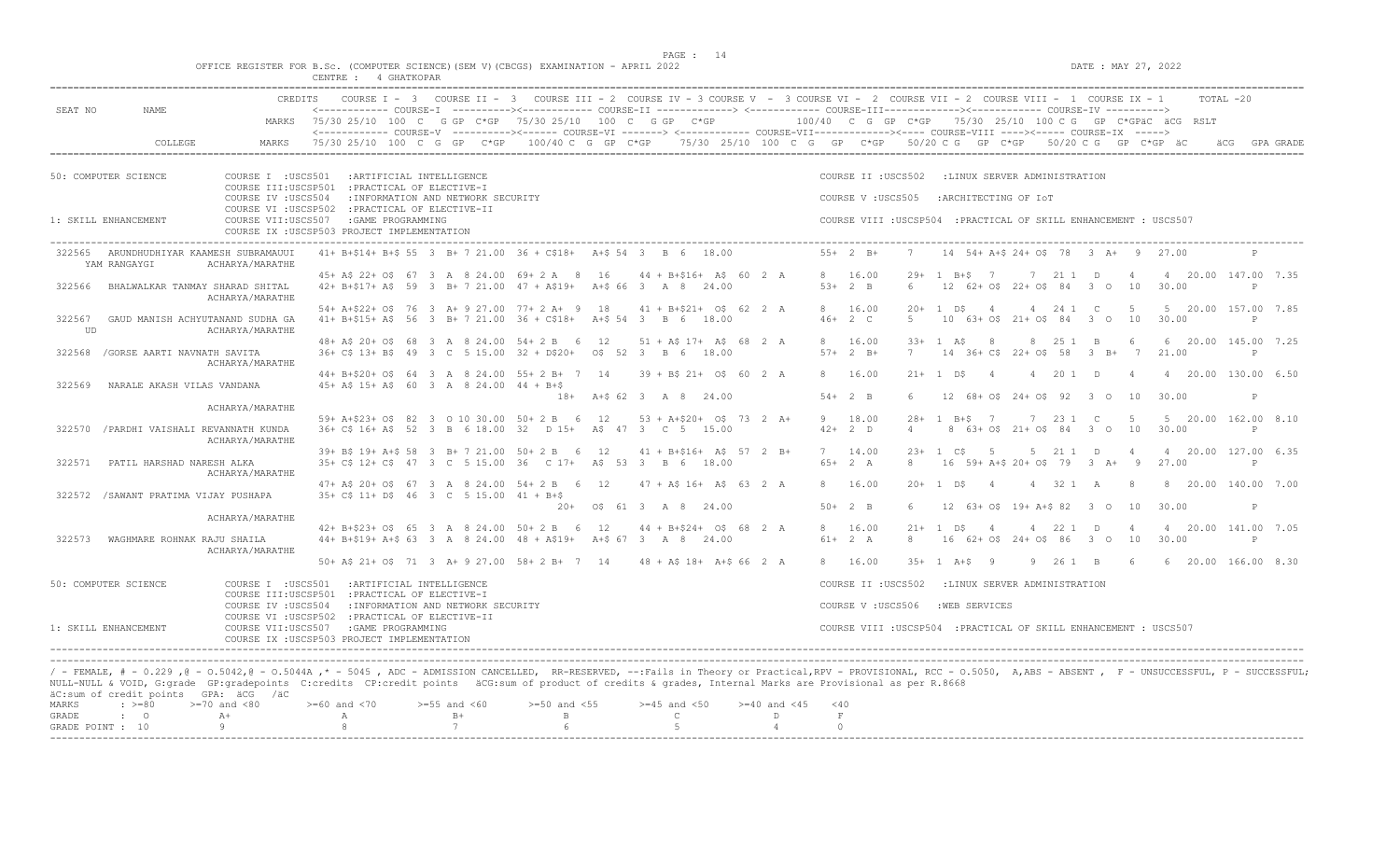|         |         |         |                                                                                                                         |  |                                                                                                                                                     | PAGE : 15 |  |  |  |                     |           |  |
|---------|---------|---------|-------------------------------------------------------------------------------------------------------------------------|--|-----------------------------------------------------------------------------------------------------------------------------------------------------|-----------|--|--|--|---------------------|-----------|--|
|         |         |         | OFFICE REGISTER FOR B.Sc. (COMPUTER SCIENCE) (SEM V) (CBCGS) EXAMINATION - APRIL 2022                                   |  |                                                                                                                                                     |           |  |  |  | DATE : MAY 27, 2022 |           |  |
|         |         |         | CENTRE : 4 GHATKOPAR                                                                                                    |  |                                                                                                                                                     |           |  |  |  |                     |           |  |
|         |         |         |                                                                                                                         |  |                                                                                                                                                     |           |  |  |  |                     |           |  |
|         |         | CREDITS |                                                                                                                         |  | COURSE I - 3 COURSE II - 3 COURSE III - 2 COURSE IV - 3 COURSE V - 3 COURSE VI - 2 COURSE VIII - 2 COURSE VIII - 1 COURSE IX - 1                    |           |  |  |  |                     | ТОТАІ –20 |  |
| SEAT NO | NAME    |         |                                                                                                                         |  | <------------- COURSE-I -----------><------------ COURSE-II -------------> <------------ COURSE-III------------><------------ COURSE-IV ----------> |           |  |  |  |                     |           |  |
|         |         | MARKS   | $75/30$ 25/10 100 C G GP C*GP 75/30 25/10 100 C G GP C*GP $-$ 100/40 C G GP C*GP 75/30 25/10 100 C G GP C*GPäC äCG RSLT |  |                                                                                                                                                     |           |  |  |  |                     |           |  |
|         |         |         |                                                                                                                         |  | <------------- COURSE-V ----------><------ COURSE-VI -------> <------------ COURSE-VII-----------><----- COURSE-VIII ----><----- COURSE-IX ----->   |           |  |  |  |                     |           |  |
|         | COLLEGE |         | 75/3025/10100CGGPC*GP100/40CGGPC*GP75/3025/10100CGGPC*GP50/20CGGPC*GPC*GD50/20CGGPC*GP50/20CGGPC*GPäCaCGGRAGRADE        |  |                                                                                                                                                     |           |  |  |  |                     |           |  |
|         |         |         |                                                                                                                         |  |                                                                                                                                                     |           |  |  |  |                     |           |  |
|         |         |         |                                                                                                                         |  |                                                                                                                                                     |           |  |  |  |                     |           |  |

| 50: COMPUTER SCIENCE                                           | COURSE I : USCS501<br>:ARTIFICIAL INTELLIGENCE<br>COURSE III: USCSP501<br>: PRACTICAL OF ELECTIVE-I             |  |                            |  |  |                                    |                                                                       |    | COURSE II : USCS502 |                                                                   |                             |                | :LINUX SERVER ADMINISTRATION                                      |       |               |                 |                                    |                |                |                       |              |  |
|----------------------------------------------------------------|-----------------------------------------------------------------------------------------------------------------|--|----------------------------|--|--|------------------------------------|-----------------------------------------------------------------------|----|---------------------|-------------------------------------------------------------------|-----------------------------|----------------|-------------------------------------------------------------------|-------|---------------|-----------------|------------------------------------|----------------|----------------|-----------------------|--------------|--|
|                                                                | COURSE IV : USCS504<br>COURSE VI : USCSP502                                                                     |  | : PRACTICAL OF ELECTIVE-II |  |  | : INFORMATION AND NETWORK SECURITY |                                                                       |    |                     |                                                                   |                             |                | COURSE V: USCS506                                                 |       |               | : WEB SERVICES  |                                    |                |                |                       |              |  |
| 1: SKILL ENHANCEMENT                                           | COURSE VII: USCS507<br>COURSE IX : USCSP503 PROJECT IMPLEMENTATION                                              |  | : GAME PROGRAMMING         |  |  |                                    |                                                                       |    |                     |                                                                   |                             |                | COURSE VIII : USCSP504 : PRACTICAL OF SKILL ENHANCEMENT : USCS507 |       |               |                 |                                    |                |                |                       |              |  |
| 322574<br>ASIRUDDEEN HASMAT ALI MAIMUNNISH<br>A                | ACHARYA/MARATHE                                                                                                 |  |                            |  |  |                                    | 30+ D\$ 11+ D\$ 41 3 D 4 12.00 30 + D\$13+ B\$ 43 3 D 4 12.00         |    |                     |                                                                   |                             |                | $40+2$ D                                                          |       |               |                 | 8 56+ A+\$ 21+ 0\$ 77 3 A+ 9 27.00 |                |                |                       | P            |  |
|                                                                |                                                                                                                 |  |                            |  |  |                                    | 62+ 0\$ 17+ A\$ 79 3 A+ 9 27.00 54+ 2 B 6                             | 12 |                     |                                                                   | $30 + DS$ 18+ A+\$ 48 2 C   |                | 5 10.00                                                           |       | $21 + 1$ DS   | $\overline{4}$  | 4 20 1 D                           | $\overline{4}$ |                | 4 20.00 116.00 5.80   |              |  |
| 322575 /ANSARI JOVERIA ZUBER AHMED ABIDA<br>KHATUN             | ACHARYA/MARATHE                                                                                                 |  |                            |  |  |                                    | 44+ B+\$15+ A\$ 59 3 B+ 7 21.00 33 + D\$16+ A\$ 49 3 C 5 15.00        |    |                     |                                                                   |                             |                | $53+2$ B                                                          | 6     |               |                 | 12 47+ A\$ 19+ A+\$ 66 3 A         | 8              |                | 24.00                 | P            |  |
|                                                                |                                                                                                                 |  |                            |  |  |                                    | 53+ A+\$14+ B+\$ 67 3 A 8 24.00 56+ 2 B+ 7 14 51 + A\$ 12+ C\$ 63 2 A |    |                     |                                                                   |                             |                | 8 16.00                                                           | $20+$ | 1 D.S         | $\overline{4}$  | 4 20 1 D 4                         |                |                | 4 20.00 134.00 6.70   |              |  |
| CHAUHAN RAHUL BRIJLAL SEETADEVI<br>322576                      | ACHARYA/MARATHE                                                                                                 |  |                            |  |  |                                    | 45 A 16+ A\$ 61 3 A 8 24.00 32 + D\$13+                               |    |                     | R\$ 45 3 C 5 15.00                                                |                             |                | $55+2$ B+                                                         | 7     |               |                 | 14 59+ A+\$ 21+ 0\$ 80 3 0 10      |                |                | 30.00                 | P            |  |
|                                                                |                                                                                                                 |  |                            |  |  |                                    | 50+ A\$ 14+ B+\$ 64 3 A 8 24.00 63+ 2 A 8 16                          |    |                     |                                                                   | 48 + A\$ 18 + A + \$ 66 2 A |                | 8 16.00                                                           |       |               | $21+ 1$ $D5 4$  | 4 28 1 B+ 7                        |                |                | 7 20.00 150.00 7.50   |              |  |
| HADPAN SACHIN RAMCHANDRA SHOBHA<br>322577                      |                                                                                                                 |  |                            |  |  |                                    | 33+ D\$ 14+ B+\$ 47 3 C 5 15.00 42 + B+\$<br>$1.3+$                   |    |                     | B\$ 55 3 B+ 7 21.00                                               |                             |                | $44+2$ D                                                          |       |               |                 | 8 36+ C\$ 19+ A+\$ 55 3 B+ 7       |                |                | 21.00                 | P            |  |
|                                                                | ACHARYA/MARATHE                                                                                                 |  |                            |  |  |                                    |                                                                       |    |                     |                                                                   |                             |                |                                                                   |       |               |                 |                                    |                |                |                       |              |  |
|                                                                |                                                                                                                 |  |                            |  |  |                                    | 44+ B+\$15+ A\$ 59 3 B+ 7 21.00 56+ 2 B+ 7 14 36 C 14+ B+\$ 50 2 B    |    |                     |                                                                   |                             |                | 6 12.00                                                           |       |               | $25+1$ B\$ 6    | 6 23 1 C                           | $5^{\circ}$    |                | 5 20.00 123.00 6.15   |              |  |
| 322578<br>MUDALIYAR MANIKANDAN AYYAPPAN MU<br>DALIYAR SUNDHARI | ACHARYA/MARATHE                                                                                                 |  |                            |  |  |                                    | 44+ B+\$17+ A\$ 61 3 A 8 24.00 39 + B\$20+                            |    |                     | 0\$ 59 3 B + 7 21.00                                              |                             |                | $40 \t 2 \t D$                                                    |       |               |                 | 8 54+ A+\$ 20+ O\$ 74 3 A+         |                | $\overline{9}$ | 27.00                 | P            |  |
|                                                                |                                                                                                                 |  |                            |  |  |                                    | 59+ A+\$21+ O\$ 80 3 0 10 30.00 54+ 2 B 6                             | 12 |                     |                                                                   | $41 + B + $21 + O$ 62 2 A$  |                | 8 16.00                                                           |       |               | $28 + 1$ B+\$ 7 | 7 30 1 A 8                         |                |                | 8 20.00 153.00 7.65   |              |  |
| 322579 /NANGARE VAISHNAVI DEEPAK JYOTI                         | ACHARYA/MARATHE                                                                                                 |  |                            |  |  |                                    | 50 + A\$ 22 + O\$ 72 3 A + 9 27.00 47 + A\$18 + A + \$ 65 3 A 8 24.00 |    |                     |                                                                   |                             |                | $64 + 2 A$                                                        | 8     |               |                 | 16 66+ 0\$ 23+ 0\$ 89 3 0 10       |                |                | 30.00                 | P            |  |
|                                                                |                                                                                                                 |  |                            |  |  |                                    | 63+ 0\$ 20+ 0\$ 83 3 0 10 30.00 69+ 2 A 8                             | 16 |                     |                                                                   | $45 + AS 22 + OS 67 2 A$    |                | 8 16.00                                                           |       |               | $35+1$ A+S 9    | 9 20 1 D 4                         |                |                | 4 20.00 172.00 8.60   |              |  |
| 322580<br>PATIL SUYASH SANTOSH PRAGATI                         | ACHARYA/MARATHE                                                                                                 |  |                            |  |  |                                    | 38+ B\$ 17+ A\$ 55 3 B+ 7 21.00 39 + B\$18+                           |    |                     | A+\$ 57 3 B+ 7 21.00                                              |                             |                | $64 + 2 A$                                                        | 8     |               |                 | 16 56+ A+\$ 22+ 0\$ 78 3 A+ 9      |                |                | 27.00                 | $\mathbb{P}$ |  |
|                                                                |                                                                                                                 |  |                            |  |  |                                    | 57+ A+\$19+ A+\$ 76 3 A+ 9 27.00 56+ 2 B+ 7 14                        |    |                     |                                                                   | $50 + AS 16 + AS 66 2 A$    |                | 8 16.00                                                           |       | $27 + 1$ B\$  | - 6             | 6 22 1 D                           | $\overline{4}$ |                | 4 20.00 152.00 7.60   |              |  |
| 322581<br>SINGH GANESH RAMBHAVAN BINDU SIN<br>GH               | ACHARYA/MARATHE                                                                                                 |  |                            |  |  |                                    | 42+ B+\$17+ A\$ 59 3 B+ 7 21.00 47 + A\$20+                           |    |                     | OS 67 3 A 8 24.00                                                 |                             |                | $62+2 A$                                                          | 8     |               |                 | 16 71+ 0\$ 23+ 0\$ 94 3 0 10       |                |                | 30.00                 | $\mathbf{P}$ |  |
|                                                                |                                                                                                                 |  |                            |  |  |                                    | 65+ 0\$ 22+ 0\$ 87 3 0 10 30.00 63+ 2 A 8 16 54 + A+\$23+ 0\$ 77 2 A+ |    |                     |                                                                   |                             |                | 9 18.00                                                           |       | $30 + 1$ AS 8 |                 | 8 28 1 B+                          |                |                | 7 7 20.00 170.00 8.50 |              |  |
| 50: COMPUTER SCIENCE                                           | COURSE I : USCS502<br>:LINUX SERVER ADMINISTRATION<br>COURSE III: USCSP501<br>: PRACTICAL OF ELECTIVE-I         |  |                            |  |  |                                    |                                                                       |    | COURSE II : USCS503 |                                                                   |                             |                | :SOFTWARE TESTING AND OUALITY ASSURANCE                           |       |               |                 |                                    |                |                |                       |              |  |
|                                                                | COURSE IV : USCS504<br>: INFORMATION AND NETWORK SECURITY<br>COURSE VI : USCSP502<br>: PRACTICAL OF ELECTIVE-II |  |                            |  |  |                                    |                                                                       |    | COURSE V: USCS506   |                                                                   |                             | : WEB SERVICES |                                                                   |       |               |                 |                                    |                |                |                       |              |  |
| 1: SKILL ENHANCEMENT                                           | COURSE VII:USCS507<br>: GAME PROGRAMMING<br>COURSE IX : USCSP503 PROJECT IMPLEMENTATION                         |  |                            |  |  |                                    |                                                                       |    |                     | COURSE VIII : USCSP504 : PRACTICAL OF SKILL ENHANCEMENT : USCS507 |                             |                |                                                                   |       |               |                 |                                    |                |                |                       |              |  |

/ - FEMALE, # - 0.229 ,@ - O.5042,@ - O.5044A ,\* - 5045 , ADC - ADMISSION CANCELLED, RR-RESERVED, --:Fails in Theory or Practical,RPV - PROVISIONAL, RCC - O.5050, A,ABS - ABSENT , F - UNSUCCESSFUL, P - SUCCESSFUL; NULL-NULL & VOID, G:grade GP:gradepoints C:credits CP:credit points äCG:sum of product of credits & grades, Internal Marks are Provisional as per R.8668 äC:sum of credit points GPA: äCG /äC  $>=$  50 and <70  $>=$  55 and <60  $>=$  50 and <55  $>=$  45 and <50  $>=$  40 and <45  $<$  40

| GRADE            |  |  |  |  |
|------------------|--|--|--|--|
| GRADE POINT : 10 |  |  |  |  |
| --------         |  |  |  |  |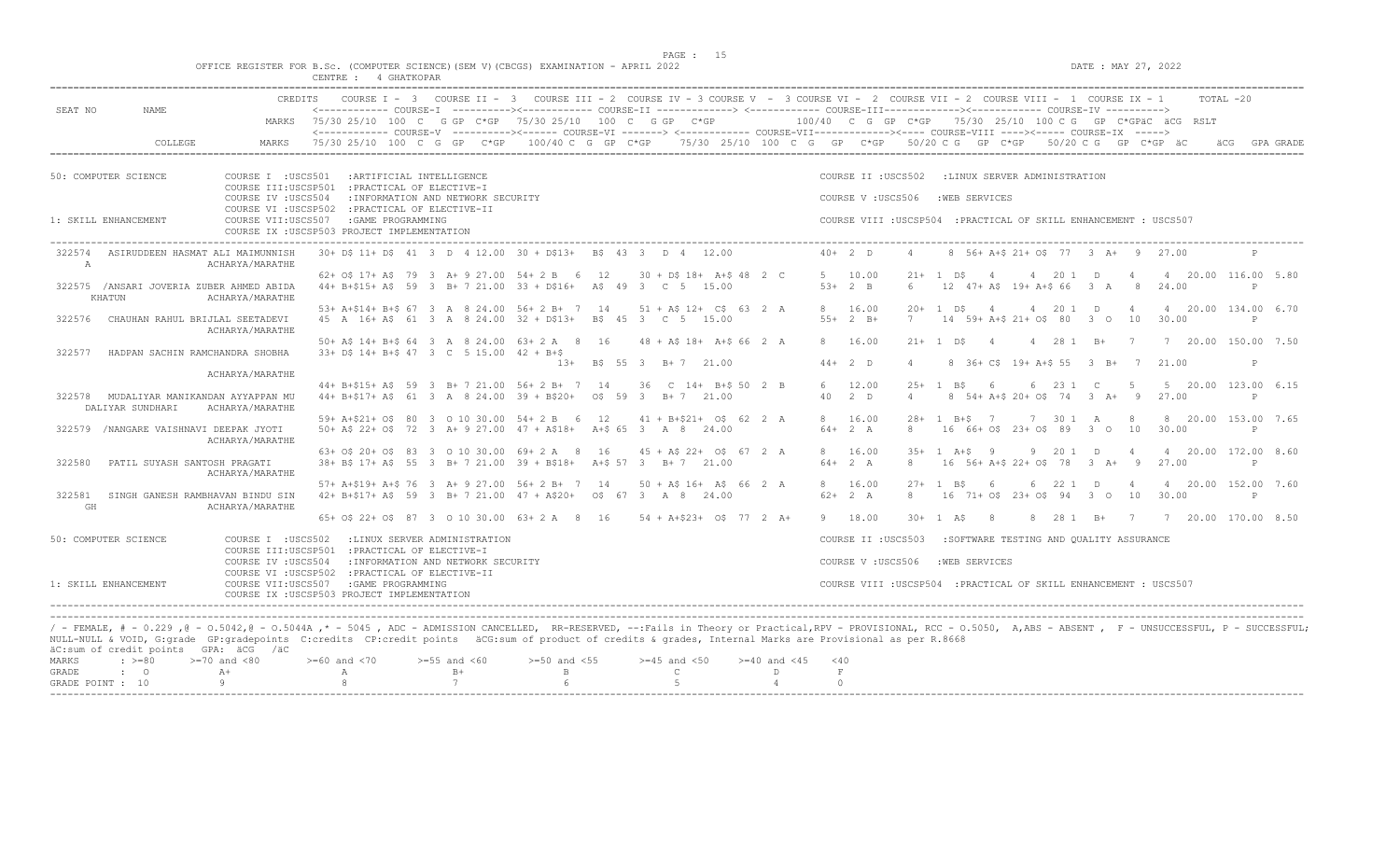$DATA: MAX 27, 2022$ 

| OFFICE REGISTER FOR B.Sc. (COMPUTER SCIENCE) (SEM V) (CBCGS) EXAMINATION - APRIL 2022 |          |         |  |  |
|---------------------------------------------------------------------------------------|----------|---------|--|--|
|                                                                                       | CENTRE : | 5 THANE |  |  |

| NAME.                                      | <b>CREDITS</b>                                                                                                                                            |                                        | COURSE I - 3 COURSE II - 3 COURSE III - 2 COURSE IV - 3 COURSE V - 3 COURSE VI - 2 COURSE VII - 2 COURSE VIII - 1 COURSE IX - 1<br>$TOTAT. -20$<br><------------ COURSE-T ----------><----------- COURSE-TT -------------> <------------ COURSE-TTT----------><--------><---------- COURSE-TT |
|--------------------------------------------|-----------------------------------------------------------------------------------------------------------------------------------------------------------|----------------------------------------|-----------------------------------------------------------------------------------------------------------------------------------------------------------------------------------------------------------------------------------------------------------------------------------------------|
| SEAT NO                                    | MARKS 75/30 25/10 100 C G GP C*GP 75/30 25/10 100 C G GP C*GP                                                                                             |                                        | 100/40 C G GP C*GP 75/30 25/10 100 C G GP C*GPäC äCG RSLT<br><------------- COURSE-V ----------><------ COURSE-VI -------> <------------ COURSE-VII-----------><---- COURSE-VIII ----><----- COURSE-IX ----->                                                                                 |
| COLLEGE                                    | MARKS                                                                                                                                                     |                                        | 75/30 25/10 100 C G GP C*GP 100/40 C G GP C*GP 75/30 25/10 100 C G GP C*GP 50/20 C G GP C*GP 50/20 C G GP C*GP äC<br>äCG GPA GRADE                                                                                                                                                            |
| 50: COMPUTER SCIENCE                       | COURSE I : USCS502 : LINUX SERVER ADMINISTRATION<br>COURSE III:USCSP501 : PRACTICAL OF ELECTIVE-I                                                         |                                        | COURSE II : USCS503 : SOFTWARE TESTING AND QUALITY ASSURANCE                                                                                                                                                                                                                                  |
|                                            | COURSE IV : USCS504 : INFORMATION AND NETWORK SECURITY<br>COURSE VI : USCSP502 : PRACTICAL OF ELECTIVE-II                                                 |                                        | COURSE V: USCS506 : WEB SERVICES                                                                                                                                                                                                                                                              |
| 1: SKILL ENHANCEMENT                       | COURSE VII:USCS507 : GAME PROGRAMMING<br>COURSE IX : USCSP503 PROJECT IMPLEMENTATION                                                                      |                                        | COURSE VIII : USCSP504 : PRACTICAL OF SKILL ENHANCEMENT : USCS507                                                                                                                                                                                                                             |
| 322582 SHELKE AKSHAY SAKHARAM SHANTA       | 41+ B+\$16+ A\$ 57 3 B+ 7 21.00 51 + A\$17+ A\$ 68 3 A 8 24.00<br>DNYANSADHANA -                                                                          |                                        | $46+2$ C<br>10 59+ A+\$ 17+ A\$ 76 3 A+ 9 27.00<br>-5                                                                                                                                                                                                                                         |
|                                            | 53+ A+\$12+ C\$ 65 3 A 8 24.00 62+ 2 A 8 16 35 + C\$ 11+ D\$ 46 2 C                                                                                       |                                        | 5 10.00<br>$27+$ 1 RS 6<br>6 26 1 B 6 6 20.00 144.00 7.20                                                                                                                                                                                                                                     |
| 50: COMPUTER SCIENCE                       | COURSE I : USCS501 : ARTIFICIAL INTELLIGENCE<br>COURSE III:USCSP501 : PRACTICAL OF ELECTIVE-I                                                             |                                        | COURSE II : USCS502 : LINUX SERVER ADMINISTRATION                                                                                                                                                                                                                                             |
|                                            | COURSE IV : USCS504 : INFORMATION AND NETWORK SECURITY<br>COURSE VI : USCSP502 : PRACTICAL OF ELECTIVE-II                                                 |                                        | COURSE V: USCS505<br>:ARCHITECTING OF IOT                                                                                                                                                                                                                                                     |
| 1: SKILL ENHANCEMENT                       | COURSE VII:USCS507 : GAME PROGRAMMING<br>COURSE IX : USCSP503 PROJECT IMPLEMENTATION                                                                      |                                        | COURSE VIII : USCSP504 : PRACTICAL OF SKILL ENHANCEMENT : USCS507                                                                                                                                                                                                                             |
| BHOJANI HUSSAIN ASHFAQ SAKINA<br>322583    | 57+ A+\$21+ O\$ 78 3 A+ 9 27.00 50 + A\$21+ 0\$ 71 3 A+ 9 27.00<br>RIZVI- BANDRA (                                                                        |                                        | 75 2 A+<br>18 63+ 0\$ 20+ 0\$ 83 3 0 10 30.00<br>9                                                                                                                                                                                                                                            |
| 322584<br>SHAIKH MOHD SAHIL AKRAM SHAMIM   | 60+ 0\$ 20+ 0\$ 80 3 0 10 30.00 79 2 A+ 9 18 54 + A+\$20+ 0\$ 74 2 A+<br>54+ A+\$15+ A\$ 69 3 A 8 24.00 48 + A\$15+ A\$ 63 3 A 8 24.00<br>RIZVI- BANDRA ( |                                        | 9 18.00<br>$1 \quad C$<br>$5 - 5$<br>5 25 1 B 6 6 20.00 179.00 8.95<br>2.4<br>$56+2 B+$<br>7<br>14 56+ A+\$ 15+ A\$ 71 3 A+ 9 27.00<br>$\mathbb{P}$                                                                                                                                           |
|                                            | 56+ A+\$15+ A\$ 71 3 A+ 9 27.00 67+ 2 A 8 16 56 + A+\$14+ B+\$ 70 2 A+                                                                                    |                                        | 9 25 1 B 6 6 20.00 165.00 8.25<br>9 18.00<br>$38 + 1$ A+S 9                                                                                                                                                                                                                                   |
| 50: COMPUTER SCIENCE                       | COURSE I : USCS502 : LINUX SERVER ADMINISTRATION<br>COURSE III:USCSP501 : PRACTICAL OF ELECTIVE-I                                                         |                                        | : SOFTWARE TESTING AND QUALITY ASSURANCE<br>COURSE II : USCS503                                                                                                                                                                                                                               |
|                                            | : INFORMATION AND NETWORK SECURITY<br>COURSE IV :USCS504                                                                                                  |                                        | COURSE V: USCS506<br>: WEB SERVICES                                                                                                                                                                                                                                                           |
| 1: SKILL ENHANCEMENT                       | COURSE VI : USCSP502 : PRACTICAL OF ELECTIVE-II<br>COURSE VII:USCS507 : GAME PROGRAMMING<br>COURSE IX : USCSP503 PROJECT IMPLEMENTATION                   |                                        | COURSE VIII : USCSP504 : PRACTICAL OF SKILL ENHANCEMENT : USCS507                                                                                                                                                                                                                             |
| 322585<br>MAURYA VINAY LAXMINARAYAN SUMITR | 30+ D\$ 13+ B\$ 43 3 D 4 12.00 33 + D\$13+ B\$ 46 3 C 5 15.00                                                                                             |                                        | $71+2 A+$<br>18 56+ A+\$ 17+ A\$ 73 3 A+ 9 27.00<br>9                                                                                                                                                                                                                                         |
| $\mathbb{A}$                               | GPM SC - ANDHER<br>33+ D\$ 16+ A\$ 49 3 C 5 15.00 91+ 2 O 10 20 41 B+ 21+ O\$ 62 2 A                                                                      |                                        | 9 25+1 B\$ 6 6 20.00 138.00 6.90<br>8 16.00<br>35+ 1 A+\$ 9                                                                                                                                                                                                                                   |
| 50: COMPUTER SCIENCE                       | COURSE I : USCS501 : ARTIFICIAL INTELLIGENCE                                                                                                              |                                        | :SOFTWARE TESTING AND QUALITY ASSURANCE<br>COURSE II : USCS503                                                                                                                                                                                                                                |
|                                            | COURSE III:USCSP501 : PRACTICAL OF ELECTIVE-I<br>COURSE IV : USCS504<br>: INFORMATION AND NETWORK SECURITY                                                |                                        | COURSE V: USCS506<br>:WEB SERVICES                                                                                                                                                                                                                                                            |
| 1: SKILL ENHANCEMENT                       | COURSE VI : USCSP502 : PRACTICAL OF ELECTIVE-II<br>COURSE VII:USCS507 : GAME PROGRAMMING<br>COURSE IX : USCSP503 PROJECT IMPLEMENTATION                   |                                        | COURSE VIII : USCSP504 : PRACTICAL OF SKILL ENHANCEMENT : USCS507                                                                                                                                                                                                                             |
|                                            |                                                                                                                                                           |                                        |                                                                                                                                                                                                                                                                                               |
| äC:sum of credit points GPA: äCG /äC       | NULL-NULL & VOID, G:grade GP:gradepoints C:credits CP:credit points äCG:sum of product of credits & grades, Internal Marks are Provisional as per R.8668  |                                        | / - FEMALE, # - 0.229 ,0 - 0.5042,0 - 0.5044A ,* - 5045 , ADC - ADMISSION CANCELLED, RR-RESERVED, --:Fails in Theory or Practical,RPV - PROVISIONAL, RCC - 0.5050, A,ABS - ABSENT , F - UNSUCCESSFUL, P - SUCCESSFUL;                                                                         |
| $: \; > = 80$<br><b>MARKS</b>              | $>=70$ and $<80$<br>$>= 60$ and $< 70$<br>$>=55$ and $<60$<br>$>=50$ and $<55$                                                                            | $>=45$ and $<50$<br>$>= 40$ and $< 45$ | < 40                                                                                                                                                                                                                                                                                          |
| GRADE<br>$\cdot$ 0<br>GRADE POINT : 10     | $B+$<br>$A+$<br>$\mathbb{A}$<br>$\mathbf{B}$<br>7<br>Q                                                                                                    | $\mathsf{C}$<br>D<br>5                 | $\;$ F<br>$\cap$                                                                                                                                                                                                                                                                              |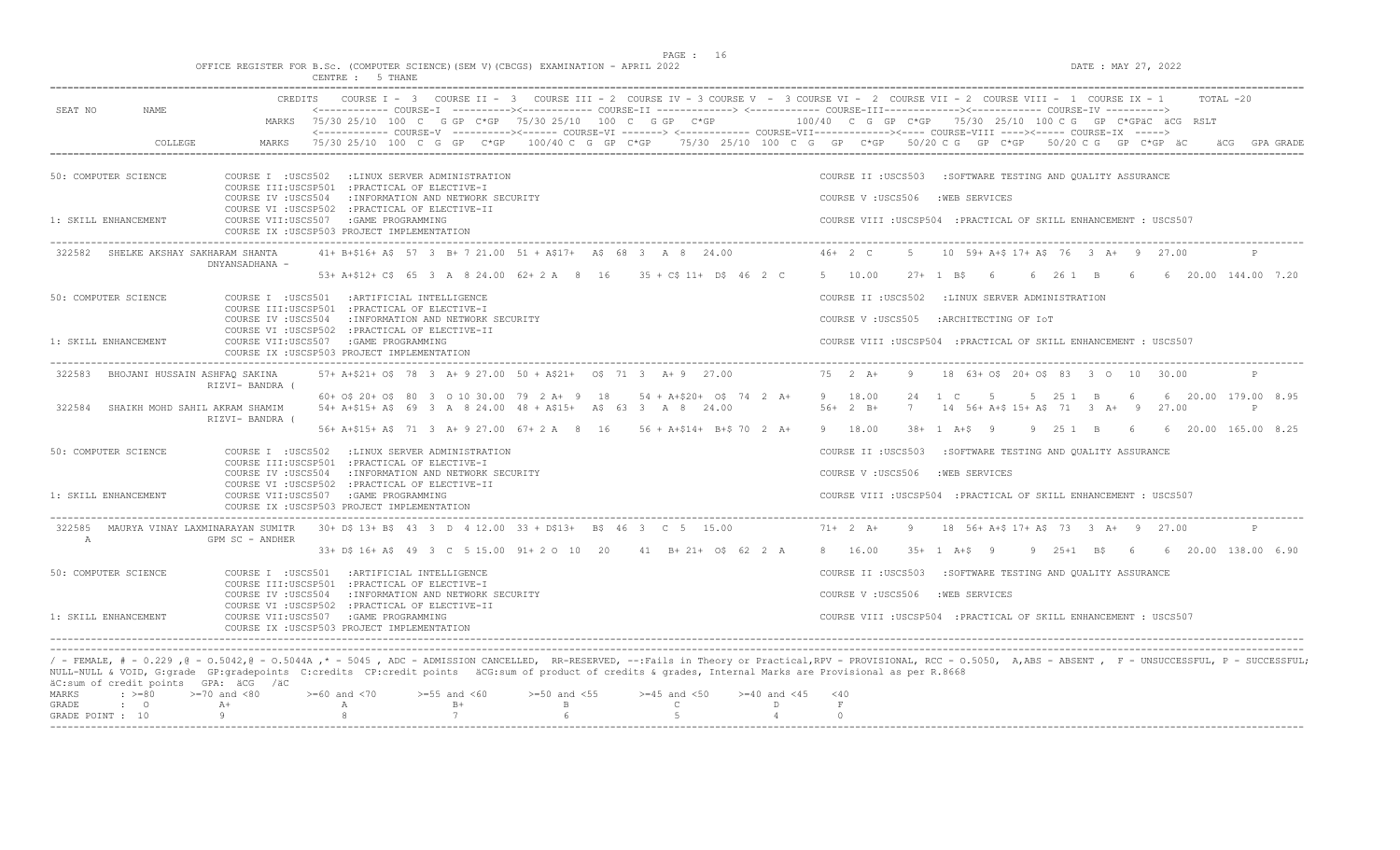$DATE: MAX 27, 2022$ 

|  |  |          |  |             |  | OFFICE REGISTER FOR B.Sc. (COMPUTER SCIENCE)(SEM V)(CBCGS) EXAMINATION - APRIL 2022 |  |  |
|--|--|----------|--|-------------|--|-------------------------------------------------------------------------------------|--|--|
|  |  | CENTRE : |  | 4 GHATKOPAR |  |                                                                                     |  |  |

| COURSE I - 3 COURSE II - 3 COURSE III - 2 COURSE IV - 3 COURSE V - 3 COURSE VI - 2 COURSE VII - 2 COURSE VIII - 1 COURSE IX - 1<br>CREDITS                                                                                                                                                                                                                                                                                  | $TOTAI. -20$                                                                                                                               |  |  |  |  |  |  |  |  |
|-----------------------------------------------------------------------------------------------------------------------------------------------------------------------------------------------------------------------------------------------------------------------------------------------------------------------------------------------------------------------------------------------------------------------------|--------------------------------------------------------------------------------------------------------------------------------------------|--|--|--|--|--|--|--|--|
| SEAT NO<br>NAME.<br><------------ COURSE-I ----------><----------- COURSE-II -------------> <------------ COURSE-III-----------><---------><---------- COURSE-IV ---------->><br>MARKS 75/30 25/10 100 C G GP C*GP 75/30 25/10 100 C G GP C*GP                                                                                                                                                                              | $100/40$ C G GP C*GP 75/30 25/10 100 C G GP C*GPäC äCG RSLT                                                                                |  |  |  |  |  |  |  |  |
| <------------ COURSE-V ----------><----- COURSE-VI -------> <----------- COURSE-VII------------><---- COURSE-VIII ----><----- COURSE-VII<br>COLLEGE<br>$75/30$ 25/10 100 C G GP C*GP 100/40 C G GP C*GP $75/30$ 25/10 100 C G GP C*GP 50/20 C G GP C*GP 50/20 C G GP C*GP äC<br>MARKS                                                                                                                                       |                                                                                                                                            |  |  |  |  |  |  |  |  |
| COURSE I : USCS501<br>50: COMPUTER SCIENCE<br>: ARTIFICIAL INTELLIGENCE<br>COURSE III:USCSP501 : PRACTICAL OF ELECTIVE-I                                                                                                                                                                                                                                                                                                    | COURSE II : USCS503<br>:SOFTWARE TESTING AND QUALITY ASSURANCE                                                                             |  |  |  |  |  |  |  |  |
| COURSE IV : USCS504<br>: INFORMATION AND NETWORK SECURITY                                                                                                                                                                                                                                                                                                                                                                   | COURSE V: USCS506<br>:WEB SERVICES                                                                                                         |  |  |  |  |  |  |  |  |
| COURSE VI : USCSP502 : PRACTICAL OF ELECTIVE-II<br>1: SKILL ENHANCEMENT<br>COURSE VII:USCS507 :GAME PROGRAMMING<br>COURSE IX : USCSP503 PROJECT IMPLEMENTATION                                                                                                                                                                                                                                                              | COURSE VIII : USCSP504 : PRACTICAL OF SKILL ENHANCEMENT : USCS507                                                                          |  |  |  |  |  |  |  |  |
| 65+ 0\$ 18+ A+\$ 83 3 0 10 30.00 66 + 0\$23+ 0\$ 89 3 0 10 30.00<br>SHAIKH ARIF FAROOO SHAHABUNNISA<br>322586<br>S.K.SOMAIYA - V                                                                                                                                                                                                                                                                                            | $63+2 A$<br>16 72 + 0\$ 18 + A + \$ 90 3 0 10<br>30.00                                                                                     |  |  |  |  |  |  |  |  |
| 62+ 0\$ 18+ A+\$ 80 3 0 10 30.00 76 2 A+ 9 18 57 + A+\$22+ 0\$ 79 2 A+<br>SHELAR SUNNY SANTOSH MANGAL<br>57+ A+\$14+ B+\$ 71 3 A+ 9 27.00 50 + A\$17+ A\$ 67 3 A 8 24.00<br>322587<br>ST.WILFRED'S CO                                                                                                                                                                                                                       | 9 18.00<br>$30 + 1$ AS<br>$8$ 21+1 D\$ 4<br>4 20.00 184.00 9.20<br>- 8<br>41 2 D<br>8 63+ 0\$ 13+ B\$ 76 3 A+ 9<br>27.00<br>$\overline{4}$ |  |  |  |  |  |  |  |  |
| 50+ A\$ 15+ A\$ 65 3 A 8 24.00 40 2 D 4 8 47 + A\$ 10+ D\$ 57 2 B+                                                                                                                                                                                                                                                                                                                                                          | 7 14.00<br>5 20.00 141.00 7.05<br>20<br>1 D<br>$\overline{4}$<br>4 23 1 C<br>5 <sub>1</sub>                                                |  |  |  |  |  |  |  |  |
| 322588 /SAKPAL SANJANA SHRIKANT SUNITA<br>$42+ B+$19+ A+$613A824.0041+B+$$<br>$11+$ DS 52 3 B 6 18.00                                                                                                                                                                                                                                                                                                                       | $70+2$ A+<br>9<br>18 53+ A+\$ 23+ 0\$ 76 3 A+ 9<br>27.00<br>P                                                                              |  |  |  |  |  |  |  |  |
| SAKET<br>53+ A+\$18+ A+\$ 71 3 A+ 9 27.00 50+ 2 B 6 12 30 + D\$ 15+ A\$ 45 2 C                                                                                                                                                                                                                                                                                                                                              | 5 10.00<br>8 20 1 D 4 4 20.00 148.00 7.40<br>$31+ 1 A5 8$                                                                                  |  |  |  |  |  |  |  |  |
| 50: COMPUTER SCIENCE<br>COURSE I : USCS501 : ARTIFICIAL INTELLIGENCE                                                                                                                                                                                                                                                                                                                                                        | COURSE II : USCS503 : SOFTWARE TESTING AND OUALITY ASSURANCE                                                                               |  |  |  |  |  |  |  |  |
| COURSE III:USCSP501 : PRACTICAL OF ELECTIVE-I<br>COURSE IV : USCS505<br>:ARCHITECTING OF IOT                                                                                                                                                                                                                                                                                                                                | COURSE V: USCS506<br>:WEB SERVICES                                                                                                         |  |  |  |  |  |  |  |  |
| COURSE VI : USCSP502 : PRACTICAL OF ELECTIVE-II<br>1: SKILL ENHANCEMENT<br>COURSE VII:USCS507<br>:GAME PROGRAMMING<br>COURSE IX : USCSP503 PROJECT IMPLEMENTATION                                                                                                                                                                                                                                                           | COURSE VIII : USCSP504 : PRACTICAL OF SKILL ENHANCEMENT : USCS507                                                                          |  |  |  |  |  |  |  |  |
| 322590 SAWANT ARJUN PRAKASH PRANITA<br>33+ D\$ 16+ A\$ 49 3 C 5 15.00 30 + D\$20+ 0\$ 50 3 B 6 18.00                                                                                                                                                                                                                                                                                                                        | $67 + 2 A$<br>8<br>16 41 B+ 16+ A\$ 57 3 B+ 7 21.00                                                                                        |  |  |  |  |  |  |  |  |
| SHANKAR NARAYAN<br>30 D 16+ A\$ 46 3 C 5 15.00 54+ 2 B 6 12 30 D 14+ B+\$ 44 2 D                                                                                                                                                                                                                                                                                                                                            | $4 \t 8.00$<br>$24+1$ CS 5<br>5 20+1 D\$ 4 4 20.00 114.00 5.70                                                                             |  |  |  |  |  |  |  |  |
| 50: COMPUTER SCIENCE<br>COURSE I : USCS501 : ARTIFICIAL INTELLIGENCE                                                                                                                                                                                                                                                                                                                                                        | :SOFTWARE TESTING AND QUALITY ASSURANCE<br>COURSE II : USCS503                                                                             |  |  |  |  |  |  |  |  |
| COURSE III:USCSP501 : PRACTICAL OF ELECTIVE-I<br>COURSE IV : USCS504<br>: INFORMATION AND NETWORK SECURITY                                                                                                                                                                                                                                                                                                                  | COURSE V: USCS505<br>:ARCHITECTING OF IOT                                                                                                  |  |  |  |  |  |  |  |  |
| COURSE VI : USCSP502 : PRACTICAL OF ELECTIVE-II<br>1: SKILL ENHANCEMENT<br>COURSE VII:USCS507<br>:GAME PROGRAMMING<br>COURSE IX : USCSP503 PROJECT IMPLEMENTATION                                                                                                                                                                                                                                                           | COURSE VIII : USCSP504 : PRACTICAL OF SKILL ENHANCEMENT : USCS507                                                                          |  |  |  |  |  |  |  |  |
| 322591 GORI ANWAR MOHD HANIF GORI MUNNI<br>51+ A\$ 22+ O\$ 73 3 A+ 9 27.00 63 + O\$ 21+ 0\$ 84 3 0 10 30.00                                                                                                                                                                                                                                                                                                                 | $43+2$ D<br>8 66+ 0\$ 18+ A+\$ 84 3 0 10 30.00<br>$\overline{4}$                                                                           |  |  |  |  |  |  |  |  |
| MSG-SGKM COLLEG<br>GORI<br>63+ 0\$ 22+ 0\$ 85 3 0 10 30.00 55+ 2 B+ 7 14 54 + A+\$13+ B\$ 67 2 A                                                                                                                                                                                                                                                                                                                            | $28 + 1$ B+S 7<br>8 16.00<br>7 201 D<br>4 <sup>1</sup><br>4 20.00 166.00 8.30                                                              |  |  |  |  |  |  |  |  |
| 322592 GUPTA ADITYA AJAY ARCHANA<br>$44+ B+522+ O5$ 66 3 A 8 24.00 65 + 0\$22+ 0\$ 87 3 0 10 30.00<br>MSG-SGKM COLLEG                                                                                                                                                                                                                                                                                                       | $50+2$ B<br>6<br>12 63+ 0\$ 17+ A\$ 80 3 0 10 30.00                                                                                        |  |  |  |  |  |  |  |  |
| $62+$ 0\$ 22+ 0\$ 84 3 0 10 30.00 60+ 2 A 8 16 53 + A+\$14+ B+\$ 67 2 A                                                                                                                                                                                                                                                                                                                                                     | 8 16.00<br>$35+1$ $A+5$ 9<br>9 22 1 D 4 4 20.00 171.00 8.55                                                                                |  |  |  |  |  |  |  |  |
| / - FEMALE, # - 0.229, @ - 0.5042, @ - 0.5044A, * - 5045, ADC - ADMISSION CANCELLED, RR-RESERVED, --: Fails in Theory or Practical, RPV - PROVISIONAL, RCC - 0.5050, A, ABS - ABSENT, F - UNSUCCESSFUL, P - SUCCESSFUL;<br>NULL-NULL & VOID, G:grade GP:gradepoints C:credits CP:credit points äCG:sum of product of credits & grades, Internal Marks are Provisional as per R.8668<br>äC:sum of credit points GPA: äCG /äC |                                                                                                                                            |  |  |  |  |  |  |  |  |
| $\div$ >=80<br>$>=70$ and $<80$<br>$>= 60$ and $< 70$<br>$>=55$ and $<60$<br>$>=50$ and $<55$<br>$>=45$ and $<50$<br>$>= 40$ and $< 45$<br>MARKS<br>$B+$<br>$\mathbf{B}$<br>$\mathtt{C}$<br>GRADE<br>$A+$<br>A<br>D                                                                                                                                                                                                         | $<$ 40<br>$\,$ F                                                                                                                           |  |  |  |  |  |  |  |  |
| $\cdot$ 0<br>7<br>-5<br>$\overline{4}$<br>GRADE POINT : 10                                                                                                                                                                                                                                                                                                                                                                  | $\cap$                                                                                                                                     |  |  |  |  |  |  |  |  |